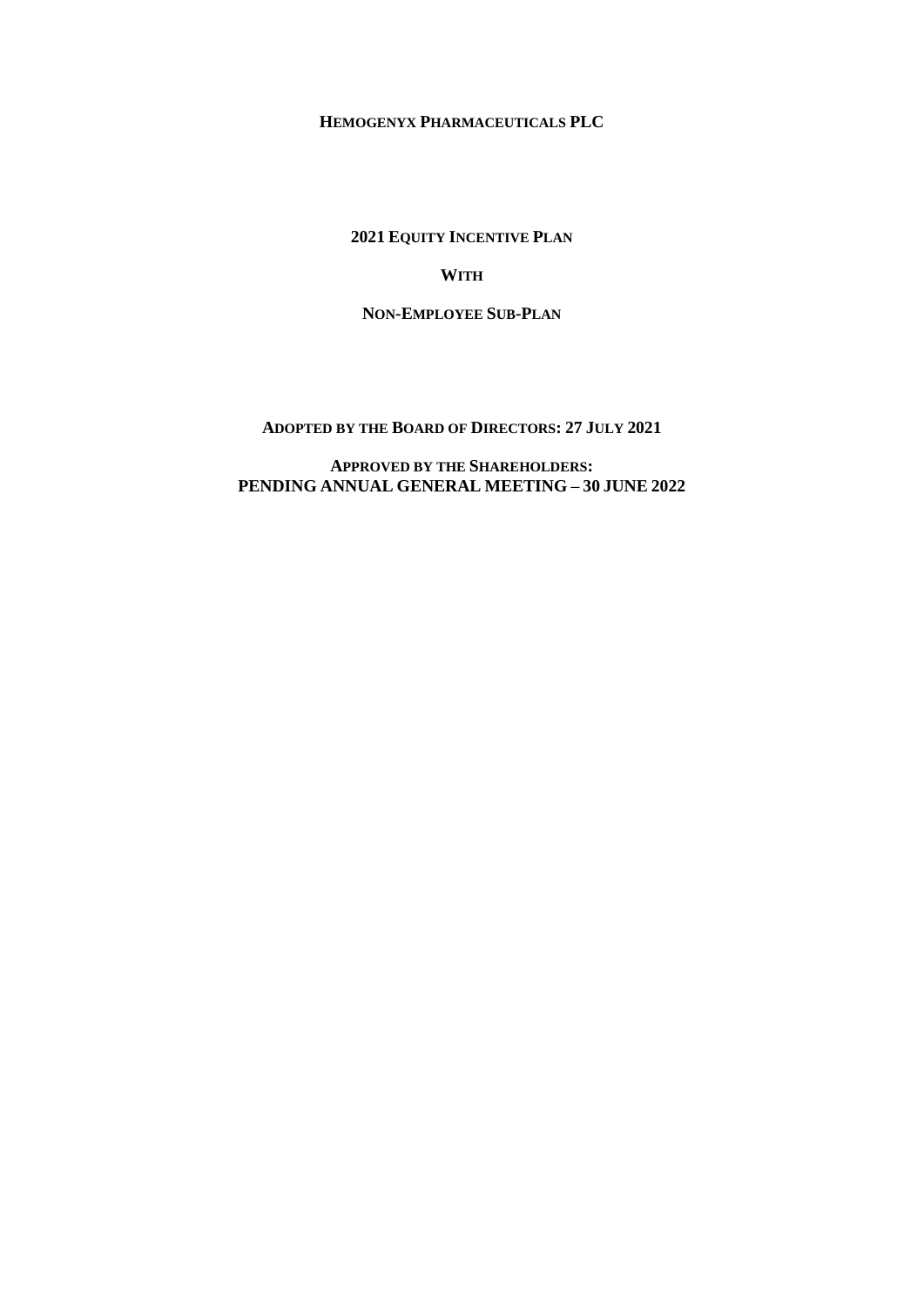### **TABLE OF CONTENTS**

# Page

| 1.               |                                                            |  |
|------------------|------------------------------------------------------------|--|
| 2.               |                                                            |  |
| 3.               |                                                            |  |
| $\overline{4}$ . |                                                            |  |
| 5.               |                                                            |  |
| 6.               |                                                            |  |
| 7.               |                                                            |  |
| 8.               | <b>ADJUSTMENTS FOR CHANGES IN SHARES AND CERTAIN OTHER</b> |  |
| 9.               |                                                            |  |
| 10.              |                                                            |  |
| 11.              |                                                            |  |
| 12.              |                                                            |  |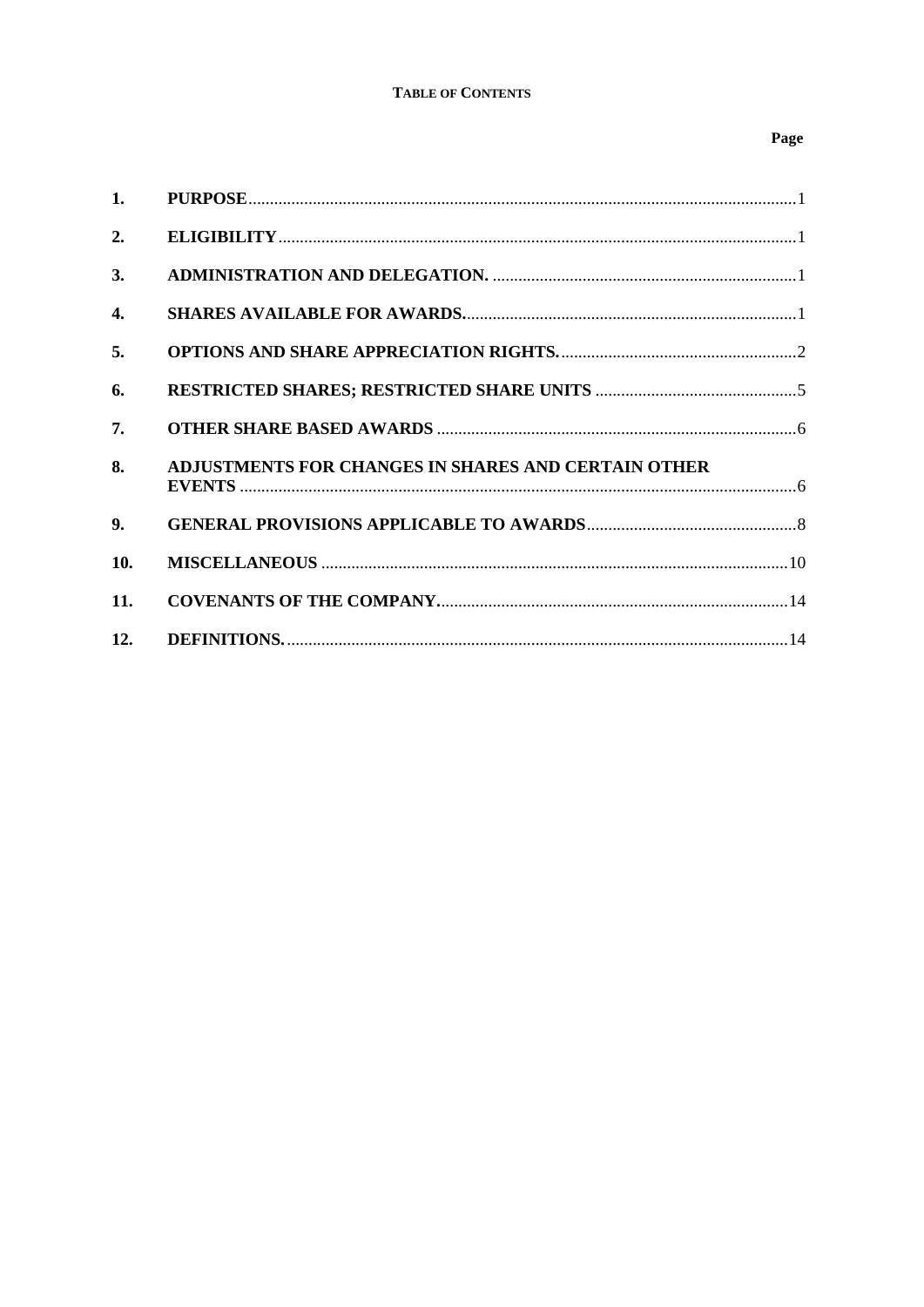# <span id="page-2-0"></span>**1. PURPOSE.**

The Plan's purpose is to enhance the Company's ability to attract, retain and motivate persons who make (or are expected to make) important contributions to the Company by providing these individuals with equity ownership opportunities. Capitalized terms used in the Plan are defined in Sectio[n 12.](#page-15-1)

# <span id="page-2-1"></span>**2. ELIGIBILITY.**

Service Providers are eligible to be granted Awards under the Plan, subject to the limitations described herein.

# <span id="page-2-2"></span>**3. ADMINISTRATION AND DELEGATION.**

**(a) Administration.** The Plan is administered by the Administrator. The Administrator has authority to (i) determine which Service Providers receive Awards, (ii) grant Awards, (iii) set Award terms and conditions, and (iv) designate whether such Awards will cover Ordinary Shares or ADSs, in each case subject to the conditions and limitations in the Plan and all Applicable Laws. The Administrator also has the authority to take all actions and make all determinations under the Plan, to approve the forms of Award Agreements for use under the Plan, to interpret the Plan and the terms of Awards and to adopt, amend and repeal Plan administrative rules, guidelines and practices as it deems advisable. The Administrator may correct defects and ambiguities, supply omissions and reconcile inconsistencies in the Plan or any Award as it deems necessary or appropriate to administer the Plan and any Awards. The Administrator's determinations under the Plan are in its sole discretion and will be final and binding on all persons having or claiming any interest in the Plan or any Award.

**(b) Appointment of Committees.** To the extent Applicable Laws permit, the Board may delegate any or all of its powers under the Plan to one or more Committees or officers of the Company or any of its Subsidiaries. The Board may abolish any Committee or re-vest in itself any previously delegated authority at any time.

# <span id="page-2-3"></span>**4. SHARES AVAILABLE FOR AWARDS.**

<span id="page-2-4"></span>**(a) Number of Shares.** Subject to adjustment under Sectio[n 8](#page-7-1) and the terms of this Section [4,](#page-2-3) Awards may be made under the Plan (taking account of Awards granted under the Non-Employee Sub-Plan) in an aggregate amount up to 30,000,000 Shares (the "*Share Reserve*").

**(b) Limit Applies to Shares Issued Pursuant to Awards.** For clarity, the Share Reserve is a limit on the number of Shares that may be issued pursuant to Awards that were granted under this Plan and does not limit the granting of Awards, except that the Company will keep available at all times the number of Shares reasonably required to satisfy its obligations to issue shares pursuant to such Awards. Shares may be issued in connection with a merger or acquisition as permitted by, as applicable, Nasdaq Listing Rule 5635(c), NYSE Listed Company Manual Section 303A.08, NYSE American Company Guide Section 711 or other applicable rule, and such issuance will not reduce the number of Shares available for issuance under the Plan, as further described under Section [4\(e\).](#page-3-1)

**(c) Share Recycling.** If all or any part of an Award or Awards granted under the Plan (including the Non-Employee Sub-Plan) expires, lapses or is terminated, exchanged for cash, surrendered, repurchased or cancelled without having been fully exercised, or is withheld to satisfy a tax withholding obligation in connection with an Award or to satisfy a purchase or exercise price of an Award, the unused Shares covered by the Award or Awards granted under the Plan (including the Non-Employee Sub-Plan) will, as applicable, become or again be available for Awards granted under the Plan (including the Non-Employee Sub-Plan).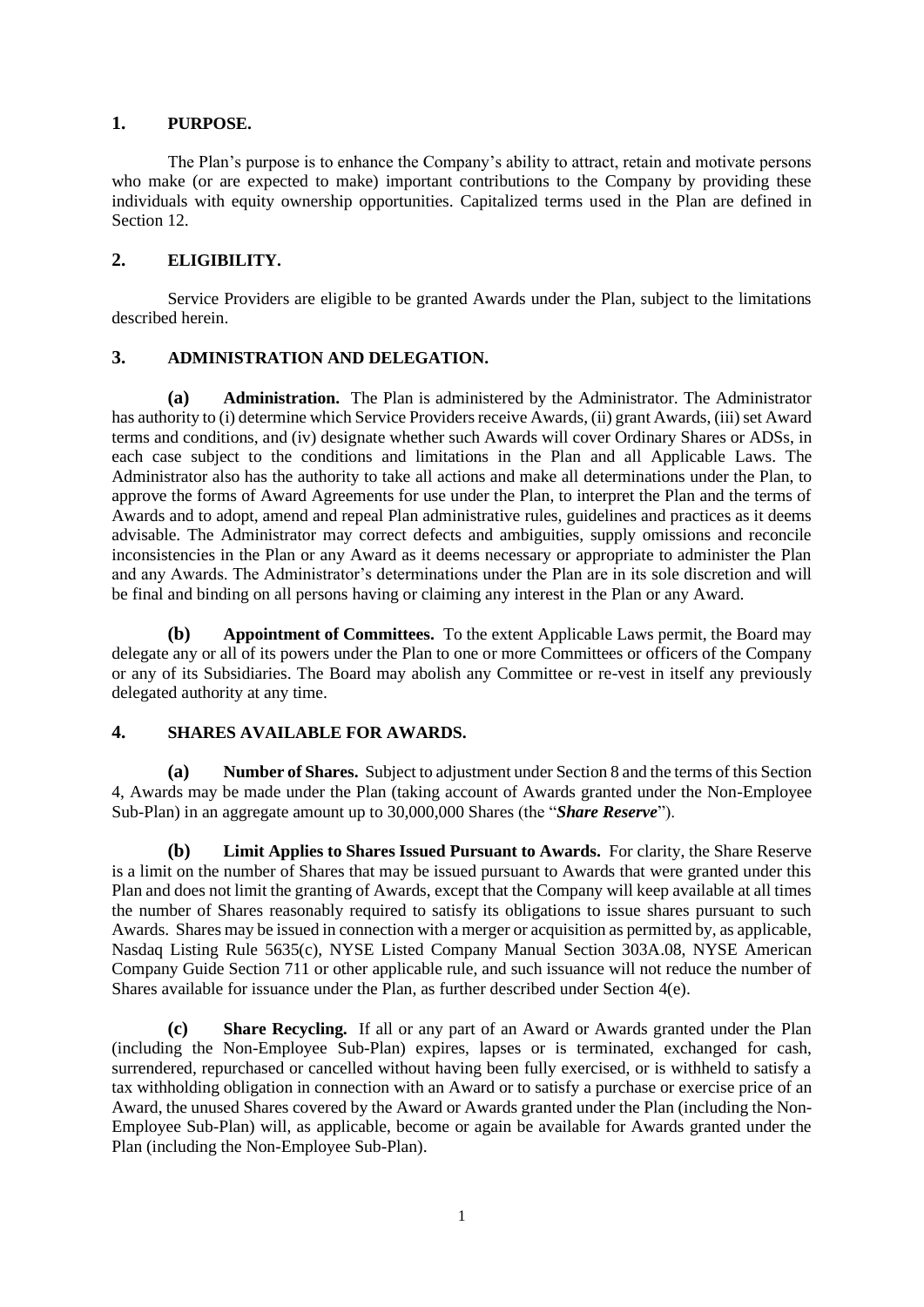<span id="page-3-2"></span>**(d) ISO Limitations.** Subject to adjustment under Section [8](#page-7-1) and to the overall Share Reserve, no more than 30,000,000 Shares may be issued pursuant to the exercise of ISOs.

<span id="page-3-1"></span>**(e) Substitute Awards.** In connection with an entity's merger or consolidation with the Company or the Company's acquisition of an entity's property or stock, the Administrator may grant Awards in substitution for any options or other equity or equity-based awards granted before such merger or consolidation by such entity or its affiliate. Substitute Awards may be granted on such terms as the Administrator deems appropriate, notwithstanding limitations on Awards in the Plan. Subject to Applicable Laws, Substitute Awards will not count against the Share Reserve (nor shall Shares subject to a Substitute Award be added to the Shares available for Awards under the Plan as provided above), except that Shares acquired by exercise of substitute ISOs will count against the maximum number of Shares that may be issued pursuant to the exercise of ISOs under the Plan. Additionally, in the event that a company acquired by the Company or any Subsidiary or with which the Company or any Subsidiary combines has shares available under a pre-existing plan not adopted in contemplation of such acquisition or combination, then, subject to Applicable Laws, shares available for grant pursuant to the terms of such pre-existing plan (as adjusted, to the extent appropriate, using the exchange ratio or other adjustment or valuation ratio or formula used in such acquisition or combination to determine the consideration payable to the holders of ordinary shares or common stock (as applicable) of the entities party to such acquisition or combination) may be used for Awards under the Plan and shall not reduce the Shares authorized for grant under the Plan (and Shares subject to such Awards shall not be added to the Shares available for Awards under the Plan as provided above); provided that Awards using such available shares shall not be made after the date awards or grants could have been made under the terms of the pre-existing plan, absent the acquisition or combination, and shall only be made to individuals who were not Employees or Directors prior to such acquisition or combination.

**(f) Date of Grant.** Unless otherwise determined by the Administrator, the date of grant of an Award shall be the date of the Administrator's approval of that Award. Awards may not be granted during a Closed Period.

**(g) Deed Poll.** The Administrator may grant Awards by entering into a deed poll and, as soon as practicable after the Company has executed the deed poll, the Administrator shall enter into an Award Agreement.

**(h) Type of Shares**. The Shares issuable under the Plan will be new shares, treasury shares or market purchase shares.

# <span id="page-3-0"></span>**5. OPTIONS AND SHARE APPRECIATION RIGHTS.**

**(a) General.** The Administrator may grant Options or Share Appreciation Rights to Service Providers subject to the limitations in the Plan, including any limitations in the Plan that apply to ISOs. The Administrator will determine the number of Shares covered by each Option and Share Appreciation Right, the exercise price of each Option and Share Appreciation Right and the conditions and limitations applicable to the exercise of each Option and Share Appreciation Right. Each Option will be designated in writing as an ISO or Non-Qualified Option at the time of grant; provided, however, that if an Option is not so designated, then such Option will be a Non-Qualified Option, and the Shares purchased upon exercise of each type of Option will be separately accounted for. A Share Appreciation Right will entitle the Participant (or other person entitled to exercise the Share Appreciation Right) to receive from the Company upon exercise of the exercisable portion of the Share Appreciation Right an amount determined by multiplying the excess, if any, of the Fair Market Value of one Share on the date of exercise over the exercise price per Share of the Share Appreciation Right by the number of Shares with respect to which the Share Appreciation Right is exercised, subject to any limitations of the Plan or that the Administrator may impose and payable in cash, Shares valued at Fair Market Value or a combination of the two as the Administrator may determine or provide in the Award Agreement. A Participant will have no rights of a shareholder with respect to Shares subject to any Option or Share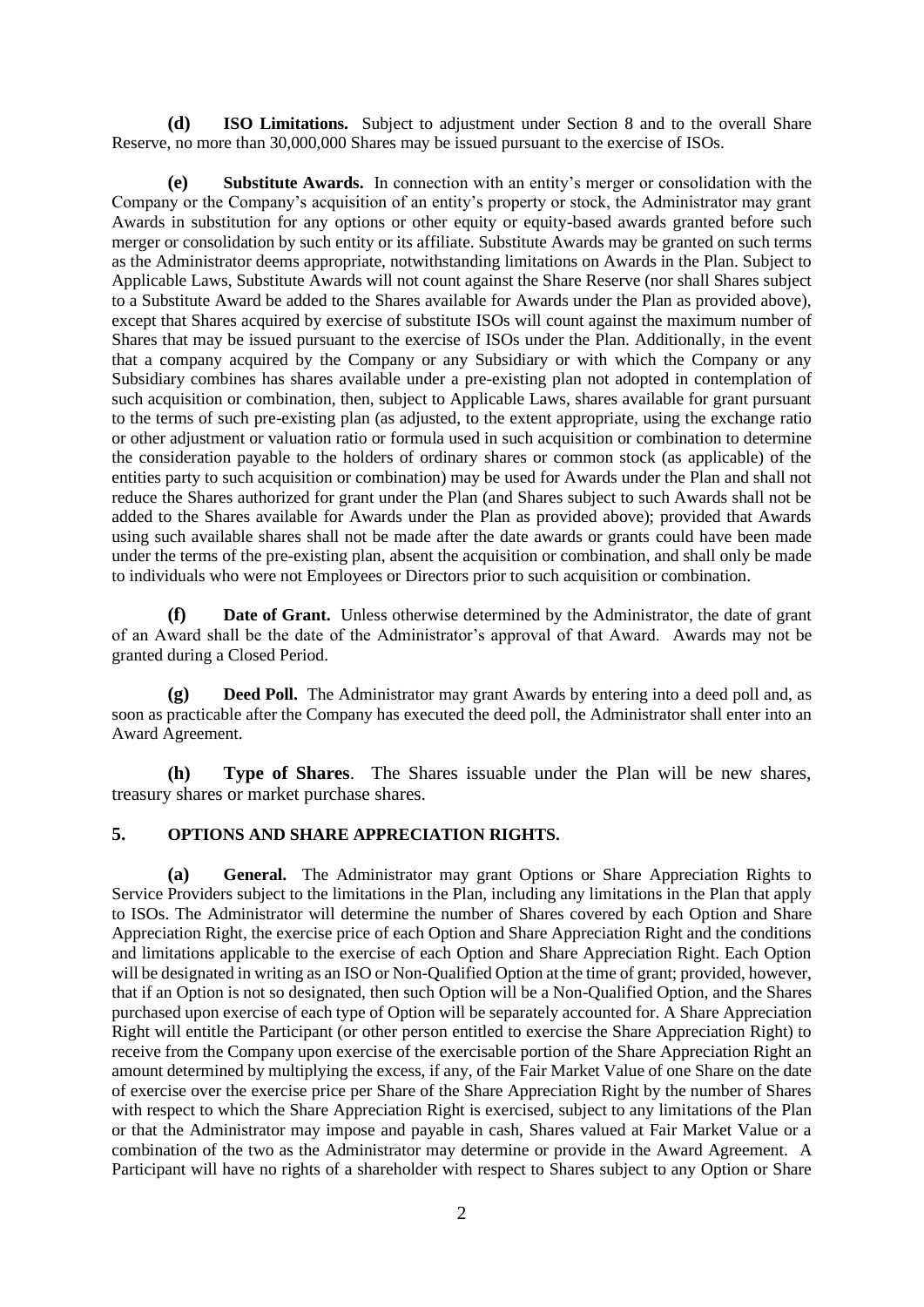Appreciation Right unless and until any Shares are issued in settlement of the Option or Share Appreciation Right.

**(b) Exercise Price.** The Administrator will establish each Option's and Share Appreciation Right's exercise price and specify the exercise price in the Award Agreement. Subject to Section  $10(g)$ , the exercise price will not be less than the nominal value of a Share and, for Participants who are subject to tax in the United States, not less than 100% of the Fair Market Value on the date of grant of the Option or Share Appreciation Right. Notwithstanding the foregoing, an Option or Share Appreciation Right may be granted with an exercise price lower than 100% of the Fair Market Value on the date of grant of such Award if such Award is granted pursuant to an assumption of or substitution for another option or share appreciation right pursuant to Section  $4(e)$  and, in respect of Participants who are subject to tax in the United States, in a manner consistent with the provisions of Sections 409A and, if applicable, 424(a) of the Code.

**(c) Duration.** Each Option or Share Appreciation Right will vest and be exercisable at such times and as specified in the Award Agreement, provided that the original term of an Option or Share Appreciation Right will not exceed ten years, subject to Section  $10(g)$ . Notwithstanding the foregoing and unless determined otherwise by the Company, in the event that on the last business day of the term of an Option or Share Appreciation Right (other than an ISO) (i) the exercise of the Option or Share Appreciation Right is prohibited by Applicable Laws, as determined by the Company, or (ii) Shares may not be purchased or sold by the applicable Participant due to any Company insider trading, window period and/or dealing policy (including blackout periods), the term of the Option or Share Appreciation Right shall be extended until the date that is thirty (30) days after the end of the legal prohibition, black-out period, as determined by the Company; provided, however, in no event shall the extension last beyond the original term of the applicable Option or Share Appreciation Right. Notwithstanding the foregoing, if the Participant, prior to the end of the term of an Option or Share Appreciation Right, violates the non-competition, non-solicitation, confidentiality or other similar restrictive covenant provisions of any employment contract, confidentiality and nondisclosure agreement or other agreement between the Participant and the Company or any of its Subsidiaries, the right of the Participant and the Participant's transferees to exercise any Option or Share Appreciation Right issued to the Participant shall terminate immediately upon such violation, unless the Company otherwise determines. In addition, if, prior to the end of the term of an Option or Share Appreciation Right, the Participant is given notice by the Company or any of its Subsidiaries of the Participant's Termination of Service by the Company or any of its Subsidiaries for Cause, and the effective date of such Termination of Service is subsequent to the date of the delivery of such notice, the right of the Participant and the Participant's transferees to exercise any Option or Share Appreciation Right issued to the Participant shall be suspended from the time of the delivery of such notice until the earlier of (i) such time as it is determined or otherwise agreed that the Participant's service as a Service Provider will not be terminated for Cause as provided in such notice or (ii) the effective date of the Participant's Termination of Service by the Company or any of its Subsidiaries for Cause (in which case the right of the Participant and the Participant's transferees to exercise any Option or Share Appreciation Right issued to the Participant will terminate immediately upon the effective date of such Termination of Service, provided that in no event shall the suspension cause the original term of the applicable Option or Share Appreciation Right to be extended).

**(d) Exercise**. Options and Share Appreciation Rights may be exercised by delivering to the Company a written notice of exercise, in a form the Administrator approves (which may be electronic), signed by the person authorized to exercise the Option or Share Appreciation Right, together with, as applicable, payment in full (i) as specified in Sectio[n 5](#page-3-0)[\(e\)](#page-5-0) for the number of Shares for which the Award is exercised and (ii) as specified in Section [9](#page-9-0)[\(e\)](#page-9-1) for any applicable taxes. Unless the Administrator otherwise determines, an Option or Share Appreciation Right may not be exercised for a fraction of a Share.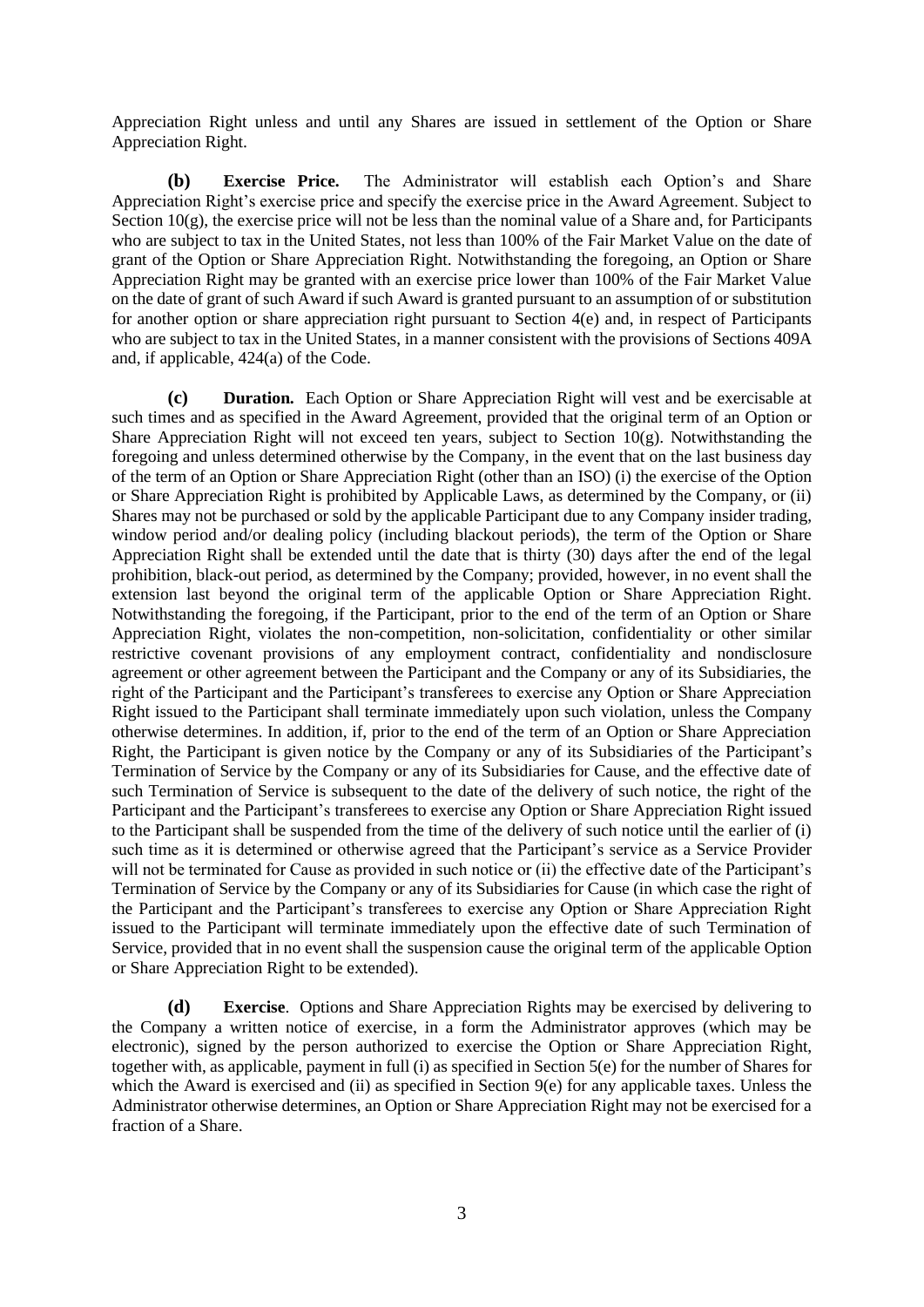<span id="page-5-0"></span>**(e) Payment Upon Exercise.** Subject to any Company insider trading, window period and/or dealing policy (including blackout periods) and Applicable Laws, the exercise price of an Option must be paid by:

**(i)** cash, wire transfer of immediately available funds or by check payable to the order of the Company, provided that the Company may limit the use of one of the foregoing payment forms if one or more of the payment forms below is permitted;

**(ii)** if there is a public market for Shares at the time of exercise, unless the Administrator otherwise determines, (A) delivery (including telephonically to the extent permitted by the Company) of an irrevocable and unconditional undertaking by a broker acceptable to the Company to deliver promptly to the Company sufficient funds to pay the exercise price, or (B) the Participant's delivery to the Company of a copy of irrevocable and unconditional instructions to a broker acceptable to the Company to deliver promptly to the Company cash or a check sufficient to pay the exercise price; provided that such amount is paid to the Company at such time as may be required by the Administrator;

**(iii)** to the extent permitted by the Administrator at the time of exercise, delivery (either by actual delivery or attestation) of Shares owned by the Participant free and clear of any liens, claims, encumbrances or security interests, which, when valued at their Fair Market Value on the exercise date, have a value sufficient to pay the exercise price, provided that (1) at the time of exercise the Shares are publicly traded, (2) any remaining balance of the exercise price not satisfied by such delivery is paid by the Participant in cash or other permitted form of payment, (3) such delivery would not violate any Applicable Laws or agreement restricting the redemption of the Shares, (4) if required by the Administrator, any certificated Shares are endorsed or accompanied by an executed assignment separate from certificate, and (5) such Shares have been held by the Participant for any minimum period necessary to avoid adverse accounting treatment as a result of such delivery;

**(iv)** to the extent permitted by the Administrator at the time of exercise, except with respect to ISOs, surrendering the largest whole number of Shares then issuable upon the Option's exercise which, when valued at their Fair Market Value on the exercise date, have a value sufficient to pay the exercise price, provided that (1) such Shares used to pay the exercise price will not be exercisable thereafter and (2) any remaining balance of the exercise price not satisfied by such net exercise is paid by the Participant in cash or other permitted form of payment;

**(v)** to the extent permitted by the Administrator at the time of exercise and permitted by Applicable Law, delivery of any other property that the Administrator determines is good and valuable consideration; or

**(vi)** to the extent permitted by the Company, any combination of the above payment forms approved by the Administrator.

<span id="page-5-1"></span>**(f) Non-Exempt U.S. Employees.** No Option or Share Appreciation Right, whether or not vested, granted to an Employee who is a non-exempt employee for purposes of the U.S. Fair Labor Standards Act of 1938, as amended, will be first exercisable for any Shares until at least six months following the date of grant of such Award. Notwithstanding the foregoing, in accordance with the provisions of the U.S. Worker Economic Opportunity Act, any vested portion of such Award may be exercised earlier than six months following the date of grant of such Award in the event of (i) such Participant's death or Disability, (ii) a Corporate Event in which such Award is not assumed, continued or substituted, (iii) a Change in Control, or (iv) such Participant's retirement (as such term may be defined in the Award Agreement or another applicable agreement or, in the absence of any such definition, in accordance with the Company's then current employment policies and guidelines). This Section [5\(f\)](#page-5-1) is intended to operate so that any income derived by a non-exempt employee in connection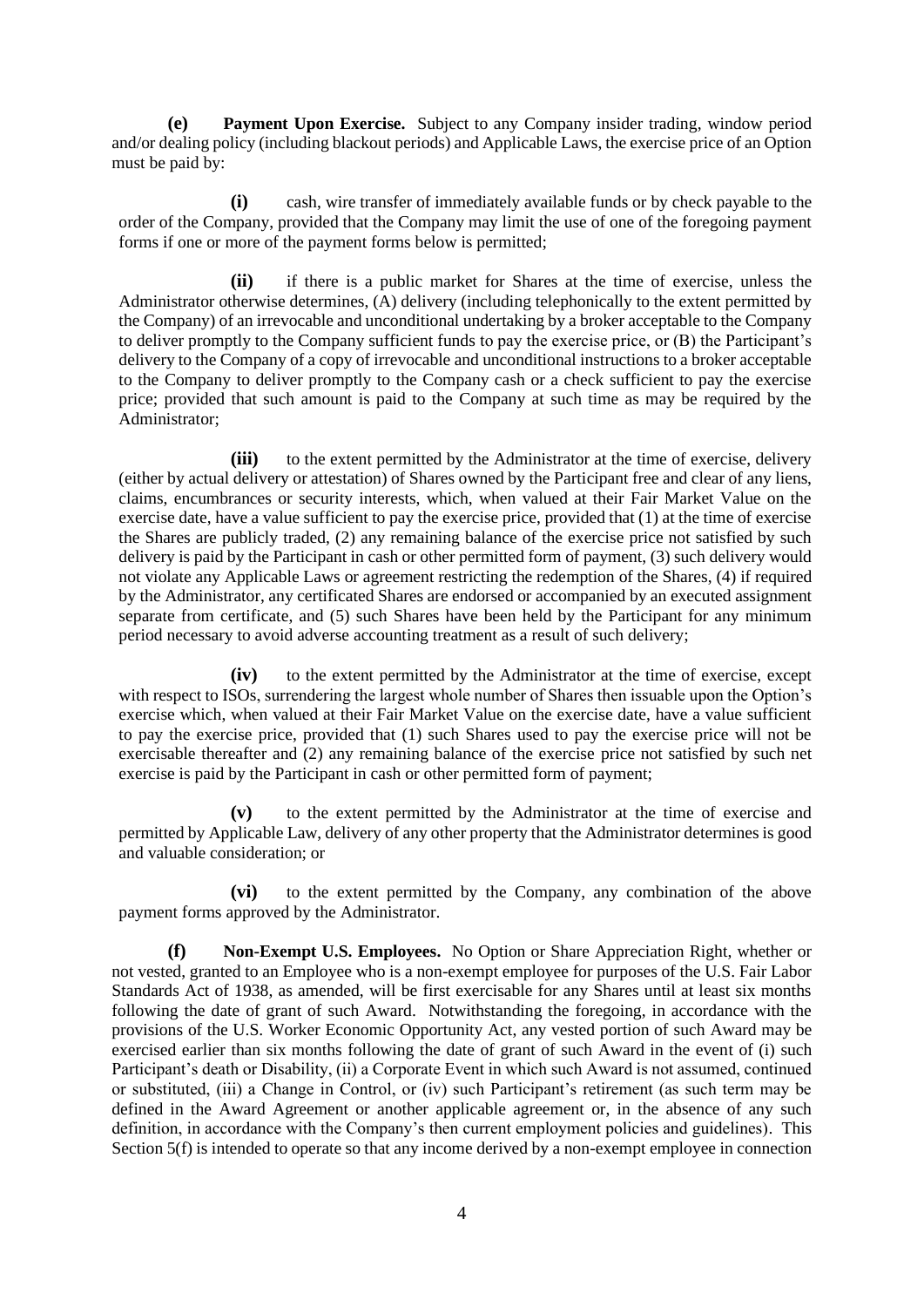with the exercise or vesting of an Option or Share Appreciation Right will be exempt from his or her regular rate of pay.

# <span id="page-6-0"></span>**6. RESTRICTED SHARES; RESTRICTED SHARE UNITS**

**(a) General.** The Administrator may grant Restricted Shares, or the right to purchase Restricted Shares, to any Service Provider, subject to the Company's right to repurchase all or part of such shares at their issue price or other stated or formula price from the Participant (or to require forfeiture or compulsory transfer of such shares in such manner as the Administrator may determine) if conditions the Administrator specifies in the Award Agreement are not satisfied before the end of the applicable restriction period or periods that the Administrator establishes for such Award. In addition, the Administrator may grant to Service Providers Restricted Share Units, which may be subject to vesting, issuance and forfeiture conditions during the applicable restriction period or periods, as set forth in an Award Agreement. The Administrator will determine and set forth in the Award Agreement the terms and conditions for each Restricted Share and Restricted Share Unit Award, subject to the conditions and limitations contained in the Plan.

**(b) Duration.** Each Restricted Share or Restricted Share Unit will vest at such times and as specified in the Award Agreement, provided that the vesting schedule of a Restricted Share or Restricted Share Unit will not exceed ten years. Notwithstanding the foregoing, if the Participant, prior to the vesting date of a Restricted Share or Restricted Share Unit, violates the non-competition, nonsolicitation, confidentiality or other similar restrictive covenant provisions of any employment contract, confidentiality and nondisclosure agreement or other agreement between the Participant and the Company or any of its Subsidiaries, the right of the Participant and the Participant's transferees to receive Shares on the vesting of the Restricted Share or Restricted Share Unit issued to the Participant shall terminate immediately upon such violation, unless the Company otherwise determines. In addition, if, prior to the vesting date of a Restricted Share or Restricted Share Unit, the Participant is given notice by the Company or any of its Subsidiaries of the Participant's Termination of Service by the Company or any of its Subsidiaries for Cause, and the effective date of such Termination of Service is subsequent to the date of the delivery of such notice, the right of the Participant and the Participant's transferees to receive Shares as a result of the vesting of the Restricted Share or Restricted Share Unit issued to the Participant shall be suspended from the time of the delivery of such notice until the earlier of (i) such time as it is determined or otherwise agreed that the Participant's service as a Service Provider will not be terminated for Cause as provided in such notice or (ii) the effective date of the Participant's Termination of Service by the Company or any of its Subsidiaries for Cause (in which case the right of the Participant and the Participant's transferees to receive Shares on the vesting of the Restricted Share or Restricted Share Unit issued to the Participant will terminate immediately upon the effective date of such Termination of Service).

**(c) Dividends and Dividend Equivalents.** Dividends or dividend equivalents may be paid or credited, as applicable, with respect to any Restricted Shares or Shares subject to Restricted Share Units, as determined (and on such terms as may be determined) by the Administrator and specified in the Award Agreement.

### **(d) Restricted Shares.**

**(i) Form of Award.** The Company may require that the Participant deposit in escrow with the Company (or its designee) any certificates issued in respect of Restricted Shares, together with a stock transfer form endorsed in blank. Unless otherwise determined by the Administrator, a Participant will have voting and other rights as a shareholder of the Company with respect to any Restricted Shares.

**(ii) Consideration**. Restricted Shares may be granted in consideration for (A) cash or check, bank draft or money order payable to the Company, (B) past services to the Company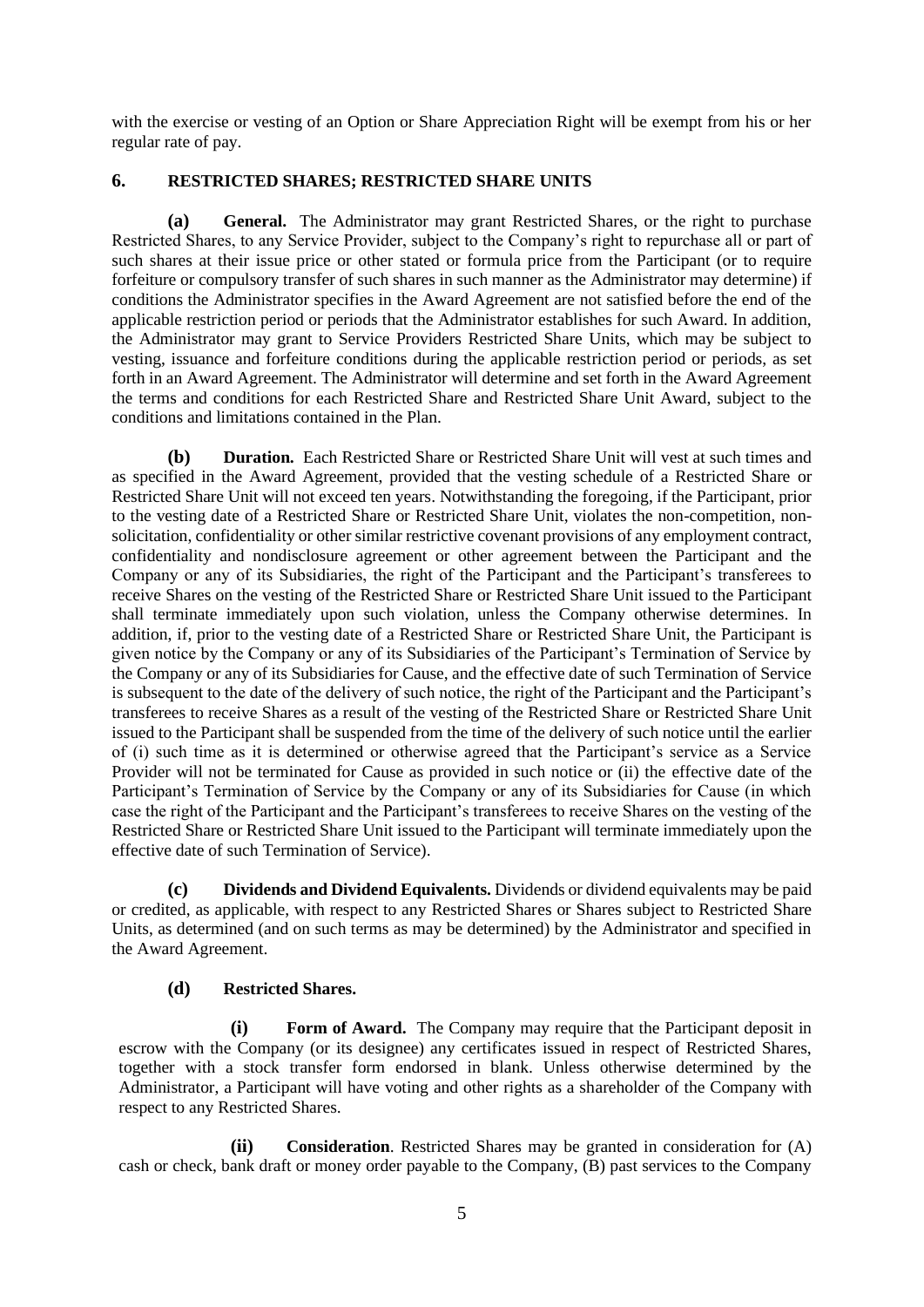or a Subsidiary, or (C) any other form of consideration (including future services) as the Administrator may determine to be acceptable and which is permissible under Applicable Laws.

# **(e) Restricted Share Units.**

**(i) Settlement.** The Administrator may provide that settlement of Restricted Share Units will occur upon or as soon as reasonably practicable after the Restricted Share Units vest or will instead be deferred, on a mandatory basis or at the Participant's election.

**(ii) Shareholder Rights.** A Participant will have no rights of a shareholder with respect to Shares subject to any Restricted Share Unit unless and until the Shares are delivered in settlement of the Restricted Share Unit.

**(iii) Consideration**. Unless otherwise determined by the Administrator at the time of grant, Restricted Share Units will be granted in consideration for the Participant's services to the Company or a Subsidiary, such that the Participant will not be required to make any payment to the Company (other than such services) with respect to the grant or vesting of the Award, or the issuance of any Shares pursuant to the Award. If, at the time of grant, the Administrator determines that any consideration must be paid by the Participant (in a form other than the Participant's services to the Company or a Subsidiary) upon the issuance of any Shares in settlement of the Award, such consideration may be paid in any form of consideration as the Administrator may determine to be acceptable and which is permissible under Applicable Laws.

# <span id="page-7-0"></span>**7. OTHER SHARE BASED AWARDS**

Other Share Based Awards may be granted to Participants, including Awards entitling Participants to receive Shares to be delivered in the future (whether based on specified performance criteria, performance goals or otherwise), in each case subject to any conditions and limitations in the Plan. Such Other Share Based Awards will also be available as a payment form in the settlement of other Awards, as standalone payments and as payment in lieu of compensation to which a Participant is otherwise entitled. Other Share Based Awards may be paid in Shares or other property, as the Administrator determines. Subject to the provisions of the Plan, the Administrator will determine the terms and conditions of each Other Share Based Award, including any purchase price, performance condition, performance goal, transfer restrictions, and vesting conditions, which will be set forth in the applicable Award Agreement.

# <span id="page-7-1"></span>**8. ADJUSTMENTS FOR CHANGES IN SHARES AND CERTAIN OTHER EVENTS**

<span id="page-7-2"></span>**(a) Equity Restructuring.** In connection with any Equity Restructuring, notwithstanding anything to the contrary in this Section [8,](#page-7-1) the Administrator will equitably adjust (i) class(es) and maximum number of Shares subject to the Plan, (ii) the class(es) and maximum number of Shares that may be issued pursuant to the exercise of ISOs under Section [4](#page-2-3)[\(d\)](#page-3-2) above and (iii) each outstanding Award as it deems appropriate to reflect the Equity Restructuring, which may include adjusting the number and type of securities subject to each outstanding Award and/or the Award's exercise price or grant price (if applicable), granting new Awards to Participants, and making a cash payment to Participants. The adjustments provided under this Section [8](#page-7-1)[\(a\)](#page-7-2) will be nondiscretionary and final and binding on the affected Participant and the Company; provided that the Administrator will determine whether an adjustment is equitable.

<span id="page-7-3"></span>**(b) Corporate Events.** In the event of any Reorganisation, merger, consolidation, combination, amalgamation, repurchase, recapitalization, liquidation, dissolution, or sale, transfer, exchange or other disposition of all or substantially all of the assets of the Company, or sale or exchange of Shares or other securities of the Company or a Change in Control (any "*Corporate Event*"), the Administrator, on such terms and conditions as it deems appropriate, is hereby authorized to take any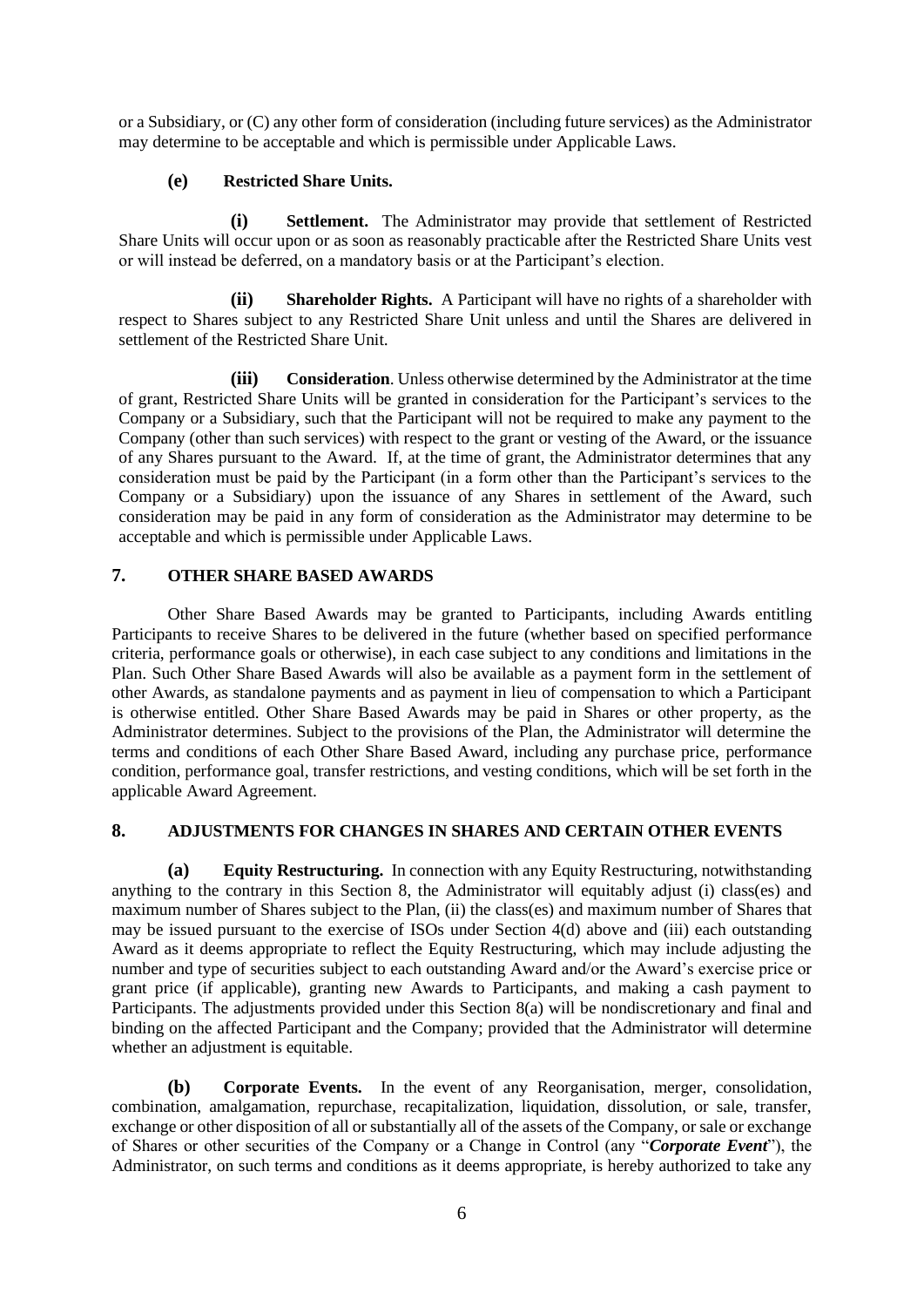one or more of the following actions whenever the Administrator determines that such action is appropriate:

**(i)** To provide for the cancellation of any such Award in exchange for either an amount of cash or other property with a value equal to the amount that could have been obtained upon the exercise or settlement of the vested portion of such Award or realization of the Participant's rights under the vested portion of such Award, as applicable; provided that, if the amount that could have been obtained upon the exercise or settlement of the vested portion of such Award or realization of the Participant's rights, in any case, is equal to or less than zero (as determined by the Administrator in its discretion), then the Award may be terminated without payment. In addition, such payments under this provision may, in the Administrator's discretion, be delayed to the same extent that payment of consideration to the holders of Shares in connection with the Corporate Event is delayed as a result of escrows, earn outs, holdbacks or any other contingencies;

**(ii)** To provide that such Award shall vest and, to the extent applicable, be exercisable as to all Shares covered thereby, notwithstanding anything to the contrary in the Plan or the provisions of such Award as of a date prior to the effective time of such Corporate Event as the Administrator determines (or, if the Administrator does not determine such a date, as of the date that is five (5) days prior to the effective date of the Corporate Event), with such Award terminating if not exercised (if applicable) at or prior to the effective time of the Corporate Event; provided, however, that the Administrator may require Participants to complete and deliver to the Company a notice of exercise before the effective date of a Corporate Event, which exercise is contingent upon the effectiveness of such Corporate Event.

**(iii)** To provide that such Award be assumed by the successor or survivor entity, or a parent or Subsidiary thereof, or shall be substituted for by awards covering the equity securities of the successor or survivor entity, or a parent or Subsidiary thereof, with appropriate adjustments as to the number and kind of shares and/or applicable exercise or purchase price, in all cases, as determined by the Administrator;

**(iv)** To arrange for the assignment of any reacquisition or repurchase rights held by the Company in respect of Shares issued pursuant to the Award to the surviving entity or acquiring entity (or the surviving or acquiring entity's parent entity);

**(v)** To arrange for the lapse, in whole or in part, of any reacquisition or repurchase rights held by the Company with respect to the Award;

**(vi)** To replace such Award with other rights or property selected by the Administrator; and/or

**(vii)** To provide that the Award will terminate and cannot vest, be exercised or become payable after the applicable transaction or event.

The Administrator need not take the same action or actions with respect to all Awards or portions thereof or with respect to all Participants. The Administrator may take different actions with respect to the vested and unvested portions of an Award.

**(c) Administrative Stand Still.** In the event of any pending Corporate Event or other similar transaction, for administrative convenience, the Administrator may refuse to permit the exercise of any Award for up to thirty days before or after such Corporate Event or other similar transaction.

**(d) General.** Except as expressly provided in the Plan or the Administrator's action under the Plan, no Participant will have any rights due to any subdivision or consolidation of Shares of any class, dividend payment, increase or decrease in the number of Shares of any class, issue, rights issue, offer or dissolution, liquidation, merger, or consolidation of the Company or other entity. Except as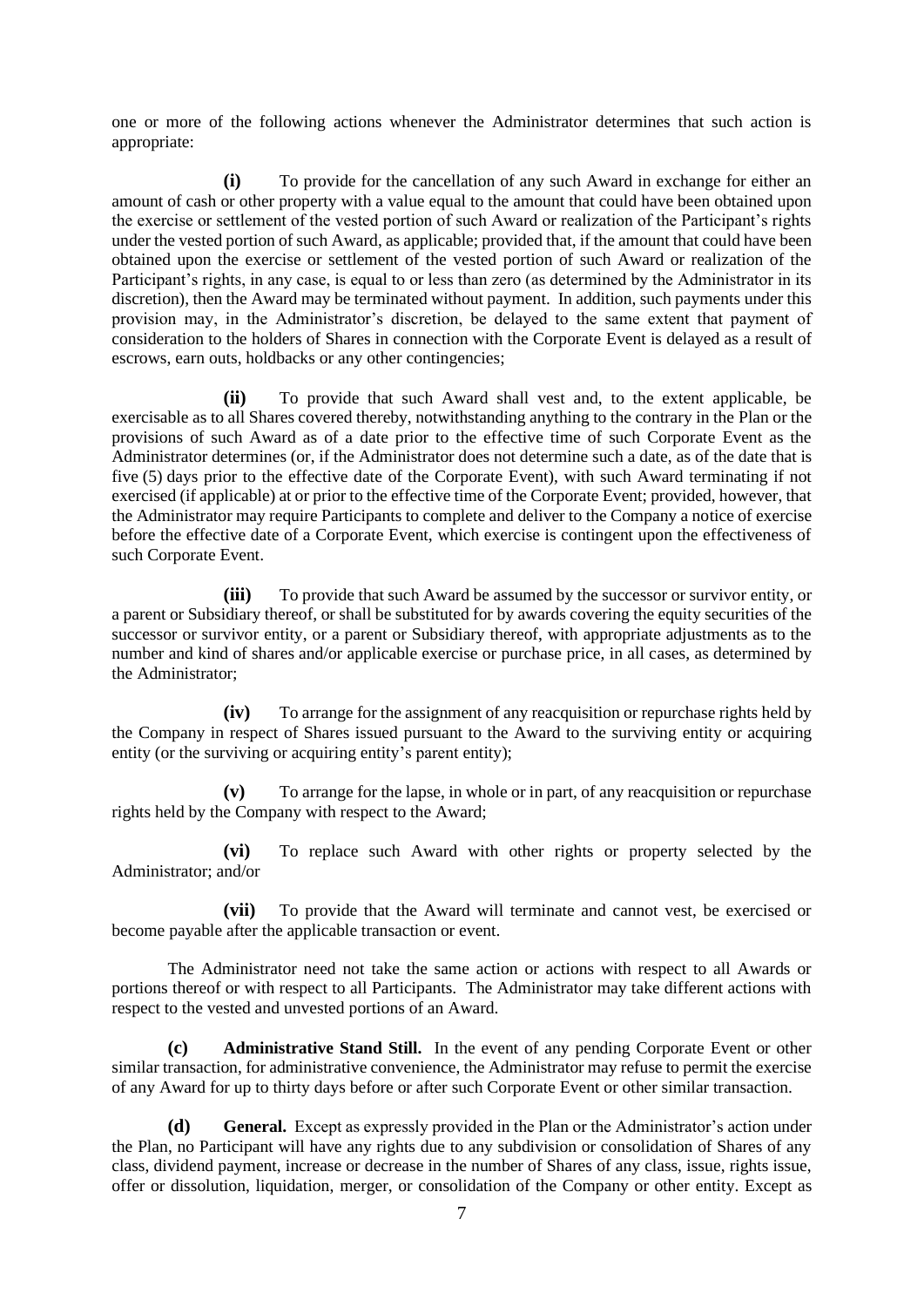expressly provided with respect to an Equity Restructuring under Section [8\(a\)](#page-7-2) above or the Administrator's action under the Plan, no issuance by the Company of Shares of any class, or securities convertible into Shares of any class, will affect, and no adjustment will be made regarding, the number of Shares subject to an Award or the Award's grant or exercise price. The existence of the Plan, any Award Agreements and the Awards granted hereunder will not affect or restrict in any way the Company's right or power to make or authorize (i) any adjustment, recapitalization, reorganization or other change in the Company's capital structure or its business, (ii) any Corporate Event or (iii) sale or issuance of securities, including securities with rights superior to those of the Shares or securities convertible into or exchangeable for Shares. The Administrator may treat Participants and Awards (or portions thereof) differently under this Sectio[n 8.](#page-7-1)

# <span id="page-9-0"></span>**9. GENERAL PROVISIONS APPLICABLE TO AWARDS**

**(a) Transferability.** Except as the Administrator may determine or provide in an Award Agreement or otherwise for Awards, Awards may not be sold, assigned, transferred, pledged or otherwise encumbered, either voluntarily or by operation of law, except by will or the laws of descent and distribution, and, during the life of the Participant, will be exercisable only by the Participant. Notwithstanding the foregoing, the Administrator may, in its sole discretion, permit transfer of an Award pursuant to a domestic relations order or in such other manner that is not prohibited by applicable tax and securities laws upon the Participant's request and provided that the Participant and the transferee enter into a transfer agreement and/or such other agreements as may be required by the Company. If an Option is an ISO, such Option may be deemed to be a Non-Qualified Option as a result of a transfer pursuant to this Section. References to a Participant, to the extent relevant in this context, will include references to a Participant's authorized transferee that the Administrator specifically approves.

**(b) Documentation.** Each Award will be evidenced in an Award Agreement, which may be written or electronic, as the Administrator determines. By accepting any Award the Participant consents to receive documents by electronic delivery and to participate in the Plan through any on-line electronic system established and maintained by the Company or another third party selected by the Company. Each Award may contain terms and conditions in addition to (or a variation of or effecting a disapplication of) those set forth in the Plan. Any reference herein or in an Award Agreement to a "written" agreement or document will include any agreement or document delivered electronically, filed publicly or posted on the Company's intranet (or other shared electronic medium controlled by the Company to which the Participant has access). As a condition to accepting an Award under the Plan, the Participant agrees to execute any additional documents or instruments necessary or desirable, as determined in the Administrator's sole discretion, to carry out the purposes or intent of the Award, or facilitate compliance with securities and/or other regulatory requirements, in each case at the Administrator's request.

**(c) Discretion.** Except as the Plan otherwise provides, each Award may be made alone or in addition or in relation to any other Award. The terms of each Award to a Participant need not be identical, and the Administrator need not treat Participants or Awards (or portions thereof) uniformly.

**(d) Termination of Status.** The Administrator will determine how the disability, death, retirement, authorized leave of absence or any other change or purported change in a Participant's Service Provider status (including a change which would result in a Termination of Service under the Plan but not under the Non-Employee Sub-Plan or vice versa) affects an Award and the extent to which, and the period during which, the Participant, the Participant's legal representative, conservator, guardian or Designated Beneficiary may exercise rights under the Award, if applicable.

<span id="page-9-1"></span>**(e) Withholding.** Each Participant must pay the Company, or make provision satisfactory to the Administrator for payment of, any taxes (which includes any social security contributions or the like) required by law to be withheld or paid by the Company or by any Subsidiary that is the employing entity of the Participant or which Participant has agreed to pay in connection with such Participant's Awards by the date of the event creating the tax liability. A Participant may not be able to exercise an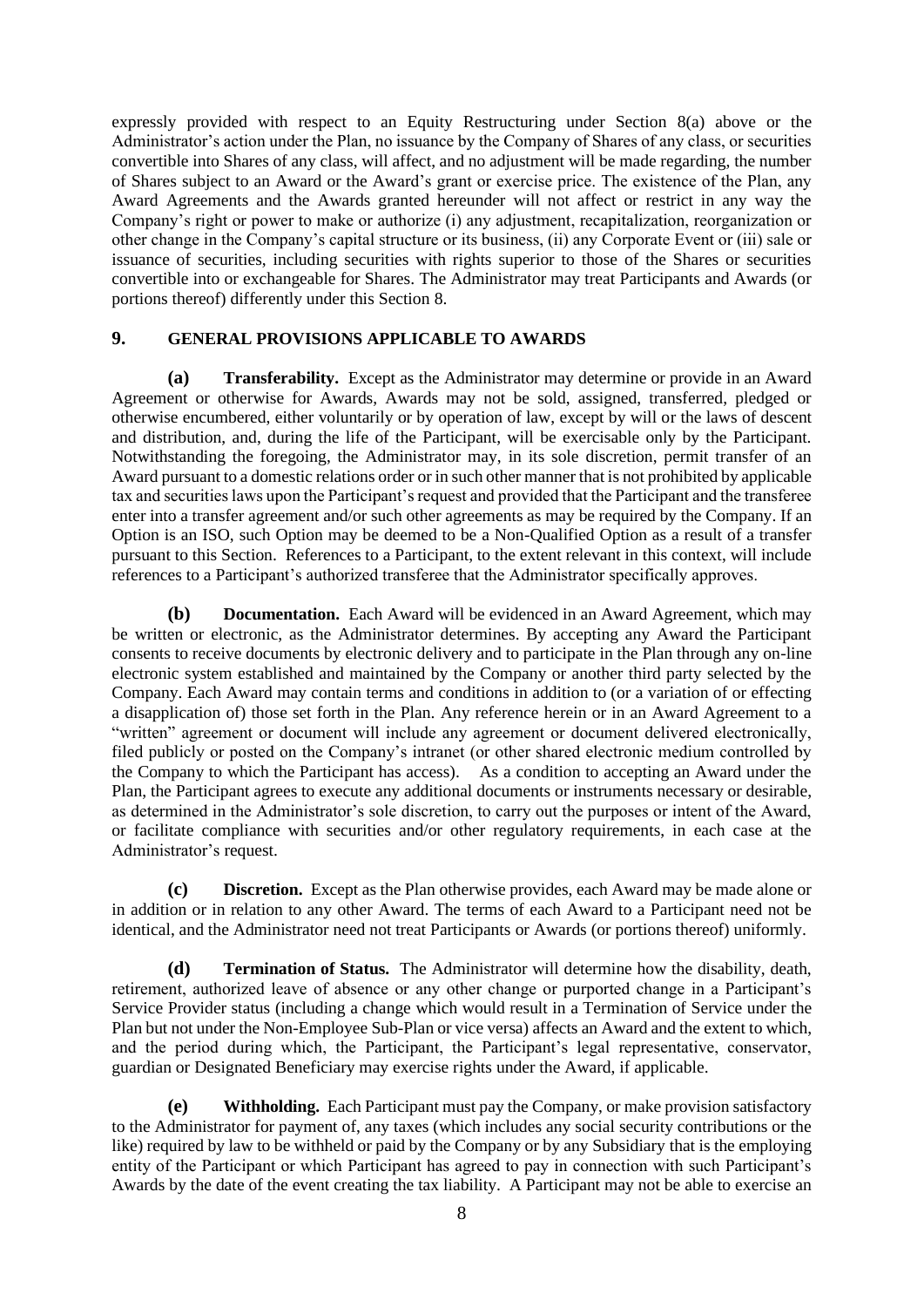Award even though the Award is vested, and the Company shall have no obligation to issue Shares subject to an Award, unless and until such obligations are satisfied. The Company may deduct an amount sufficient to satisfy such tax obligations based on the maximum statutory withholding rates (or such other rate as may be determined by the Company after considering any accounting consequences or costs and Applicable Law) from any payment of any kind otherwise due to a Participant. To the extent permitted by the terms of an Award Agreement and subject to any Company insider trading, window period and/or dealing policy (including blackout periods), Participants may satisfy such tax obligations (i) in cash, by wire transfer of immediately available funds, by check made payable to the order of the Company, provided that the Company may limit the use of the foregoing payment forms if one or more of the payment forms below is permitted, (ii) to the extent permitted by the Administrator, in whole or in part by delivery of Shares, including Shares retained from the Award creating the tax obligation, valued at their Fair Market Value, (iii) if there is a public market for Shares at the time the tax obligations are satisfied, unless the Administrator otherwise determines, (A) delivery (including telephonically to the extent permitted by the Company) of an irrevocable and unconditional undertaking by a broker acceptable to the Company to deliver promptly to the Company sufficient funds to satisfy the tax obligations, or (B) delivery by the Participant to the Company of a copy of irrevocable and unconditional instructions to a broker acceptable to the Company to deliver promptly to the Company cash or a check sufficient to satisfy the tax and/or social security withholding, provided that such amount is paid to the Company at such time as may be required by the Administrator, (iv) withholding cash from an Award settled in cash, (v) withholding payment from any amounts otherwise payable to the Participant or (vi) to the extent permitted by the Company, any combination of the foregoing payment forms approved by the Administrator.

**(f) Withholding Indemnification.** As a condition to accepting an Award under the Plan, in the event that the amount of the Company's and/or any Subsidiary's withholding obligation in connection with such Award was greater than the amount actually withheld by the Company and/or its Subsidiaries, each Participant agrees to indemnify and hold the Company and/or its Subsidiaries harmless from any failure by the Company and/or its Subsidiaries to withhold the proper amount.

**(g) Amendment of Award; Repricing.** The Administrator may amend, modify or terminate any outstanding Award, including by cancelling and substituting another Award of the same or a different type, reducing the exercise price, changing the exercise or settlement date, converting an ISO to a Non-Qualified Option, taking any other action that is treated as a repricing under generally accepted accounting principles or by amending, waiving or relaxing any applicable performance criteria or goal(s). The Participant's consent to such action will be required unless (i) the action, taking into account any related action, does not Materially Impair the Participant's rights under the Award, or (ii) the change is permitted under Section [8](#page-7-1) or pursuant to Section [10](#page-11-0)[\(f\).](#page-11-1)

**(h) Conditions on Delivery of Shares.** The Company will not be obligated to deliver any Shares under the Plan or remove restrictions from Shares previously delivered under the Plan until (i) all Award conditions have been met or removed to the Company's satisfaction, (ii) as determined by the Company, all other legal matters regarding the issuance and delivery of such Shares (including payment of nominal value) have been satisfied, including any applicable securities laws and stock exchange or stock market rules and regulations, and (iii) the Participant has executed and delivered to the Company such representations or agreements as the Administrator deems necessary or appropriate to satisfy any Applicable Laws. The Company's inability to obtain authority from any regulatory body having jurisdiction, which the Administrator determines is necessary to the lawful issuance and sale of any securities, will relieve the Company of any liability for failing to issue or sell such Shares as to which such requisite authority has not been obtained.

**(i) Acceleration.** The Administrator may at any time provide that any Award will become immediately vested and fully or partially exercisable, free of some or all restrictions or conditions, or otherwise fully or partially realizable.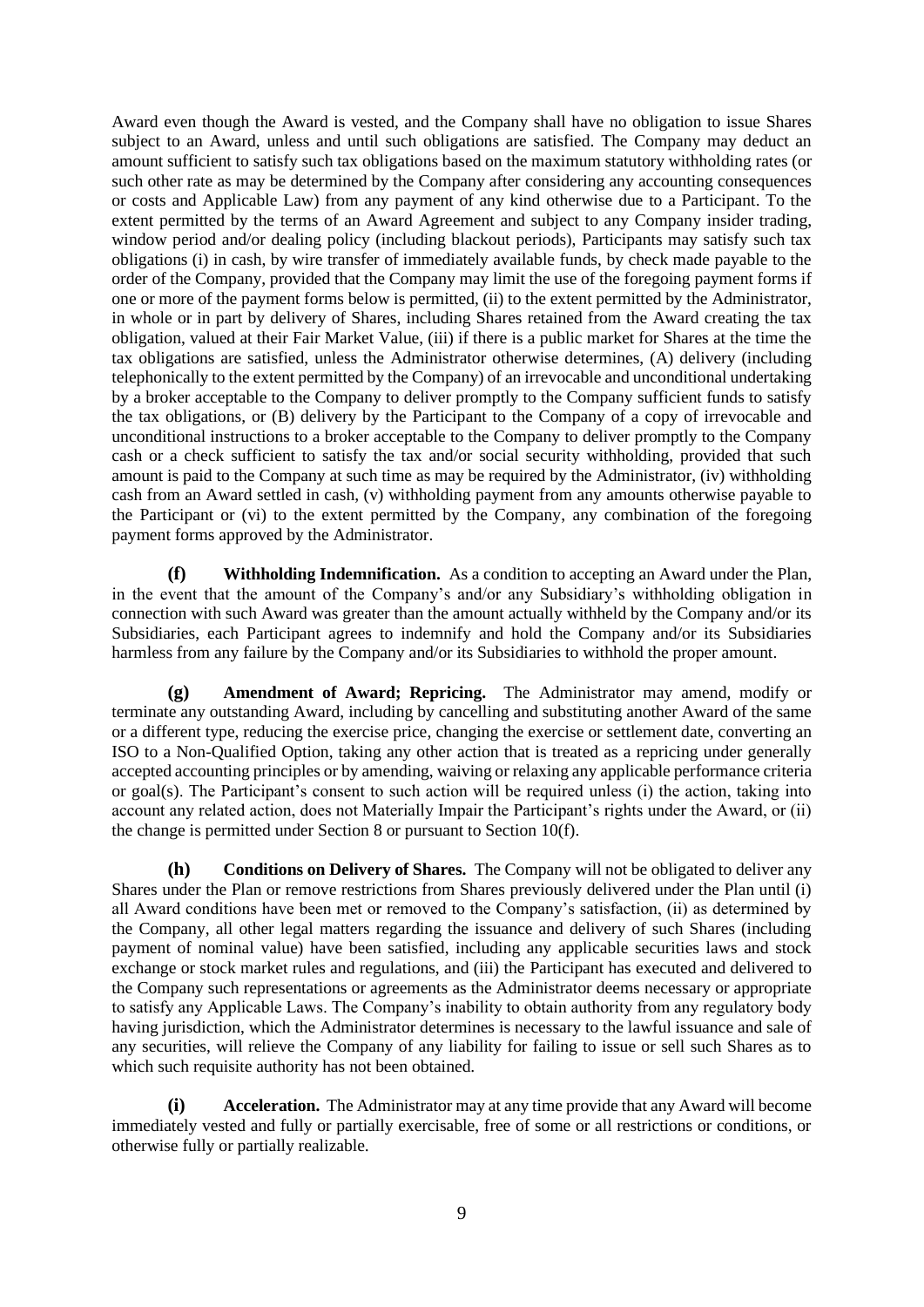# <span id="page-11-0"></span>**10. MISCELLANEOUS.**

**(a) No Right to Employment or Other Status.** No person will have any claim or right to be granted an Award, and the grant of an Award will not be construed as giving a Participant the right to continued employment or any other relationship with the Company. The Company expressly reserves the right at any time to dismiss or otherwise terminate its relationship with a Participant free from any liability or claim under the Plan or any Award, except as expressly provided in an Award Agreement. Further, nothing in the Plan, any Award Agreement or any other instrument executed thereunder or in connection with any Award will constitute any promise or commitment by the Company or a Subsidiary regarding the fact or nature of future positions, future work assignments, future compensation or any other term or condition of employment or service or confer any right or benefit under the Award or the Plan unless such right or benefit has specifically accrued under the terms of the Award Agreement and/or Plan.

**(b) No Rights as Shareholder; Certificates.** Subject to the Award Agreement, no Participant or Designated Beneficiary will have any rights as a shareholder with respect to any Shares to be distributed under an Award until becoming the record holder of such Shares. Notwithstanding any other provision of the Plan, unless the Administrator otherwise determines or Applicable Laws require, the Company will not be required to deliver to any Participant certificates evidencing Shares issued in connection with any Award and instead such Shares may be recorded in the books of the Company (or, as applicable, its transfer agent or stock plan administrator). The Company may place legends on certificates issued under the Plan that the Administrator deems necessary or appropriate to comply with Applicable Laws.

**(c) Effective Date and Term of Plan.** The Plan will come into existence on the day it is adopted by the Board. Unless earlier terminated by the Board, the Plan will remain in effect until the tenth anniversary of the Effective Date, but Awards previously granted may extend beyond that date in accordance with the Plan. No ISOs may be granted after the tenth anniversary of the earlier of (i) the date the Plan is adopted by the Board, or (ii) the date the Plan is approved by the Company's shareholders. If the Plan is not approved by the Company's shareholders within 12 months of the date of Board approval of the Plan, all ISOs will be treated as Non-Qualified Options.

**(d) Amendment and Termination of Plan.** The Administrator may amend, suspend or terminate the Plan at any time; provided that no amendment, suspension or termination may Materially Impair any Award outstanding at the time of such amendment without the affected Participant's written consent. No Awards may be granted under the Plan during any suspension period or after Plan termination. Awards outstanding at the time of any Plan suspension or termination will continue to be governed by the Plan and the Award Agreement, as in effect before such suspension or termination. The Board will obtain shareholder approval of any Plan amendment to the extent necessary to comply with Applicable Laws.

**(e) Provisions for Foreign Participants.** The Administrator may modify Awards granted to Participants who are nationals of, or employed in, a jurisdiction outside the United Kingdom and the United States or establish subplans or procedures under the Plan to address differences in laws, rules, regulations or customs of such international jurisdictions with respect to tax, securities, currency, employee benefit or other matters, including as may be necessary or appropriate in the Administrator's discretion to grant Awards under any tax-favourable regime that may be available in any jurisdiction (provided that Administrator approval will not be necessary for immaterial modifications to the Plan or any Award Agreement to ensure or facilitate compliance with the laws of the relevant foreign jurisdiction).

<span id="page-11-1"></span>**(f) Section 409A.** The following provisions only apply to Participants subject to tax in the United States: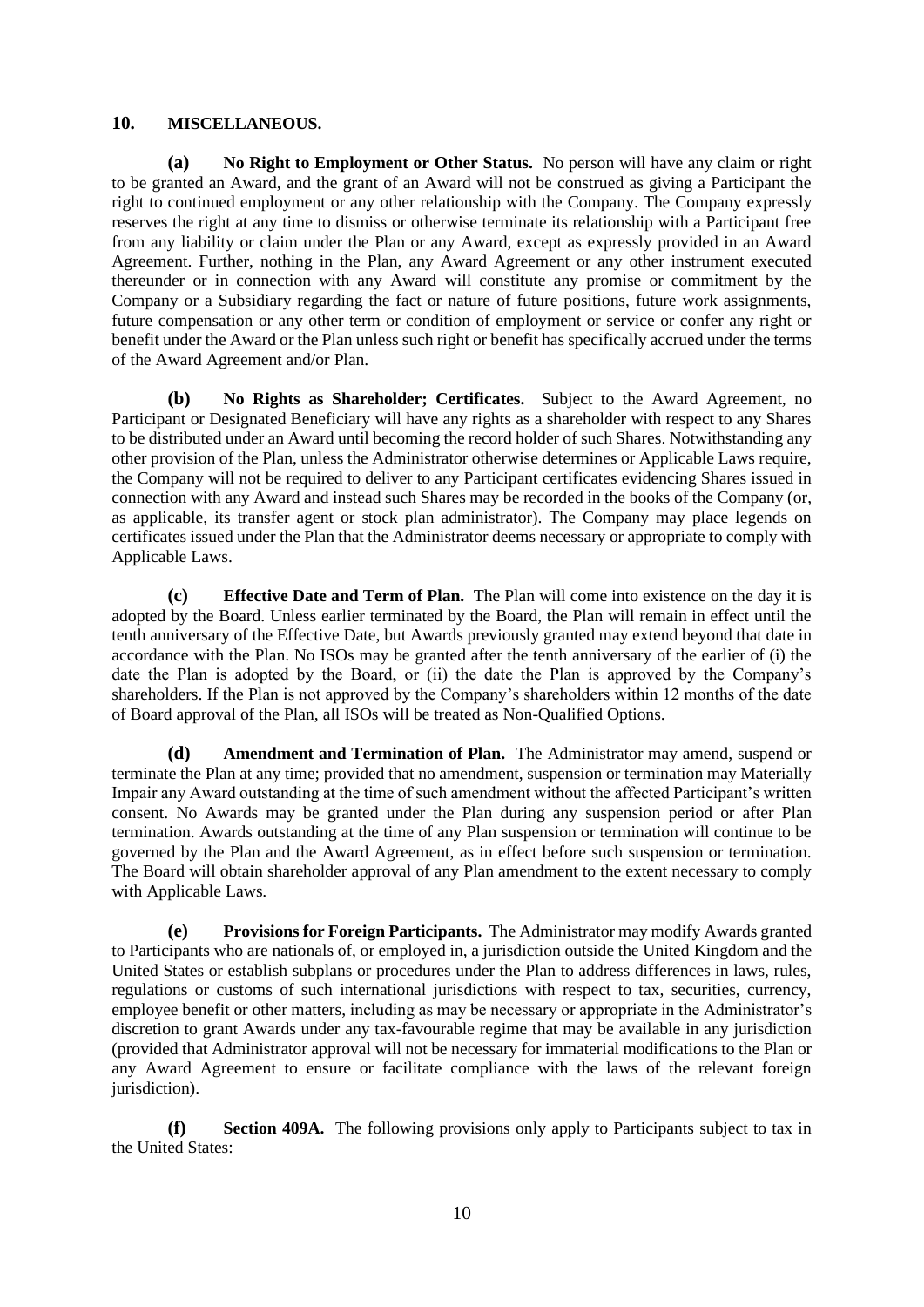**(i) General.** The Company intends that all Awards be structured to comply with, or be exempt from, Section 409A, such that no adverse tax consequences, interest, or penalties under Section 409A apply. Notwithstanding anything in the Plan or any Award Agreement to the contrary, the Administrator may, without a Participant's consent, amend this Plan or Awards, adopt policies and procedures, or take any other actions (including amendments, policies, procedures and retroactive actions) as are necessary or appropriate to preserve the intended tax treatment of Awards, including any such actions intended to (A) exempt this Plan or any Award from Section 409A, or (B) comply with Section 409A, including regulations, guidance, compliance programs and other interpretative authority that may be issued after an Award's grant date. The Company makes no representations or warranties as to an Award's tax treatment under Section 409A or otherwise. The Company will have no obligation under this Section [10\(f\)](#page-11-1) or otherwise to avoid the taxes, penalties or interest under Section 409A with respect to any Award and will have no liability to any Participant or any other person if any Award, compensation or other benefits under the Plan are determined to constitute noncompliant "nonqualified deferred compensation" subject to taxes, penalties or interest under Section 409A.

**(ii) Separation from Service.** If an Award constitutes "nonqualified deferred compensation" under Section 409A, any payment or settlement of such Award upon a termination of a Participant's Service Provider relationship will, to the extent necessary to avoid taxes under Section 409A, be made only upon the Participant's "separation from service" (within the meaning of Section 409A), whether such "separation from service" occurs upon or after the termination of the Participant's Service Provider relationship. For purposes of this Plan or any Award Agreement relating to any such payments or benefits, references to a "termination," "termination of service", "termination of employment" or like terms means a "separation from service."

**(iii) Payments to Specified Employees.** Notwithstanding any contrary provision in the Plan or any Award Agreement, any payment(s) of "nonqualified deferred compensation" required to be made under an Award to a "specified employee" (as defined under Section 409A and as the Administrator determines) due to his or her "separation from service" will, to the extent necessary to avoid taxes under Section  $409A(a)(2)(B)(i)$  of the Code, be delayed for the six-month period immediately following such "separation from service" (or, if earlier, until the specified employee's death) and will instead be paid (as set forth in the Award Agreement) on the day immediately following such six-month period or as soon as administratively practicable thereafter (without interest). Any payments of "nonqualified deferred compensation" under such Award payable more than six months following the Participant's "separation from service" will be paid at the time or times the payments are otherwise scheduled to be made.

<span id="page-12-0"></span>**(g) 10% Shareholders**. The Administrator may grant ISOs only to employees of the Company, any of its present or future parent or subsidiary corporations, as defined in Sections 424(e) or (f) of the Code, respectively, and any other entities the employees of which are eligible to receive ISOs under the Code. If an ISO is granted to a Greater Than 10% Shareholder, the exercise price will not be less than 110% of the Fair Market Value on the Option's grant date, and the term of the Option will not exceed five years. All ISOs will be subject to and construed consistently with Section 422 of the Code. By accepting an ISO, the Participant agrees to give prompt notice to the Company of dispositions or other transfers (other than in connection with a Change in Control) of Shares acquired under the Option made within (i) two years from the grant date of the Option or (ii) one year after the transfer of such Shares to the Participant, specifying the date of the disposition or other transfer and the amount the Participant realized, in cash, other property, assumption of indebtedness or other consideration, in such disposition or other transfer. Neither the Company nor the Administrator will be liable to a Participant, or any other party, if an ISO fails or ceases to qualify as an "incentive stock option" under Section 422 of the Code. Any ISO or portion thereof that fails to qualify as an "incentive stock option" under Section 422 of the Code for any reason, including becoming exercisable with respect to Shares having a fair market value exceeding the \$100,000 limitation under Treasury Regulation Section 1.422-4, will be a Non-Qualified Option.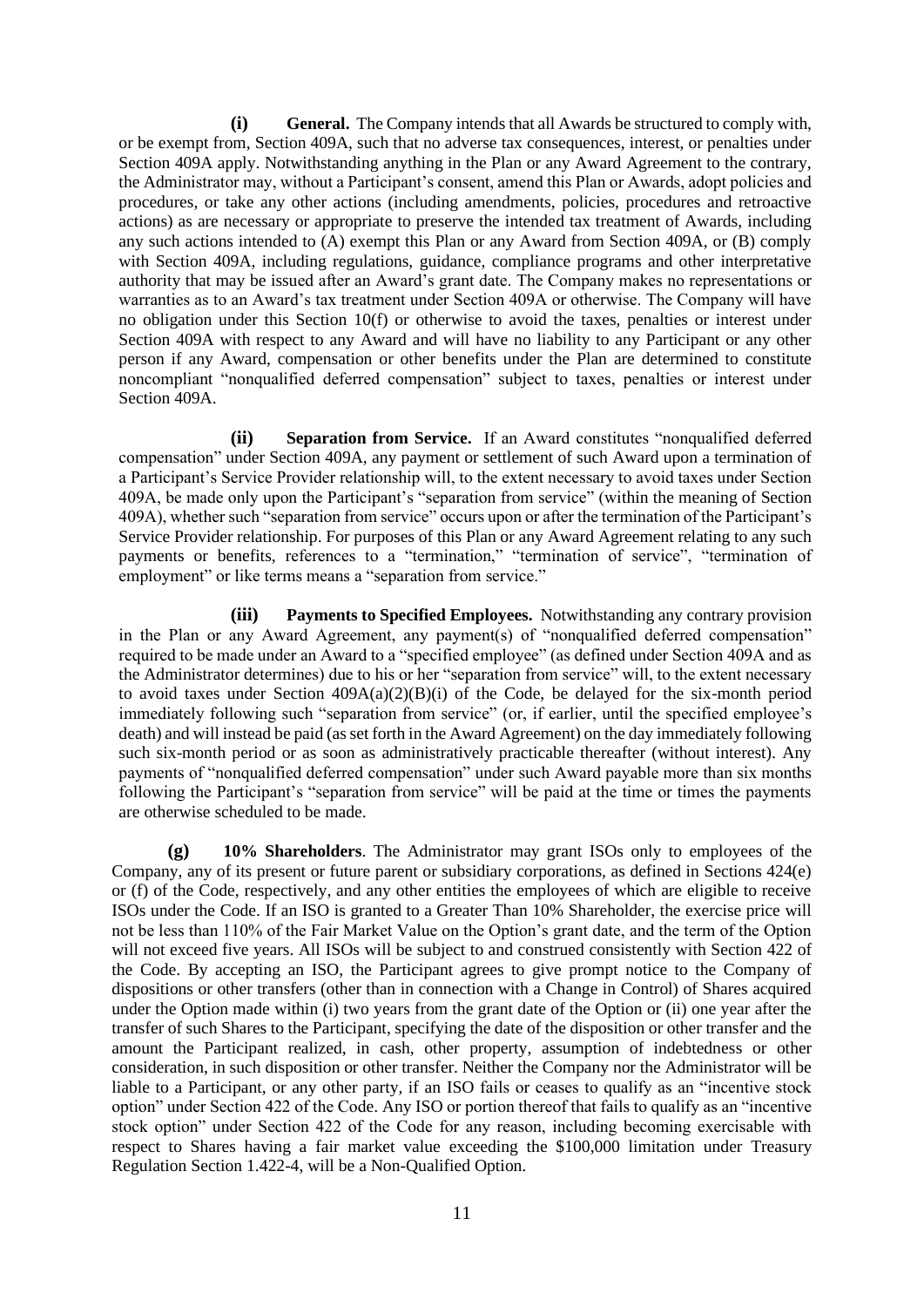**(h) Limitations on Liability.** Notwithstanding any other provisions of the Plan, no individual acting as a director, officer, other employee or agent of the Company or any Subsidiary will be liable to any Participant, former Participant, spouse, beneficiary, or any other person for any claim, loss, liability, or expense incurred in connection with the Plan or any Award, and such individual will not be personally liable with respect to the Plan because of any contract or other instrument executed in his or her capacity as an Administrator, director, officer, other employee or agent of the Company or any Subsidiary. As a condition to accepting an Award under the Plan, each Participant (i) agrees to not make any claim against the Company, the Group or any of its officers, Directors, Employees or Subsidiaries related to tax or social security liabilities arising from such Award or other Company or Group compensation and (ii) acknowledges that such Participant was advised to consult with his or her own personal tax, financial and other legal advisors regarding the tax and social security consequences of the Award and has either done so or knowingly and voluntarily declined to do so. The Company will indemnify and hold harmless each director, officer, other employee and agent of the Company or any Subsidiary that has been or will be granted or delegated any duty or power relating to the Plan's administration or interpretation, against any cost or expense (including attorneys' fees) or liability (including any sum paid in settlement of a claim with the Administrator's approval) arising from any act or omission concerning this Plan unless arising from such person's own fraud or bad faith.

**(i) No Obligation to Notify or Minimize Taxes.** Except as required by Applicable Laws the Company has no duty or obligation to any Participant to advise such Participant as to the time or manner of exercising such Award. Furthermore, the Company has no duty or obligation to warn or otherwise advise such Participant of a pending termination or expiration of an Award or a possible period in which the Award may not be exercised. The Company has no duty or obligation to minimize the tax or social security consequences of an Award to the holder of such Award and will not be liable to any holder of an Award for any adverse tax or social security consequences to such holder in connection with an Award.

# **(j) Data Privacy.**

**(i)** As a condition for receiving any Award, each Participant acknowledges that the Company and any Subsidiary may collect, use and transfer, in electronic or other form, personal data as described in this Section by and among the Company and its Subsidiaries and affiliates exclusively for implementing, administering and managing the Participant's participation in the Plan. The Company (as above) may hold certain personal information about a Participant, including the Participant's name, address and telephone number; birthdate; social security, insurance number or other identification number; salary; nationality; job title(s); any Shares held in the Company (as above); and Award details, to implement, manage and administer the Plan and Awards (the "*Data*"). The Company (as above) may transfer the Data amongst themselves as necessary to implement, administer and manage a Participant's participation in the Plan, and the Company (as above) may transfer the Data to third parties assisting the Company with Plan implementation, administration and management. These recipients may be located in the Participant's country, or elsewhere, and the Participant's country may have different data privacy laws and protections than the recipients' country. By accepting an Award, each Participant acknowledges that such recipients may receive, possess, use, retain and transfer the Data, in electronic or other form, to implement, administer and manage the Participant's participation in the Plan, including any required Data transfer to a broker or other third party with whom the Company or the Participant may elect to deposit any Shares. The Data related to a Participant will be held only as long as necessary to implement, administer, and manage the Participant's participation in the Plan. A Participant may, at any time, view the Data that the Company holds regarding such Participant, request additional information about the storage and processing of the Data regarding such Participant and recommend any necessary corrections to the Data regarding the Participant in writing, without cost, by contacting the local human resources representative.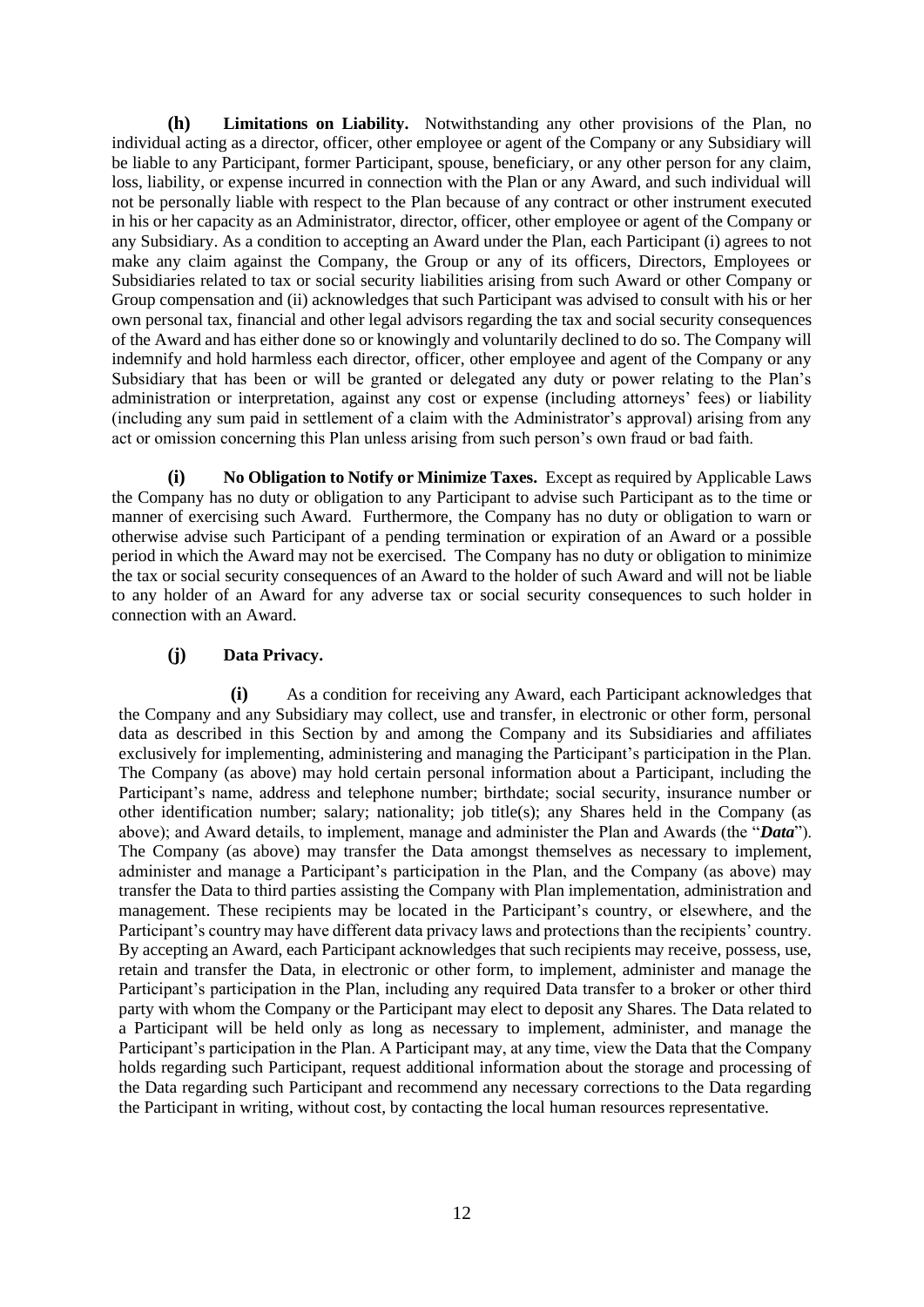**(ii)** For the purpose of operating the Plan in the European Union and the United Kingdom, the Company will collect and process information relating to Participants in accordance with the privacy notice which is provided to each Participant.

**(k) Severability.** If any portion of the Plan or any Award Agreement or any action taken thereunder is held illegal or invalid for any reason, the illegality or invalidity will not affect the remaining parts of the Plan or such Award Agreement, and the Plan and such Award Agreement will be construed and enforced as if the illegal or invalid provisions had been excluded, and the illegal or invalid action will be null and void.

**(l) Governing Documents.** If any contradiction occurs between the Plan and any Award Agreement or other written agreement between a Participant and the Company (or any Subsidiary) that the Administrator has approved, the Plan will govern, unless it is expressly specified in such Award Agreement or other written document that a specific provision of the Plan will not apply.

All Awards will be subject to Applicable Laws on insider trading and dealing and any specific insider trading, window period and/or dealing policy adopted by the Company.

**(m) Governing Law and Jurisdiction.** The Plan and all Awards, including any noncontractual obligations arising in connection therewith, will be governed by and interpreted in accordance with the laws of England and Wales, disregarding any jurisdiction's choice-of-law principles requiring the application of a jurisdiction's laws other than that of England and Wales and the courts of England and Wales shall have exclusive jurisdiction to hear any dispute.

**(n) Claw-back Provisions.** All Awards (including any proceeds, gains or other economic benefit the Participant actually or constructively receives upon receipt or exercise of any Award or the receipt or resale of any Shares underlying the Award) will be subject to any Company claw-back policy that may be adopted from time to time to the extent such policy applies to the relevant Participant, including any claw-back policy adopted to comply with Applicable Laws (including the Dodd-Frank Wall Street Reform and Consumer Protection Act and any rules or regulations promulgated thereunder) as set forth in such claw-back policy or the Award Agreement , to the extent applicable and permissible under Applicable Laws. No recovery of compensation under such a claw-back policy will be an event giving rise to a Participant's right to voluntary terminate employment upon a "resignation for good reason," or for a "constructive termination" or any similar term under any plan of or agreement with the Company.

**(o) Other Group Company policies.** All Awards (including any proceeds, gains or other economic benefit the Participant actually or constructively receives upon receipt or exercise of any Award or the receipt or resale of any Shares underlying the Award) will be subject to any relevant Company or Group Company policy to the extent such policy applies to the relevant Participant, including but not limited to any remuneration policy and/or share retention, ownership, or holding policy that may be adopted from time to time.

**(p) Titles and Headings.** The titles and headings in the Plan are for convenience of reference only and, if any conflict, the Plan's text, rather than such titles or headings, will control.

**(q) Conformity to Applicable Laws.** Participant acknowledges that the Plan is intended to conform to the extent necessary with Applicable Laws. Notwithstanding anything herein to the contrary, the Plan and all Awards will be administered only in conformance with Applicable Laws. To the extent Applicable Laws permit, the Plan and all Award Agreements will be deemed amended as necessary to conform to Applicable Laws and may be unilaterally cancelled by the Company (with the effect that all Participant's rights thereunder lapse with immediate effect) if the Administrator determines in its reasonable discretion that such conformity is not possible or practicable.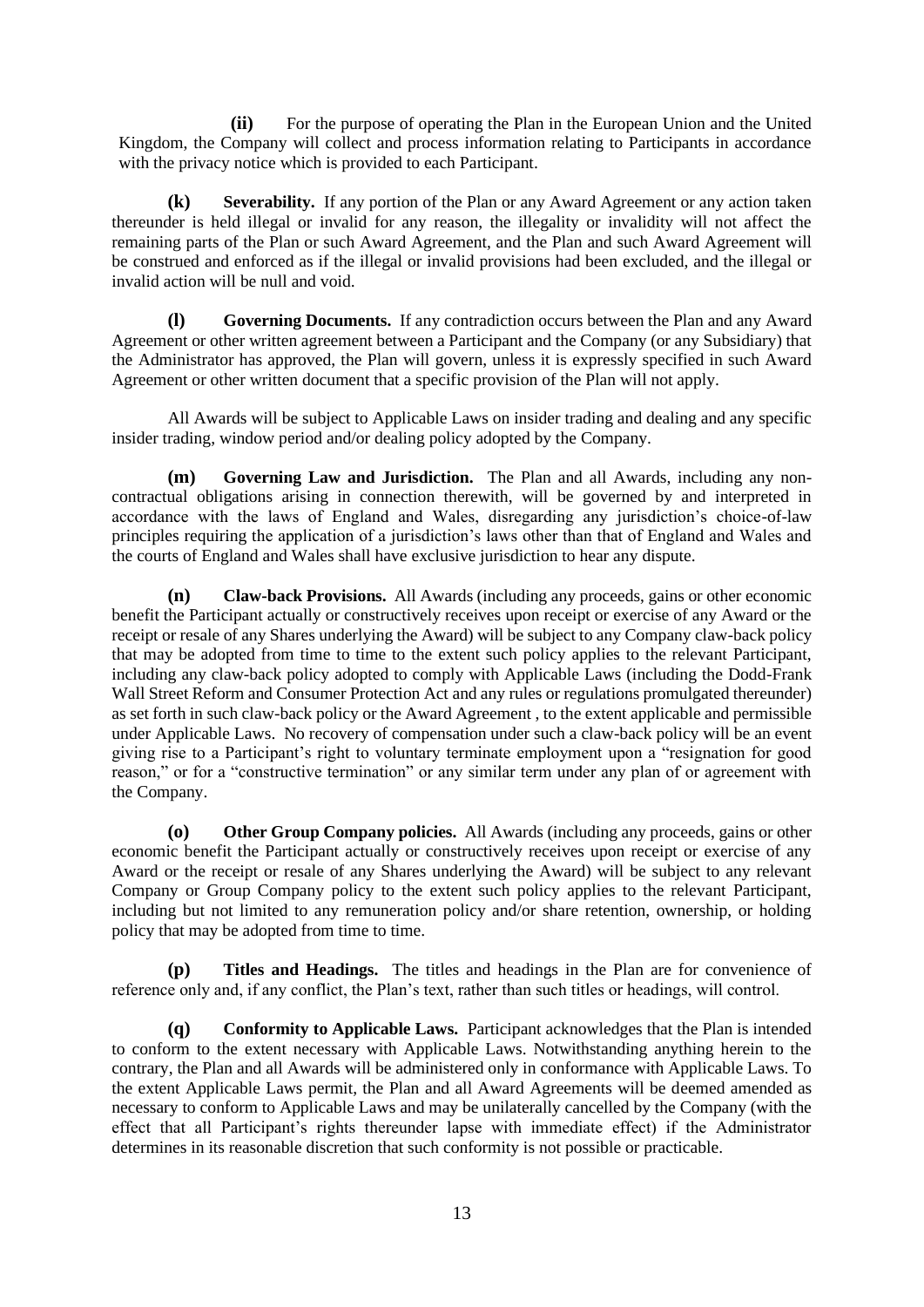**(r) Relationship to Other Benefits.** No payment under the Plan will be taken into account in determining any benefits under any pension, retirement, savings, profit sharing, group insurance, welfare or other benefit plan of the Company or any Subsidiary except as expressly provided in writing in such other plan or an agreement thereunder.

**(s) Broker-Assisted Sales.** In the event of a broker-assisted sale of Shares in connection with the payment of amounts owed by a Participant under or with respect to the Plan or Awards: (a) any Shares to be sold through the broker-assisted sale will be sold (subject in all cases to the Administrator having regard to the orderly marketing and disposal of such Shares, and having the discretion to delay broker-assisted sales for such reasons) on the day the payment first becomes due, or as soon thereafter as practicable; (b) such Shares may be sold as part of a block trade with other Participants in the Plan in which all Participants receive an average price; (c) the applicable Participant will be responsible for all broker's fees and other costs of sale, and by accepting an Award, each Participant agrees to indemnify and hold the Company harmless from any losses, costs, damages, or expenses relating to any such sale; (d) to the extent the Company or its designee receives proceeds of such sale that exceed the amount owed, the Company will pay such excess in cash to the applicable Participant as soon as reasonably practicable; (e) the Company and its designees are under no obligation to arrange for such sale at any particular price; and (f) in the event the proceeds of such sale are insufficient to satisfy the Participant's applicable obligation, the Participant may be required to pay immediately upon demand to the Company or its designee, or the Company or any Subsidiary may withhold from any payment to be made to the Participant (including but not limited to that Participant's salary), an amount in cash sufficient to satisfy any remaining portion of the Participant's obligation.

**(t) Change in Time Commitment.** In the event a Participant's regular level of time commitment in the performance of his or her services for the Company and any Subsidiary is reduced (for example, and without limitation, if the Participant is an Employee of the Company and the Employee has a change in status from a full-time Employee to a part-time Employee or takes an extended leave of absence) after the date of grant of any Award to the Participant, the Administrator may determine, to the extent permitted by Applicable Laws, to (i) make a corresponding reduction in the number of shares or cash amount subject to any portion of such Award that is scheduled to vest or become payable after the date of such change in time commitment, and (ii) in lieu of or in combination with such a reduction subject to compliance with Applicable Laws, including, without limitation, Section 409A, extend the vesting or payment schedule applicable to such Award. In the event of any such reduction, the Participant will have no right with respect to any portion of the Award that is so reduced or extended.

**(u) Deferrals.** To the extent permitted by Applicable Laws, the Administrator, in its sole discretion, may determine that the delivery of Shares or the payment of cash, upon the exercise, vesting or settlement of all or a portion of any Award may be deferred and may also establish programs and procedures for deferral elections to be made by Participants.

# <span id="page-15-0"></span>**11. COVENANTS OF THE COMPANY.**

**(a) Compliance with Law.** If the Company is unable to obtain the authority that counsel for the Company deems necessary or advisable for the lawful issuance and sale of Shares under the Plan, the Company will be relieved from any liability for failure to issue and sell Shares upon exercise or vesting of such Awards unless and until such authority is obtained. A Participant is not eligible for the grant of an Award or the subsequent issuance of Shares pursuant to the Award if such grant or issuance would be in violation of any Applicable Laws.

# <span id="page-15-1"></span>**12. DEFINITIONS.**

As used in the Plan, the following words and phrases will have the following meanings: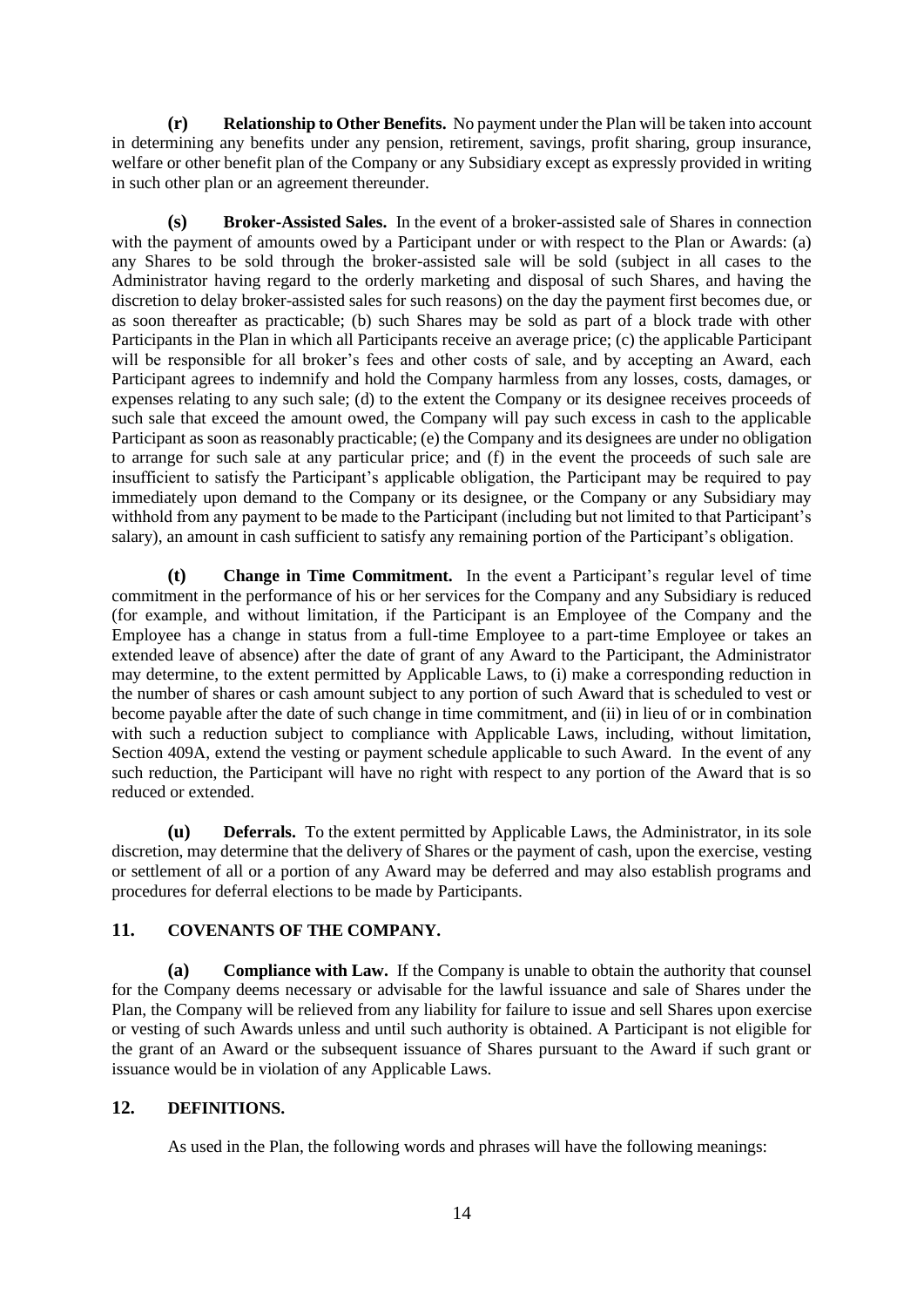**(a)** "*ADSs*" means American Depositary Shares, representing Ordinary Shares on deposit with a U.S. banking institution selected by the Company and which are registered pursuant to a Form F-6.

**(b)** "*Administrator*" means the Board or a Committee to the extent that the Board's powers or authority under the Plan have been delegated to such Committee.

**(c)** "*Applicable Laws*" means any applicable laws, statutes, constitutions, principles of common law, resolutions, ordinances, codes, edicts, decrees, rules, listing rules, regulations, judicial decisions, rulings or requirements issued, enacted, adopted, promulgated, implemented or otherwise put into effect by or under the authority of any Governmental Body (including under the authority of any applicable self-regulating organization such as the London Stock Exchange, Nasdaq Stock Market, New York Stock Exchange, or the Financial Industry Regulatory Authority), including without limitation: (a) UK MAR; (b) the requirements relating to the administration of equity incentive plans under English, U.S. federal and state securities, tax and other applicable laws, rules and regulations, the applicable rules of any stock exchange or quotation system on which the Shares are listed or quoted and the applicable laws and rules of any other country or jurisdiction where Awards are granted; and (c) corporate, securities, tax or other laws, statutes, rules, requirements or regulations, whether U.S. federal, state, local or foreign, applicable in the United Kingdom, United States or any other relevant jurisdiction.

**(d)** "*Award*" means, individually or collectively, a grant under the Plan of Options, Share Appreciation Rights, Restricted Shares, Restricted Share Units, or Other Share Based Awards.

**(e)** "*Award Agreement*" means a written agreement between the Company and a Participant evidencing an Award, which may be electronic. The Award Agreement generally consists of the grant notice and the agreement that contains such terms and conditions as the Administrator determines, consistent with and subject to the terms and conditions of the Plan.

**(f)** "*Board*" means the Board of Directors of the Company (or its designee).

**(g)** "*Cause*" means (i) if a Participant is a party to a written employment or consulting agreement with the Company or any of its Subsidiaries or an Award Agreement in which the term "cause" is defined (a "*Relevant Agreement*"), "Cause" as defined in the Relevant Agreement, and (ii) if no Relevant Agreement exists, (A) the Administrator's determination that the Participant failed to substantially perform the Participant's duties (other than a failure resulting from the Participant's Disability); (B) the Administrator's determination that the Participant failed to carry out, or comply with any lawful directive of the Board or the Participant's immediate supervisor; (C) the occurrence of any act or omission by the Participant that could reasonably be expected to result in (or has resulted in) the Participant's conviction, plea of no contest, plea of nolo contendere, or imposition of unadjudicated probation for any felony or indictable offence or crime involving fraud, dishonesty or moral turpitude (or equivalent in any jurisdiction); (D) the Participant's unlawful use (including being under the influence) or possession of illegal drugs on the premises of the Company or any of its Subsidiaries or while performing the Participant's duties and responsibilities for the Company or any of its Subsidiaries; (E) the Participant's commission of (or attempted commission of) an act of fraud, embezzlement, misappropriation, misconduct, or breach of fiduciary duty against the Company or any of its Subsidiaries; (F) the Participant's unauthorized use or disclosure of the confidential information or trade secrets of the Company or any Subsidiary; or (G) the Participant's material violation of any contract or agreement between the Participant and the Company (or Subsidiary) or of any statutory duty owed to the Company (or Subsidiary) or such Participant's material failure to comply with the written policies or rules of the Company (or Subsidiary).

**(h)** "*Change in Control*" means and includes each of the following: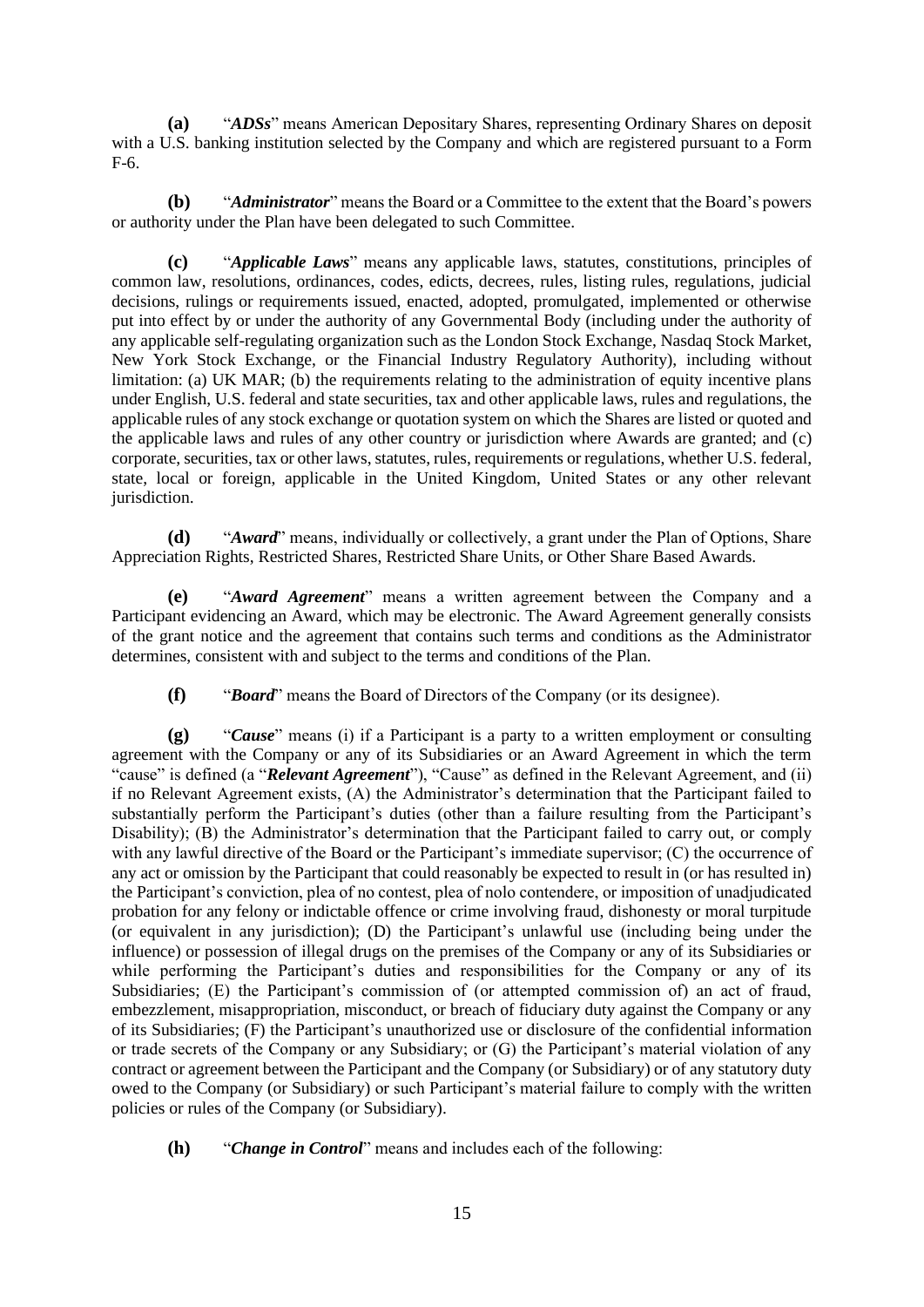**(i)** a Sale; or

**(ii)** a Takeover.

The Administrator shall have full and final authority, which shall be exercised in its sole discretion, to determine conclusively whether a Change in Control has occurred pursuant to the above definition, the date of the occurrence of such Change in Control and any incidental matters relating thereto; provided that any exercise of authority in conjunction with a determination of whether a Change in Control is a "change in control event" as defined in Treasury Regulation Section 1.409A-3(i)(5) shall be consistent with such regulation.

Notwithstanding the foregoing or any other provision of this Plan, the term Change in Control shall not include a sale of assets, merger or other transaction effected exclusively for the purpose of changing the domicile of the Company.

**(i)** "*Closed Period*" has the same meaning as in UK MAR.

**(j)** "*Code*" means the US Internal Revenue Code of 1986, as amended, and the regulations issued thereunder.

**(k)** "*Committee*" means one or more committees or subcommittees of the Board, which may include one or more Company directors or executive officers, to the extent Applicable Laws permit. To the extent required to comply with the provisions of Rule 16b-3, it is intended that each member of the Committee will be, at the time the Committee takes any action with respect to an Award that is subject to Rule 16b-3, a "non-employee director" within the meaning of Rule 16b-3; however, a Committee member's failure to qualify as a "non-employee director" within the meaning of Rule 16b-3 will not invalidate any Award granted by the Committee that is otherwise validly granted under the Plan.

**(l)** "*Company*" means Hemogenyx Pharmaceuticals PLC, registered in England and Wales with company number 08401609, or any successor.

**(m)** "*Control*" has the meaning given in section 995(2) of the UK Income Tax Act 2007, unless otherwise specified.

**(n)** "*Corporate Event*" has the meaning given to it in Section [8\(b\).](#page-7-3)

**(o)** "*Designated Beneficiary*" means: (i) a Participant's personal representative appointed on Participant's death; or (ii) if the Administrator permits from time to time in its discretion, the beneficiary or beneficiaries a Participant designates, in a manner the Administrator determines, to receive amounts due or exercise the Participant's rights if the Participant dies or becomes incapacitated.

**(p)** "*Director*" means a Board member.

**(q)** "*Disability*" means a permanent and total disability under Section 22(e)(3) of the Code, as amended, and will be determined by the Administrator on the basis of such medical evidence as the Administrator deems warranted under the circumstances.

**(r)** "*Effective Date*" means the date of adoption of the Plan by the Board.

**(s)** "*Employee*" means any employee of the Company or its Subsidiaries.

**(t)** "*Equity Restructuring*" means any return of capital (including a share dividend), bonus issue of shares or other Company securities by way of capitalization of profits, share split, reverse share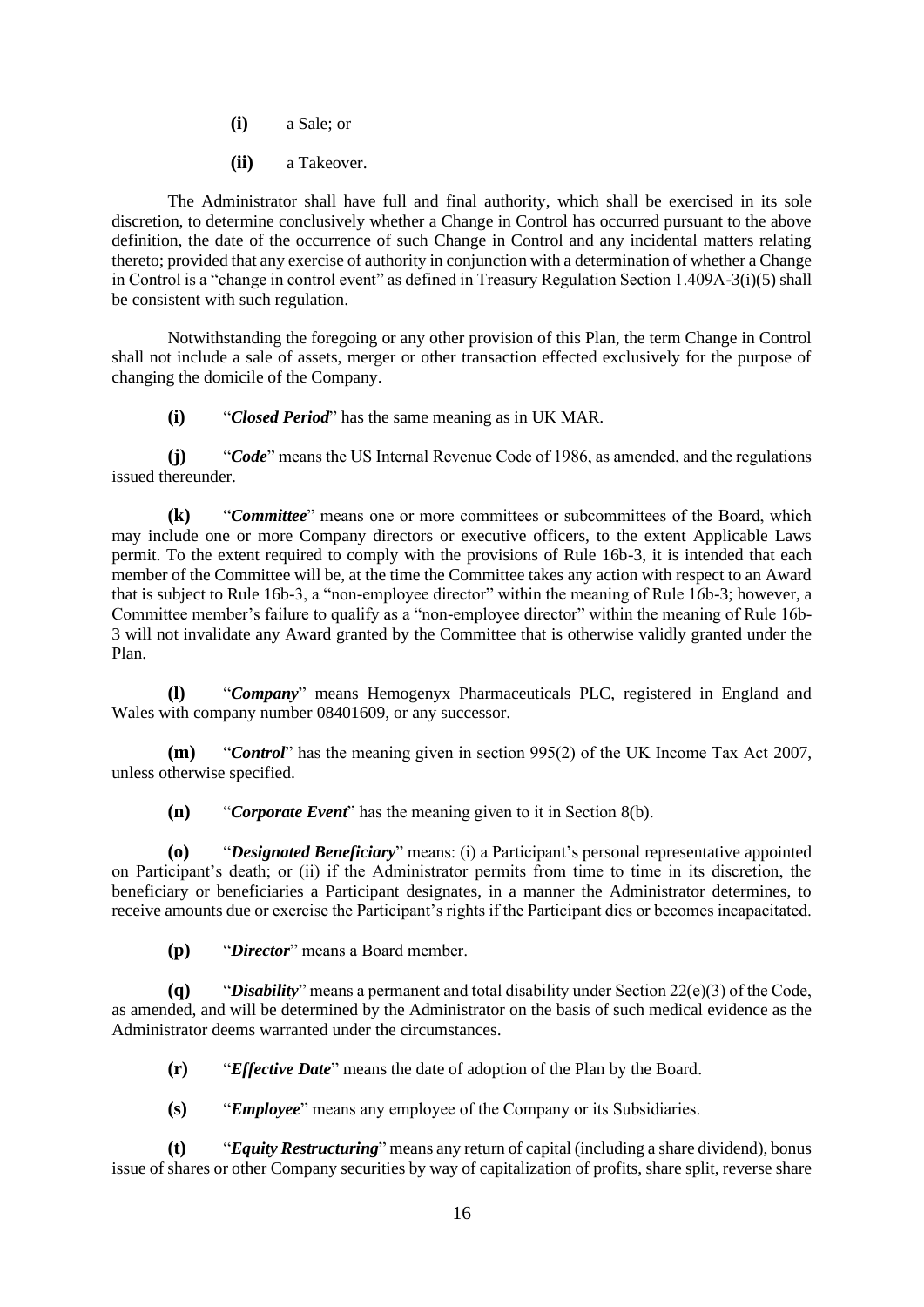split, spin-off, rights offering, re-designation, redenomination, consolidation recapitalization through a large, nonrecurring cash dividend, or any similar equity restructuring transaction, that affects the number or class of Shares (or other Company securities) or the nominal value of Shares (or other Company securities) and causes a change in the per share value of the Shares underlying outstanding Awards. Notwithstanding the foregoing, the conversion of any convertible securities of the Company will not be treated as an Equity Restructuring.

**(u)** "*Exchange Act*" means the US Securities Exchange Act of 1934, as amended, and the rules and regulations promulgated thereunder.

**(v)** "*Fair Market Value*" means, as of any date, unless otherwise determined by the Administrator, the value of the Shares (as determined on a per share or aggregate basis, as applicable) determined as follows:

**(i)** If the Shares are listed on any established stock exchange or traded on any established market, the Fair Market Value will be the closing sales price for such Shares as quoted on such exchange or market (or the exchange or market with the greatest volume of trading in the Shares) on the date of determination, as reported in a source the Administrator deems reliable.

**(ii)** If there is no closing sales price for the Shares on the date of determination, then the Fair Market Value will be the closing selling price on the last preceding date for which such quotation exists.

**(iii)** In the absence of such markets for the Shares, or if otherwise determined by the Administrator, the Fair Market Value will be determined by the Administrator in good faith.

**(w)** "*Governmental Body*" means any: (a) nation, state, commonwealth, province, territory, county, municipality, district or other jurisdiction of any nature; (b) United Kingdom, U.S. federal, state, local, municipal, foreign or other government; (c) governmental or regulatory body, or quasi-governmental body of any nature (including any governmental division, department, administrative agency or bureau, commission, authority, instrumentality, official, ministry, fund, foundation, center, organization, unit, body or entity and any court or other tribunal, and for the avoidance of doubt, any tax authority) or other body exercising similar powers or authority; or (d) selfregulatory organization (including the London Stock Exchange, Nasdaq Stock Market, New York Stock Exchange, and the Financial Industry Regulatory Authority).

**(x)** "*Greater Than 10% Shareholder*" means an individual then owning (within the meaning of Section 424(d) of the Code) more than 10% of the total combined voting power of all classes of equity securities of the Company or its parent or subsidiary corporation, as defined in Section 424(e) and (f) of the Code, respectively.

**(y)** "*Group*" means the Company and its Subsidiaries (references to "*Group Company*" shall be construed accordingly).

**(z)** "*ISO*" means an Option intended to be, and that qualifies as, an "incentive stock option" as defined in Section 422 of the Code.

**(aa)** "*Listing Rules*" means the Listing Rules issued by the Financial Conduct Authority, as amended from time to time.

**(bb)** "*Materially Impair*" means any amendment to the terms of the Award that materially adversely affects the Participant's rights under the Award. A Participant's rights under an Award will not be deemed to have been Materially Impaired by any such amendment if the Administrator, in its sole discretion, determines that the amendment, taken as a whole, does not materially impair the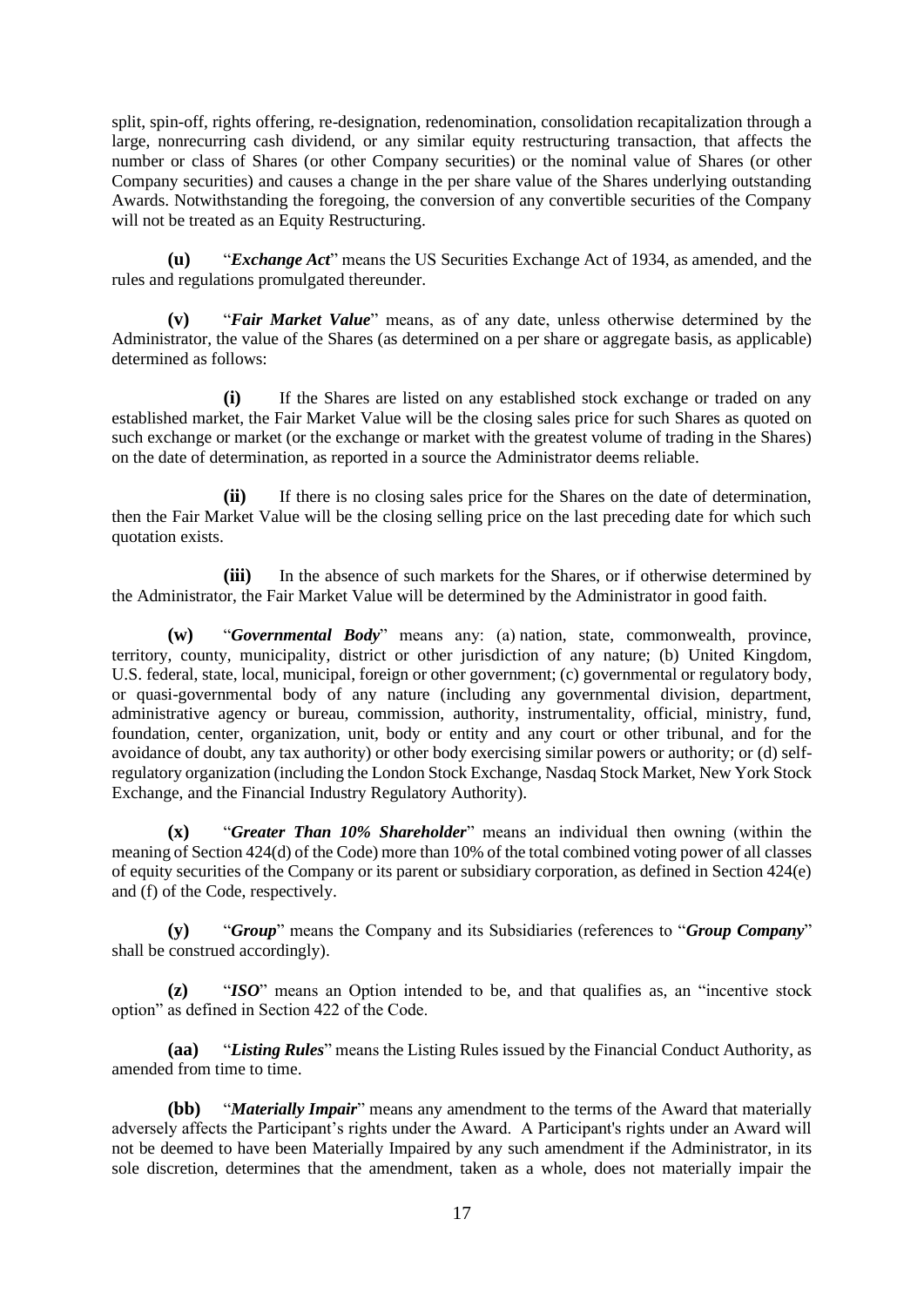Participant's rights. For example, the following types of amendments to the terms of an Award do not Materially Impair the Participant's rights under the Award: (i) imposition of reasonable restrictions on the minimum number of shares subject to an Option that may be exercised; (ii) to maintain the qualified status of the Award as an ISO under Section 422 of the Code; (iii) to change the terms of an ISO in a manner that disqualifies, impairs or otherwise affects the qualified status of the Award as an ISO under Section 422 of the Code; (iv) to clarify the manner of exemption from, or to bring the Award into compliance with or qualify it for an exemption from, Section 409A; or (v) to comply with other Applicable Laws.

**(cc)** "*Non-Employee Sub-Plan*" means the Non-Employee Sub-Plan to the Plan adopted by the Board.

**(dd)** "*Non-Qualified Option*" means an Option not intended or not qualifying as an ISO.

**(ee)** "*Option*" means an option to purchase Shares.

**(ff)** "*Ordinary Share*" means an ordinary share of 0.001 pence each in the capital of the Company.

**(gg)** "*Other Share Based Awards*" means awards of Shares, and other awards valued wholly or partially by referring to, or are otherwise based on, Shares or other property, including the appreciation in value thereof (e.g., options or share rights with an exercise price or strike price less than 100% of the Fair Market Value at the time of grant), that may be granted either alone or in addition to Awards provided for under Section [5](#page-3-0) and Section [6.](#page-6-0)

**(hh)** "*Participant*" means a Service Provider who has been granted an Award.

**(ii)** "*Plan*" means this 2021 Equity Incentive Plan, as amended from time to time.

**(jj)** "*Reorganisation*" means the obtaining of Control of the Company by an entity owned substantially by the same persons after the obtaining of Control as owned the Company prior to the change of Control.

**(kk)** "*Restricted Shares*" means Shares awarded to a Participant under Section [6](#page-6-0) subject to certain vesting conditions and other restrictions.

**(ll)** "*Restricted Share Unit*" means an unfunded, unsecured right to receive, on the applicable settlement date, one Share (or, if specified in the Award Agreement, other consideration determined by the Administrator to be of equal value as of such settlement date), subject to certain vesting conditions and other restrictions provided that nothing contained in the Plan or any Award Agreement, and no action taken pursuant to its provisions, will create or be construed to create a trust of any kind or a fiduciary relationship between a Participant and the Company or a Subsidiary or any other person.

**(mm)** "*Rule 16b-3*" means Rule 16b-3 promulgated under the Exchange Act or any successor to Rule 16b-3, as in effect from time to time.

**(nn)** "*Sale*" means the sale of all or substantially all of the assets of the Company (in one transaction or a series of transactions).

**(oo)** "*Section 409A*" means Section 409A of the Code and all regulations, guidance, compliance programs and other interpretative authority thereunder.

**(pp)** "*Securities Act*" means the US Securities Act of 1933, as amended.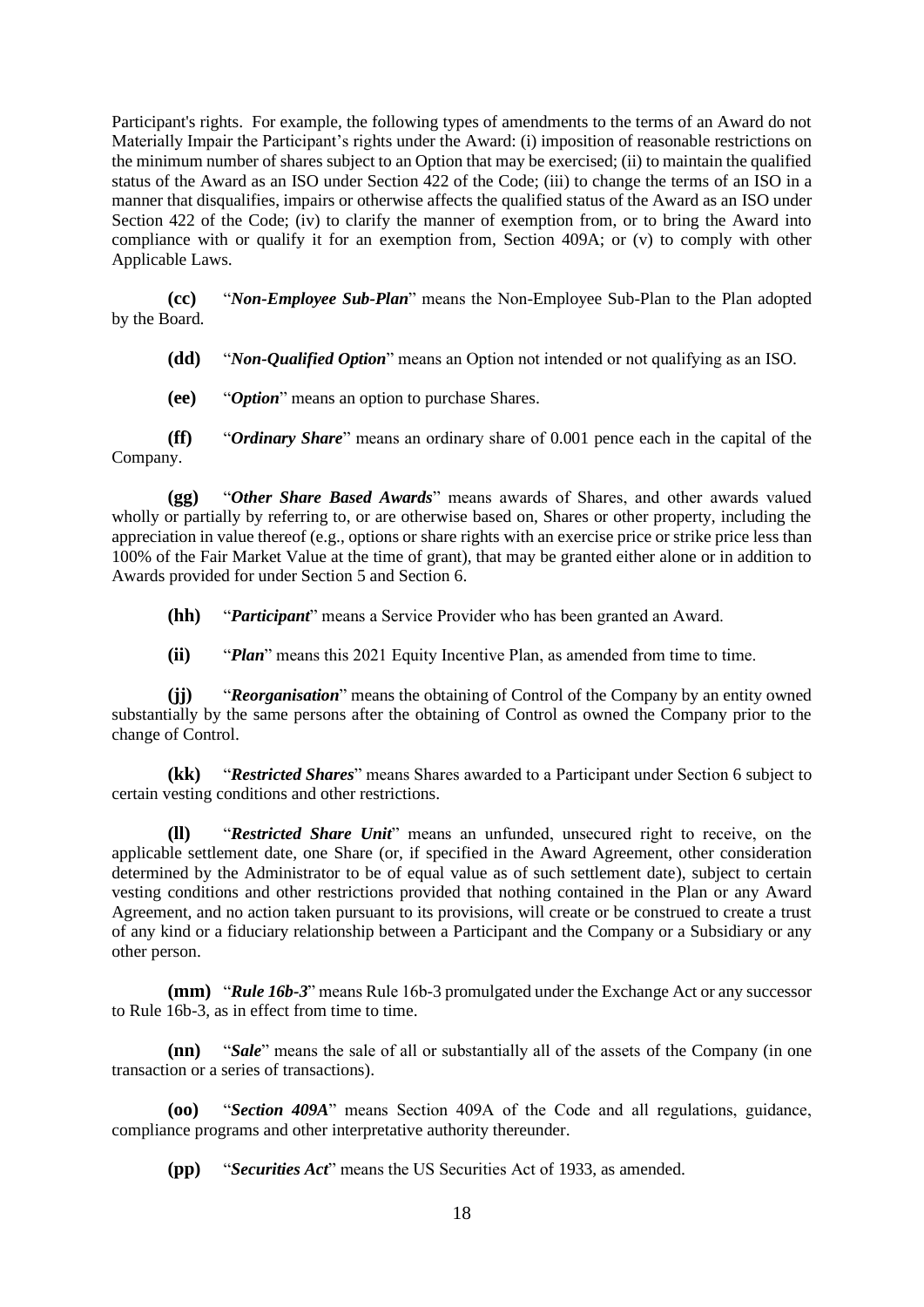**(qq)** "*Service Provider*" means an Employee, Director or Consultant, *provided that* Consultants and Directors who are not Employees are *only* considered "Service Providers" eligible to be granted Awards under the Non-Employee Sub-Plan.

**(rr)** "*Share*" means an Ordinary Share or the number of ADSs equal to an Ordinary Share.

**(ss)** "*Share Appreciation Right*" means a share appreciation right granted under Sectio[n 5.](#page-3-0)

**(tt)** "*Share Reserve*" has the meaning given to it in Section [4](#page-2-3)[\(a\).](#page-2-4)

**(uu)** "*Subsidiary*" has the meaning as set out in section 1159 of the UK Companies Act 2006.

**(vv)** "*Substitute Awards*" means Awards granted or Shares issued by the Company in assumption of, or in substitution or exchange for, awards previously granted, or the right or obligation to make future awards, in each case by a company acquired by the Company or any Subsidiary or with which the Company or any Subsidiary combines.

**(ww)** "*Takeover*" means if any person (or a group of persons acting in concert) (the "*Acquiring Person*"):

**(i)** obtains Control of the Company as the result of making a general offer to:

**(1)** acquire all of the issued ordinary share capital of the Company, which is made on a condition that, if it is satisfied, the Acquiring Person will have Control of the Company; or

**(2)** acquire all of the shares in the Company which are of the same class as the Shares; or

**(ii)** obtains Control of the Company as a result of a compromise or arrangement sanctioned by a court under section 899 of the UK Companies Act 2006, or sanctioned under any other similar law of another jurisdiction; or

**(iii)** becomes bound or entitled under sections 979 to 985 of the UK Companies Act 2006 (or similar law of another jurisdiction) to acquire shares of the same class as the Shares; or

**(iv)** obtains Control of the Company in any other way.

**(xx)** "*Termination of Service*" means the date the Participant ceases to be a Service Provider as defined in the Plan.

**(yy)** "*UK MAR*" means the retained EU law version of the Market Abuse Regulation which applies in the UK from the end of the Brexit transition period.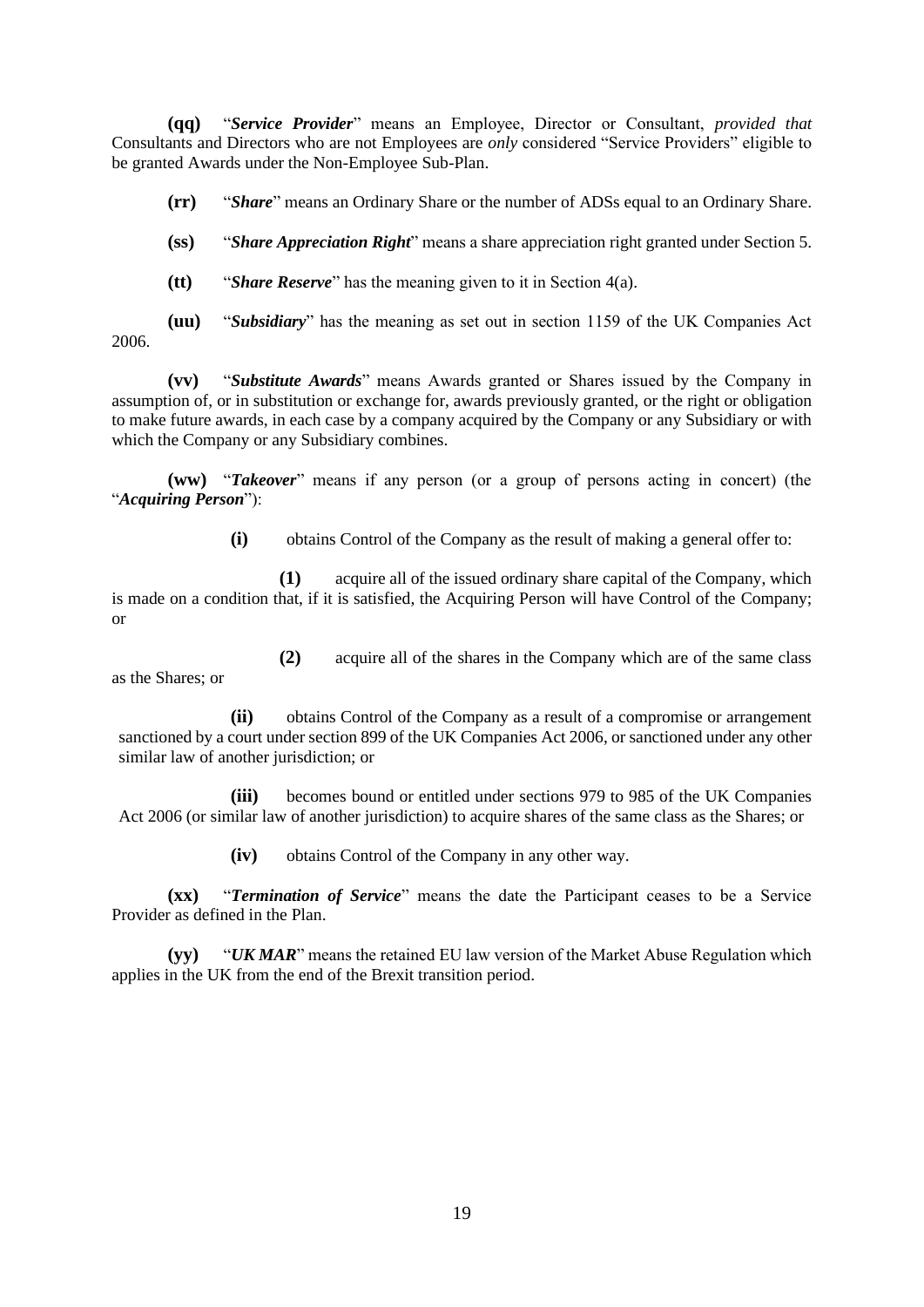# **NON-EMPLOYEE SUB-PLAN**

### **TO THE HEMOGENYX PHARMACEUTICALS PLC 2021 EQUITY INCENTIVE PLAN**

This sub-plan (the "*Non-Employee Sub-Plan*") to the Hemogenyx Pharmaceuticals PLC 2021 Equity Incentive Plan (the "*Plan*") governs the grant of Awards to Consultants (defined below) and Directors who are not Employees. The Non-Employee Sub-Plan incorporates all the provisions of the Plan except as modified in accordance with the provisions of this Non-Employee Sub-Plan.

Awards granted pursuant to the Non-Employee Sub-Plan are not granted pursuant to an "employees' share scheme" for the purposes of UK legislation.

For the purposes of the Non-Employee Sub-Plan, the provisions of the Plan shall operate subject to the following modifications:

# **1. Interpretation**

In the Non-Employee Sub-Plan, unless the context otherwise requires, the following words and expressions have the following meanings:

"*Consultant*" means any person, including any adviser, engaged by the Company or any Group Company to render services to such entity if the consultant or adviser: (i) renders bona fide services to the Company or any Group Company; (ii) renders services not in connection with the offer or sale of securities in a capital-raising transaction and does not directly or indirectly promote or maintain a market for the Company's securities; and (iii) is a natural person. Notwithstanding the foregoing, a person is treated as a Consultant only if a Form S-8 Registration Statement under the Securities Act (if applicable) is available to register either the offer or the sale of the Company's securities to such person.

"*Service Provider*" means a Consultant or Director who is not an Employee.

"*Termination of Service*" means, subject to Section 3 below, the date the Participant ceases to be a Service Provider as defined in this Non-Employee Sub-Plan.

# **2. Eligibility**

Service Providers are eligible to be granted Awards under the Non-Employee Sub-Plan.

### **3. Service Provider status and Termination of Service**

If the Administrator so determines, a Participant who ceases to be a Service Provider for the purposes of this Non-Employee Sub-Plan and who becomes a Service Provider as defined in the Plan immediately thereafter (provided that there is no interruption or termination of the Participant's service with the Company or a Subsidiary) may be considered to remain continuously a Service Provider for the purposes of the Non-Employee Sub-Plan.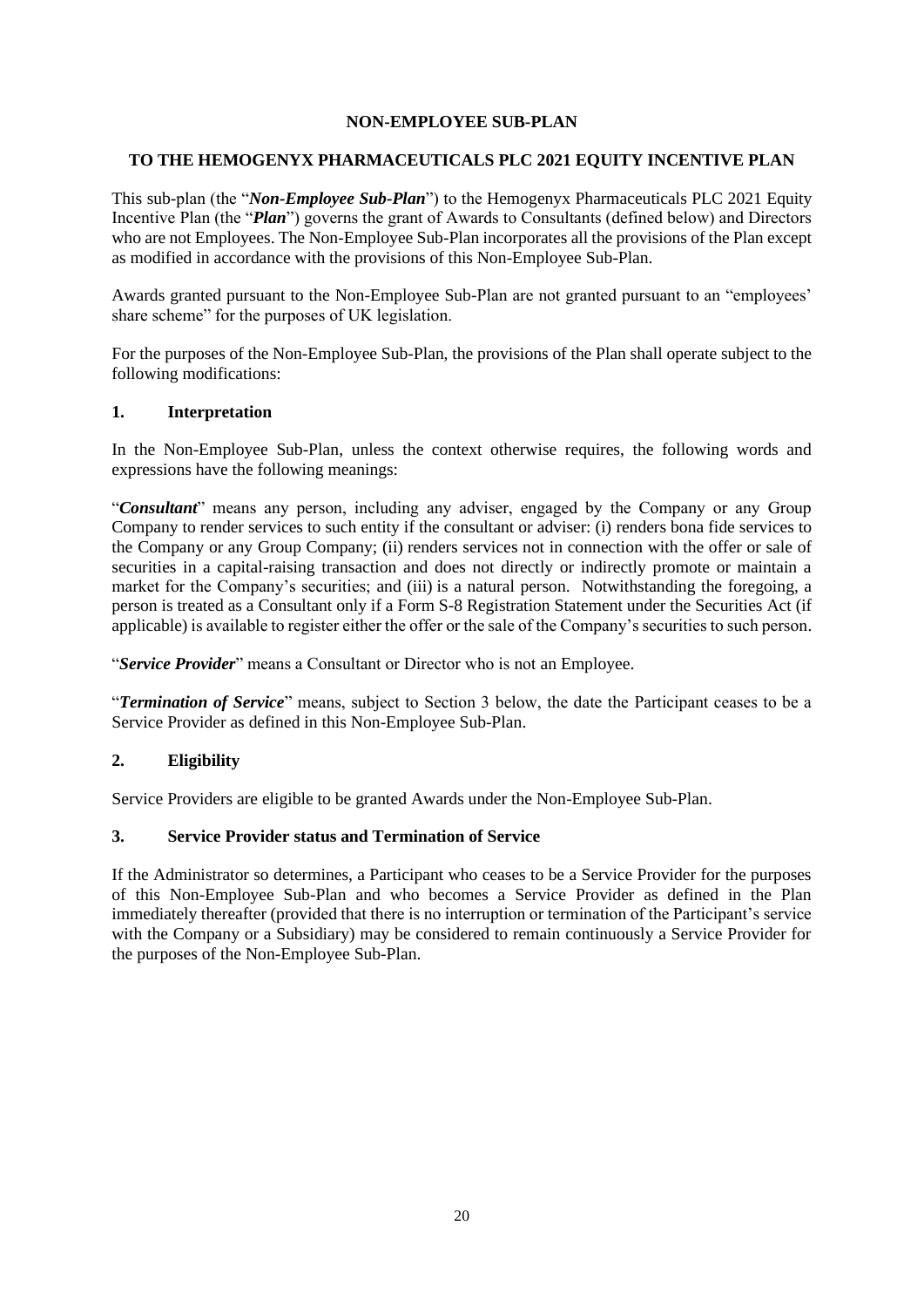# **APPENDIX 1 OPTION GRANT NOTICE (US)**

### **HEMOGENYX PHARMACEUTICALS PLC 2021 EQUITY INCENTIVE PLAN [:NON-EMPLOYEE SUB-PLAN]<sup>1</sup>**

Capitalized terms not specifically defined in this Option Grant Notice (the "*Grant Notice*") have the meanings given to them in the 2021 Equity Incentive Plan [:Non-Employee Sub-Plan]<sup>2</sup> (as amended from time to time, the "*Plan*") of Hemogenyx Pharmaceuticals PLC (the "*Company*").

The Company has granted to the participant listed below ("*Participant*") the option described in this Grant Notice (the "*Option*"), subject to the terms and conditions of the Plan and the Option Agreement attached as Exhibit A (the "*Agreement*"), both of which are incorporated into this Grant Notice by reference.

| Participant:                           |                                                                                                                                                                                                                                                                                                                                                                                     |  |  |  |
|----------------------------------------|-------------------------------------------------------------------------------------------------------------------------------------------------------------------------------------------------------------------------------------------------------------------------------------------------------------------------------------------------------------------------------------|--|--|--|
| <b>Grant Date:</b>                     |                                                                                                                                                                                                                                                                                                                                                                                     |  |  |  |
| <b>Exercise Price per Share (GBP):</b> |                                                                                                                                                                                                                                                                                                                                                                                     |  |  |  |
| <b>Shares Subject to the Option:</b>   |                                                                                                                                                                                                                                                                                                                                                                                     |  |  |  |
| <b>Final Expiration Date:</b>          | The day before the $[10th]$ anniversary of the Grant Date                                                                                                                                                                                                                                                                                                                           |  |  |  |
| <b>Vesting Commencement Date:</b>      |                                                                                                                                                                                                                                                                                                                                                                                     |  |  |  |
| <b>Vesting Schedule<sup>3</sup>:</b>   | [1/4 of the total number of Shares under Option shall vest]<br>and become exercisable on the first anniversary of the<br>Vesting Commencement Date, and 1/36 <sup>th</sup> of the remaining<br>number of Shares under Option shall vest and become<br>exercisable monthly thereafter, subject to Participant<br>remaining continuously a Service Provider as of each such<br>date]. |  |  |  |
| Type of Option <sup>4</sup>            | $[ISO]^5$ [Non-Qualified Option <sup>6</sup> ]                                                                                                                                                                                                                                                                                                                                      |  |  |  |

By Participant's signature below, Participant agrees to be bound by the terms of this Grant Notice, the Plan, the Agreement and any Group Company policy that may be applicable to the Participant and the Option from time to time (the "*Policies*") [including but not limited to the [Company's claw-back policy / share retention policy / remuneration policy]]<sup>7</sup> . Participant has reviewed the Plan, this Grant Notice, the Agreement and the Policies in their entirety, has had an opportunity to obtain the advice of counsel prior to executing this Grant Notice and fully understands all provisions of the Plan, this Grant Notice, the Agreement and the Policies. Participant hereby agrees to accept as binding, conclusive and final all

<sup>&</sup>lt;sup>1</sup> Note to draft: For Consultants and Directors who are not Employees

<sup>2</sup> Note to draft: For Consultants and Directors who are not Employees

<sup>&</sup>lt;sup>3</sup> Note to draft: Selection of applicable vesting schedule, or determination that a different vesting schedule shall apply, subject to discretion of Administrator.

 $4$  If this is an ISO, it (plus other outstanding ISOs) cannot be first exercisable for more than \$100,000 in value (measured by exercise price) in any calendar year. Any excess over \$100,000 is a Non-Qualified Option.

<sup>5</sup> Note to draft: Available only for US taxpayer employees.

<sup>6</sup> Note to draft: For all other Service Providers.

<sup>7</sup> Note to draft: Delete as applicable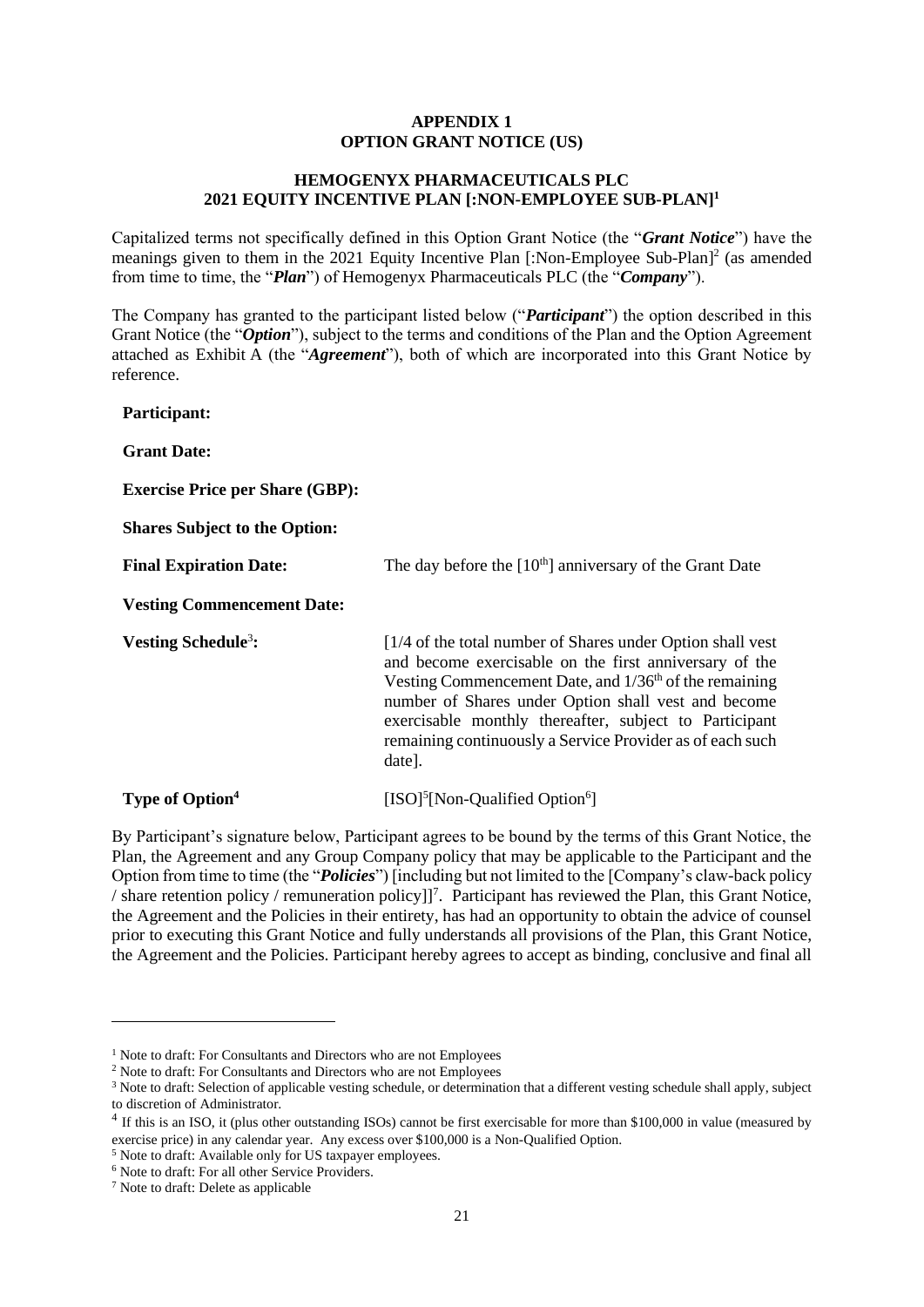decisions or interpretations of the Administrator upon any questions arising under the Plan, this Grant Notice or the Agreement.

By accepting this Option, Participant consents to receive this Grant Notice, the Agreement, the Plan, the Policies and any other Plan-related documents by electronic delivery and to participate in the Plan through an on-line or electronic system established and maintained by the Company or another third party designated by the Company. Counterparts may be delivered via facsimile, electronic mail (including pdf or any electronic signature complying with the US federal ESIGN Act of 2000, Uniform Electronic Transactions Act or other Applicable Law) or other transmission method and any counterpart so delivered will be deemed to have been duly and validly delivered and be valid and effective for all purposes.

# **HEMOGENYX PHARMACEUTICALS PLC PARTICIPANT**

By:

Name [Participant Name]

Title: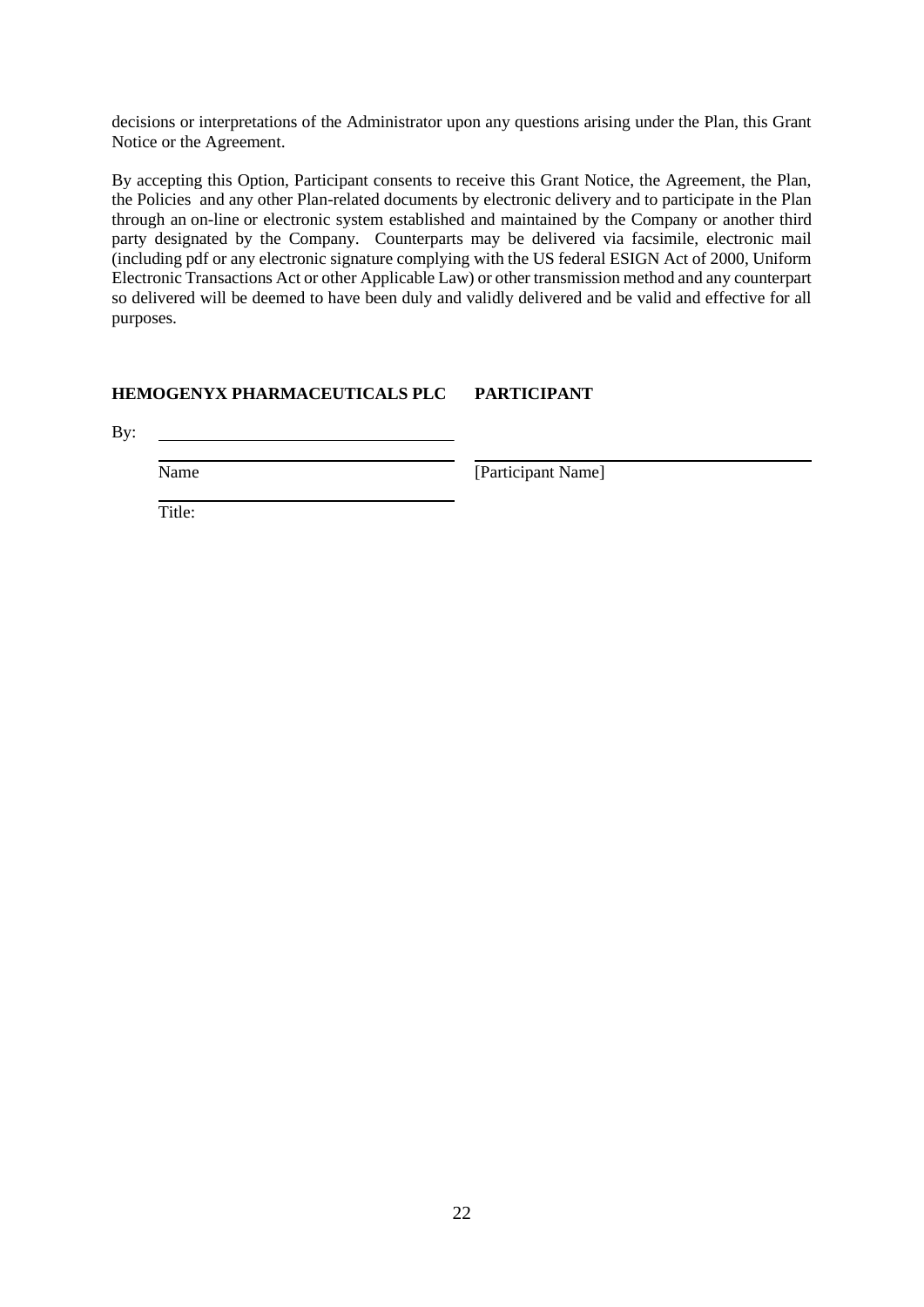# **Exhibit A**

### **OPTION AGREEMENT**

Capitalized terms not specifically defined in this Agreement have the meanings specified in the Grant Notice or, if not defined in the Grant Notice, in the Plan.

# **1. GENERAL**

1.1. Grant of Option

The Company has granted to Participant the Option effective as of the grant date set forth in the Grant Notice (the "*Grant Date*").

1.2. Incorporation of Terms of Plan

The Option is subject to the terms and conditions set forth in this Agreement and the Plan, which is incorporated herein by reference. In the event of any inconsistency between the Plan and this Agreement, the terms of the Plan will control.

# **2. PERIOD OF EXERCISABILITY**

### 2.1. Commencement of Exercisability

The Option will vest and become exercisable according to the vesting schedule in the Grant Notice (the "*Vesting Schedule*") except that any fraction of a Share as to which the Option would be vested or exercisable will be accumulated and will vest and become exercisable only when a whole Share has accumulated. Notwithstanding anything in the Grant Notice, the Plan or this Agreement to the contrary, except as otherwise determined by the Administrator or provided in a binding written agreement between Participant and the Company, the Option will immediately expire and be forfeited as to any portion that is not vested and exercisable as of Participant's Termination of Service for any reason.

2.2. Duration of Exercisability

The Vesting Schedule is cumulative. Any portion of the Option which vests and becomes exercisable will remain vested and exercisable until the Option expires. The Option will be forfeited immediately upon its expiration.

<span id="page-24-0"></span>2.3. Expiration of Option

The Option may not be exercised to any extent by anyone after, and will expire on, the first of the following to occur:

The final expiration date in the Grant Notice;

- (a) Except as the Administrator may otherwise approve, the expiration of three (3) months from the date of Participant's Termination of Service, unless Participant's Termination of Service is for Cause or by reason of Participant's death or Disability;
- <span id="page-24-1"></span>(b) Except as the Administrator may otherwise approve, the expiration of one (1) year from the date of Participant's Termination of Service by reason of Participant's Disability;
- <span id="page-24-2"></span>(c) Except as the Administrator may otherwise approve, the expiration of eighteen (18) months from the date of Participant's Termination of Service by reason of Participant's death;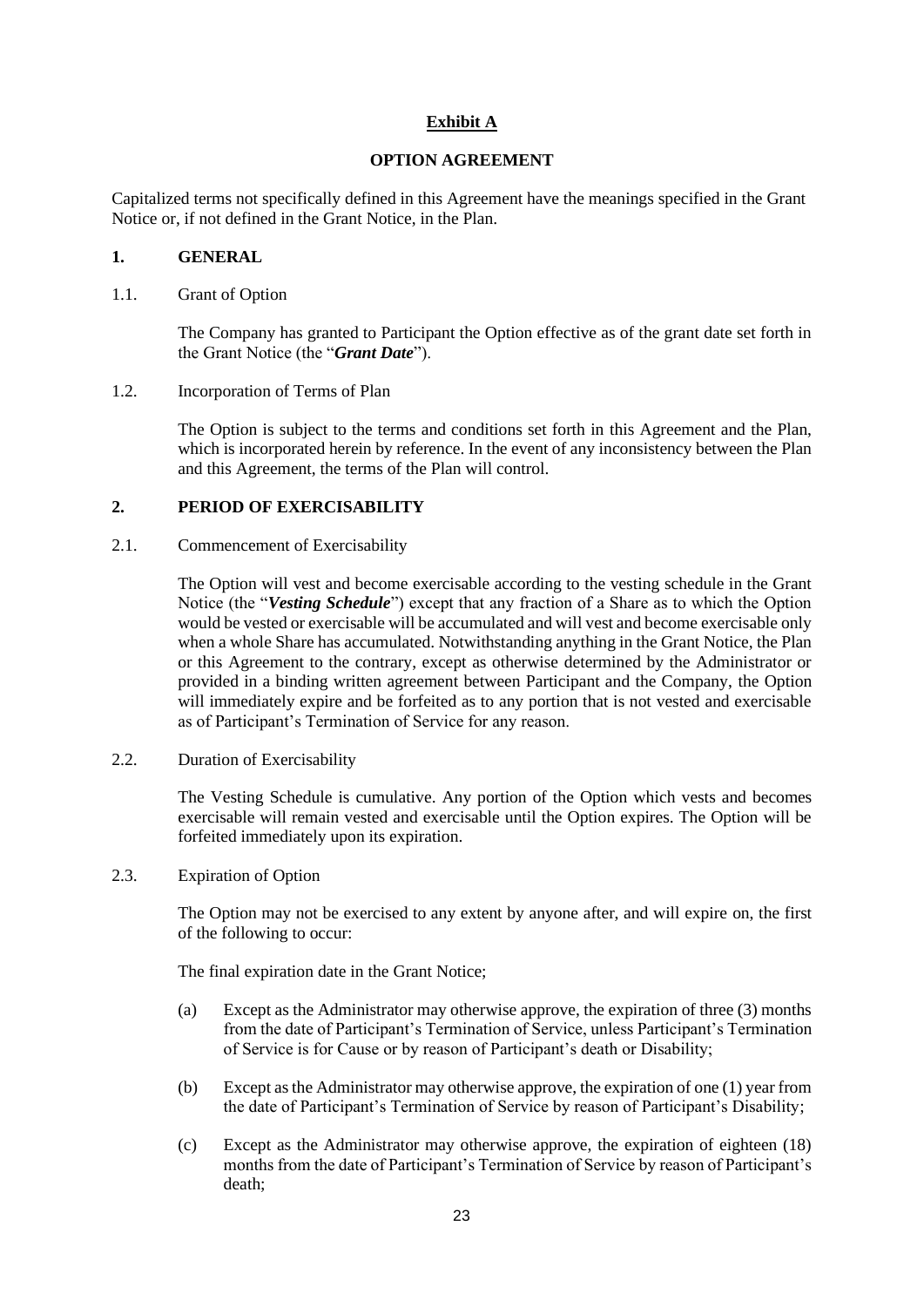- (d) Except as the Administrator may otherwise approve, Participant's Termination of Service for Cause;
- (e) Immediately upon a Corporate Event if the Administrator has determined that the Option will terminate in connection with a Corporate Event;
- (f) The day before the tenth anniversary of the Grant Date.

Notwithstanding the foregoing, if Participant dies during the period provided in Sectio[n 2.3](#page-24-0)[\(b\)](#page-24-1) or [2.3](#page-24-0)[\(c\)](#page-24-2) above, the term of the Option shall not expire until the earlier of (i) eighteen (18) months after Participant's death, (ii) upon any termination of the Option in connection with a Corporate Event, (iii) the Final Expiration Date indicated in the Grant Notice, or (iv) the day before the tenth anniversary of the Grant Date. Additionally, the post-termination exercise period of the Option may be extended as provided in the Plan.

### **3. EXERCISE OF OPTION**

3.1. Person Eligible to Exercise

During Participant's lifetime, only Participant may exercise the Option. After Participant's death, any exercisable portion of the Option may, prior to the time the Option expires, be exercised by Participant's Designated Beneficiary as provided in the Plan.

3.2. Partial Exercise

Any exercisable portion of the Option or the entire Option, if then wholly exercisable, may be exercised, in whole or in part, according to the procedures in the Plan at any time prior to the time the Option or portion thereof expires, except that the Option may only be exercised for whole Shares.

- 3.3. Tax Withholding.
	- (a) The Company has the right and option, but not the obligation, to treat Participant's failure to provide timely payment in accordance with the Plan of any tax and/or social security withholding obligations arising in connection with the Option as Participant's election to satisfy all or any portion of the withholding tax by requesting the Company retain Shares otherwise issuable under the Option.
	- (b) Participant acknowledges that Participant is ultimately liable and responsible for all taxes owed in connection with the Option, regardless of any action the Company or any Subsidiary takes with respect to any tax and/or social security withholding obligations that arise in connection with the Option. Neither the Company nor any Subsidiary makes any representation or undertaking regarding the treatment of any tax and/or social security withholding in connection with the awarding, vesting or exercise of the Option or the subsequent sale of Shares. The Company and the Subsidiaries do not commit and are under no obligation to structure the Option to reduce or eliminate Participant's tax and/or social security liability.
- <span id="page-25-0"></span>3.4. Lock-up.

By accepting the Option, Participant agrees that Participant will not sell, dispose of, transfer, make any short sale of, grant any option for the purchase of, or enter into any hedging or similar transaction with the same economic effect as a sale with respect to any Shares or other securities of the Company held by Participant, for a period of one hundred eighty (180) days following the effective date of a registration statement of the Company filed under the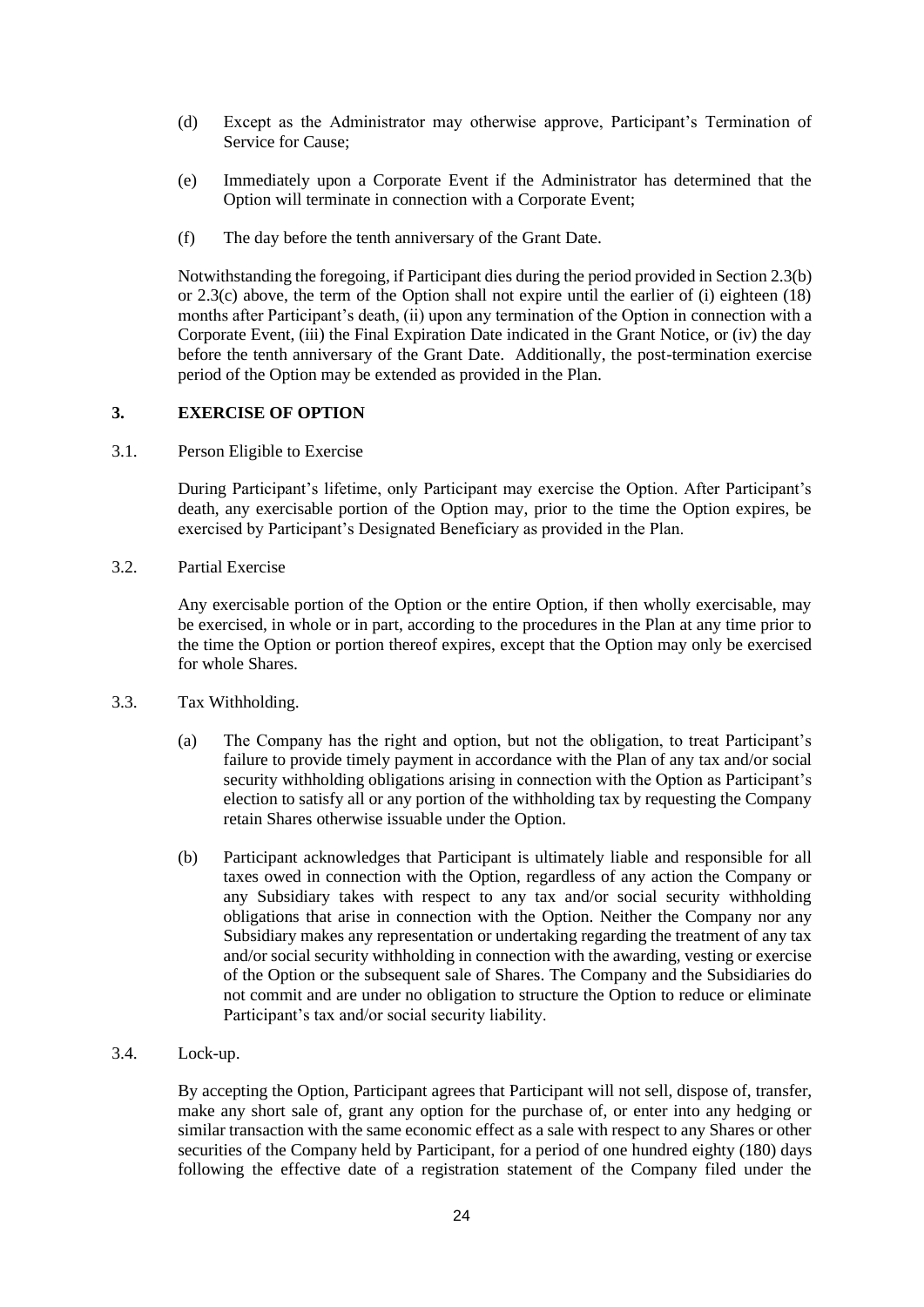Securities Act or such longer period as the underwriters or the Company will request to facilitate compliance with FINRA Rule 2241 or any successor or similar rules or regulation (the "*Lock-Up Period*"); *provided, however*, that nothing contained in this Section will prevent the exercise of a repurchase option, if any, in favor of the Company during the Lock-Up Period. Participant further agrees to execute and deliver such other agreements as may be reasonably requested by the Company or the underwriters that are consistent with the foregoing or that are necessary to give further effect thereto. In order to enforce the foregoing covenant, the Company may impose stop-transfer instructions with respect to Participant's Shares (or other securities of the Company) until the end of such period. Participant also agrees that any transferee of any Shares (or other securities of the Company) held by Participant will be bound by this Section [3.4.](#page-25-0) The underwriters of the Company's Shares are intended third party beneficiaries of this Section [3.4](#page-25-0) and will have the right, power and authority to enforce the provisions hereof as though they were a party hereto.

### **4. OTHER PROVISIONS**

#### 4.1. Option Not a Service Contract.

By accepting the Option, Participant acknowledges, understands and agrees that the Option is not an employment or service contract, and nothing in the Option will be deemed to create in any way whatsoever any obligation on Participant's part to continue in the employ of the Company or any Group Company, or of the Company or any Group Company to continue Participant's employment. In addition, nothing in Participant's Option will obligate the Company or any Group Company, their respective shareholders, boards of directors, officers or employees to continue any relationship that Participant might have as a Director or Consultant for the Company or any Group Company.

Nothing in the Plan, the Grant Notice or this Agreement confers upon Participant any right to continue in the employ or service of the Company or any Group Company or interferes with or restricts in any way the rights of the Company and its Group Companies, which rights are hereby expressly reserved, to discharge or terminate the services of Participant at any time for any reason whatsoever, with or without Cause, except to the extent expressly provided otherwise in a written agreement between the Company or Group Company and Participant.

#### 4.2. No Advice Regarding Grant; No Liability for Taxes

The Company is not providing any tax, legal or financial advice, nor is the Company making any recommendations regarding Participant's participation in the Plan, or his or her acquisition or sale of the underlying Shares. Participant should consult with his or her own personal tax, legal and financial advisors regarding his or her participation in the Plan before taking any action related to the Plan.

As a condition to accepting the Option, Participant hereby (a) agrees to not make any claim against the Company, Group, or any of its officers, Directors, Employees related to tax or social security liabilities arising from the Option or other Company or Group compensation and (b) acknowledges that Participant was advised to consult with Participant's own personal tax, legal and financial advisors regarding the tax and social security consequences of the Option and has either done so or knowingly and voluntarily declined to do so. Additionally, if Participant is subject to tax in the United States, Participant acknowledges that the Option is exempt from Section 409A only if the exercise price per share is at least equal to the "fair market value" of a Share on the date of grant as determined by the US Internal Revenue Service and there is no other impermissible deferral of compensation associated with the Option. Additionally, as a condition to accepting the Option, Participant agrees not make any claim against the Company, Group, or any of its Officers, Directors, Employees in the event that the US Internal Revenue Service asserts that such exercise price per share is less than the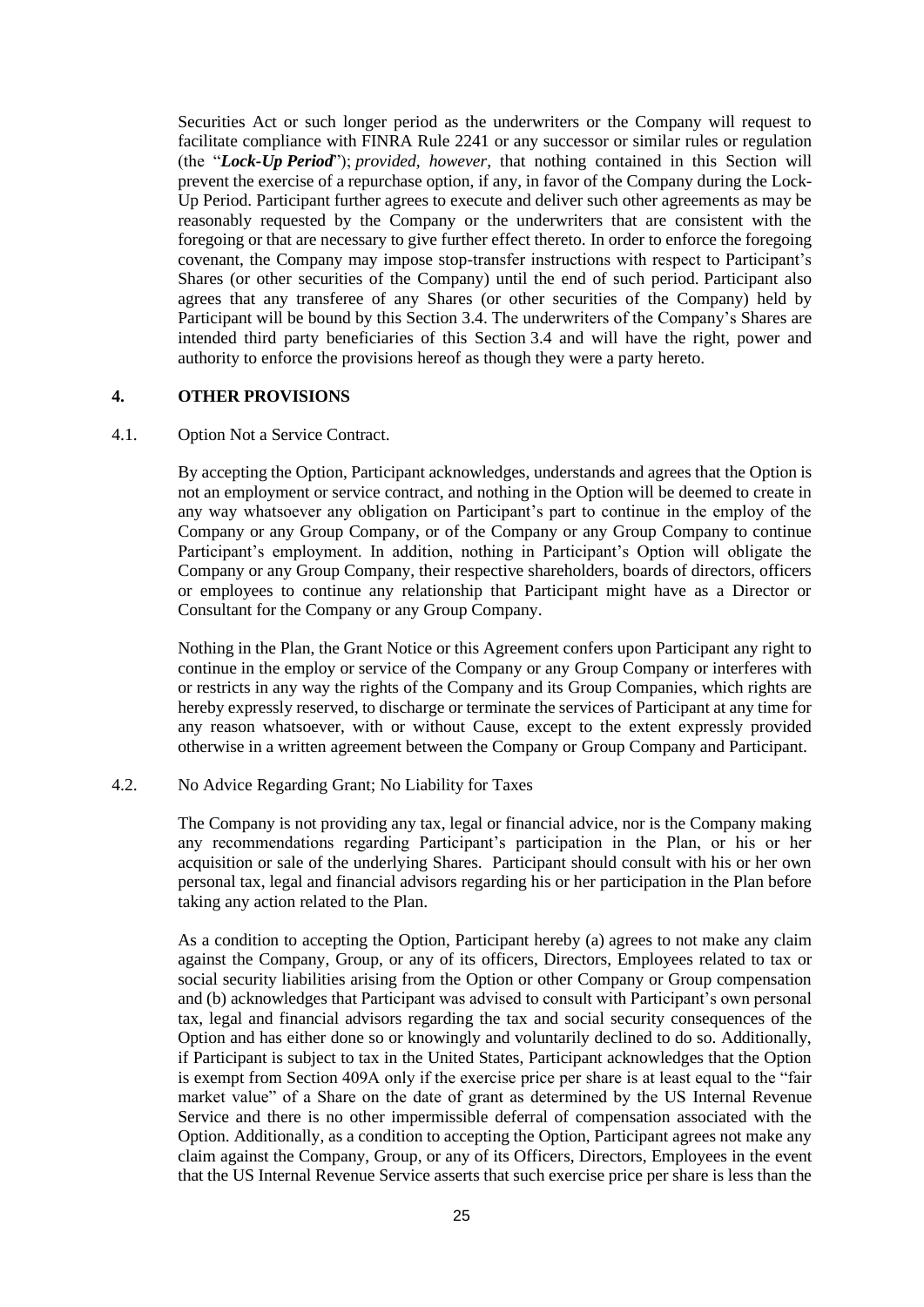"fair market value" of a Share on the date of grant as subsequently determined by the US Internal Revenue Service.

#### 4.3. Adjustments

Participant acknowledges that the Option is subject to adjustment, modification and termination in certain events as provided in this Agreement and the Plan.

4.4. Notices

Any notice to be given under the terms of this Agreement to the Company must be in writing and addressed to the Company in care of the Company's Secretary at the Company's principal office or the Secretary's then-current email address. Any notice to be given under the terms of this Agreement to Participant must be in writing and addressed to Participant (or, if Participant is then deceased, to the person entitled to exercise the Option) at Participant's last known mailing address or email address in the Company's personnel files. By a notice given pursuant to this Section, either party may designate a different address for notices to be given to that party. Any notice will be deemed duly given: (i) if sent by email, when actually received; and (ii) if sent by certified mail (return receipt requested) and deposited with postage prepaid in the applicable national mail, when delivered by a nationally recognized express shipping company.

4.5. Titles

Titles are provided herein for convenience only and are not to serve as a basis for interpretation or construction of this Agreement.

4.6. Conformity to Applicable Laws

Participant acknowledges that the Plan, the Grant Notice and this Agreement are intended to conform to the extent necessary with all Applicable Laws and, to the extent Applicable Laws permit, will be deemed amended as necessary to conform to Applicable Laws, and this Option may be unilaterally cancelled by the Company (with the effect that all Participant's rights hereunder lapse with immediate effect) if the Administrator determines in its reasonable discretion that such conformity is not possible or practicable.

4.7. Successors and Assigns

The Company may assign any of its rights under this Agreement to single or multiple assignees, and this Agreement will inure to the benefit of the successors and assigns of the Company. Subject to the restrictions on transfer set forth in the Plan, this Agreement will be binding upon and inure to the benefit of the heirs, legatees, legal representatives, successors and assigns of the parties hereto.

4.8. Limitations Applicable to Section 16 Persons

Notwithstanding any other provision of the Plan or this Agreement, if Participant is subject to Section 16 of the Exchange Act, the Plan, the Grant Notice, this Agreement and the Option will be subject to any additional limitations set forth in any applicable exemptive rule under Section 16 of the Exchange Act (including any amendment to Rule 16b-3) that are requirements for the application of such exemptive rule. To the extent Applicable Laws permit, this Agreement will be deemed amended as necessary to conform to such applicable exemptive rule.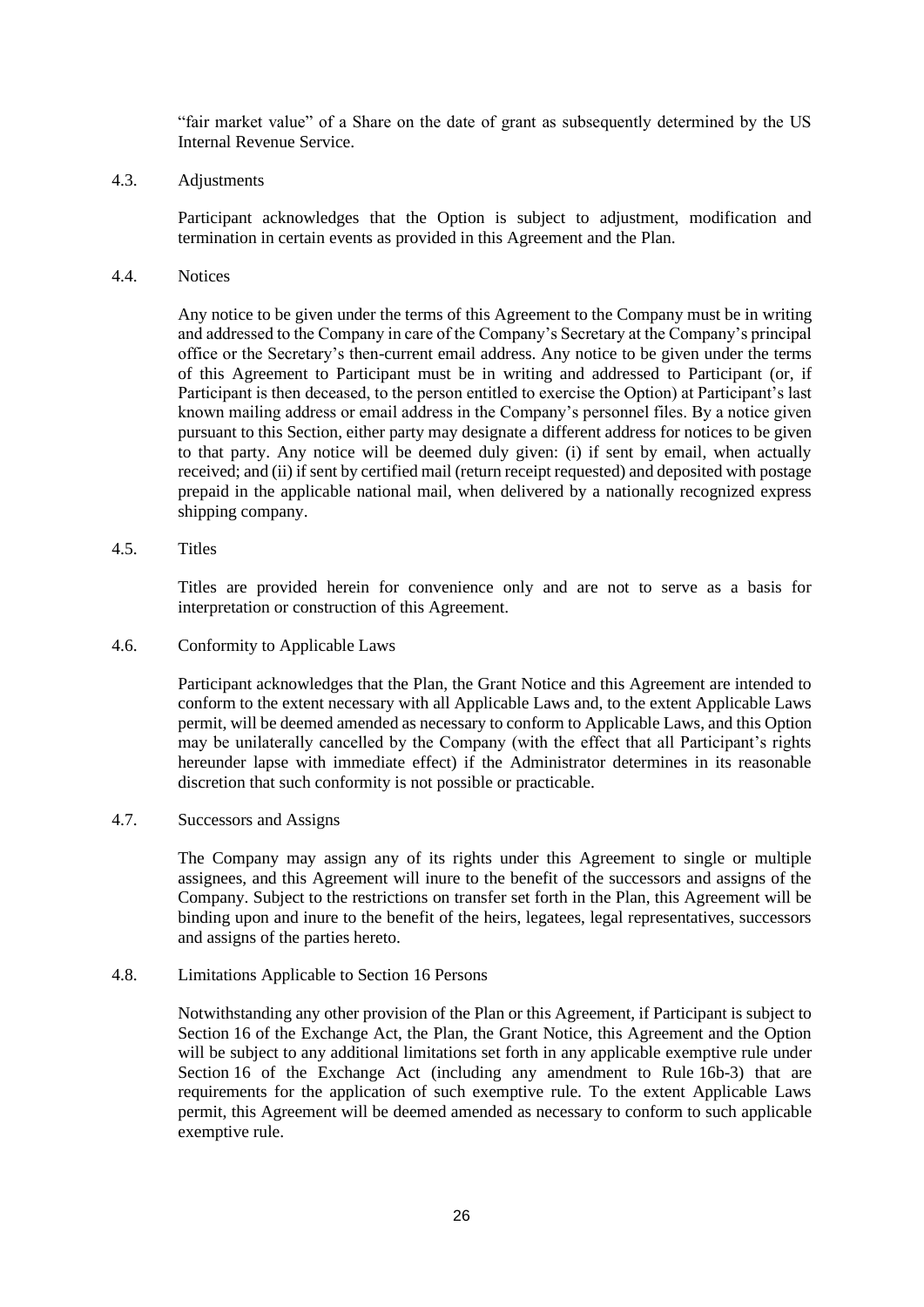#### 4.9. Entire Agreement

The Plan, the Grant Notice and this Agreement (including any exhibit hereto) constitute the entire agreement of the parties and supersede in their entirety all prior undertakings and agreements of the Company and Participant with respect to the subject matter hereof, with the exception of other equity awards previously granted to Participant and any written employment agreement, offer letter, severance agreement, written severance plan or policy, or other written agreement between the Company and Participant in each case that specifies the terms that should govern this Option.

### 4.10. Agreement Severable

In the event that any provision of the Grant Notice or this Agreement is held illegal or invalid, the provision will be severable from, and the illegality or invalidity of the provision will not be construed to have any effect on, the remaining provisions of the Grant Notice or this Agreement.

### 4.11. Limitation on Participant's Rights

Participation in the Plan confers no rights or interests other than as herein provided. This Agreement creates only a contractual obligation on the part of the Company as to amounts payable and may not be construed as creating a trust. Neither the Plan nor any underlying program, in and of itself, has any assets. Participant will have only the rights of a general unsecured creditor of the Company with respect to amounts credited and benefits payable, if any, with respect to the Option, and rights no greater than the right to receive the Shares as a general unsecured creditor with respect to the Option, as and when exercised pursuant to the terms hereof.

#### 4.12. Counterparts

The Grant Notice may be executed in one or more counterparts, including by way of any electronic signature, subject to Applicable Laws, each of which will be deemed an original and all of which together will constitute one instrument.

### 4.13. ISO

If the Option is designated as an ISO:

- (a) Participant acknowledges that to the extent the aggregate fair market value of shares (determined as of the time the option with respect to the shares is granted) with respect to which options intended to qualify as "incentive stock options" under Section 422 of the Code, including the Option, are exercisable for the first time by Participant during any calendar year exceeds \$100,000 or if for any other reason such options do not qualify or cease to qualify for treatment as "incentive stock options" under Section 422 of the Code, such options (including the Option) will be treated as non-qualified options. Participant further acknowledges that the rule set forth in the preceding sentence will be applied by taking the Option and other options into account in the order in which they were granted, as determined under Section 422(d) of the Code.
- (b) Participant also acknowledges that if the Option is exercised more than three (3) months after Participant's Termination of Service, other than by reason of death or Disability, the Option will be taxed as a Non-Qualified Option. If the Company provides for the extended exercisability of the Option under certain circumstances for Participant's benefit, the Option will not necessarily be treated as an ISO if Participant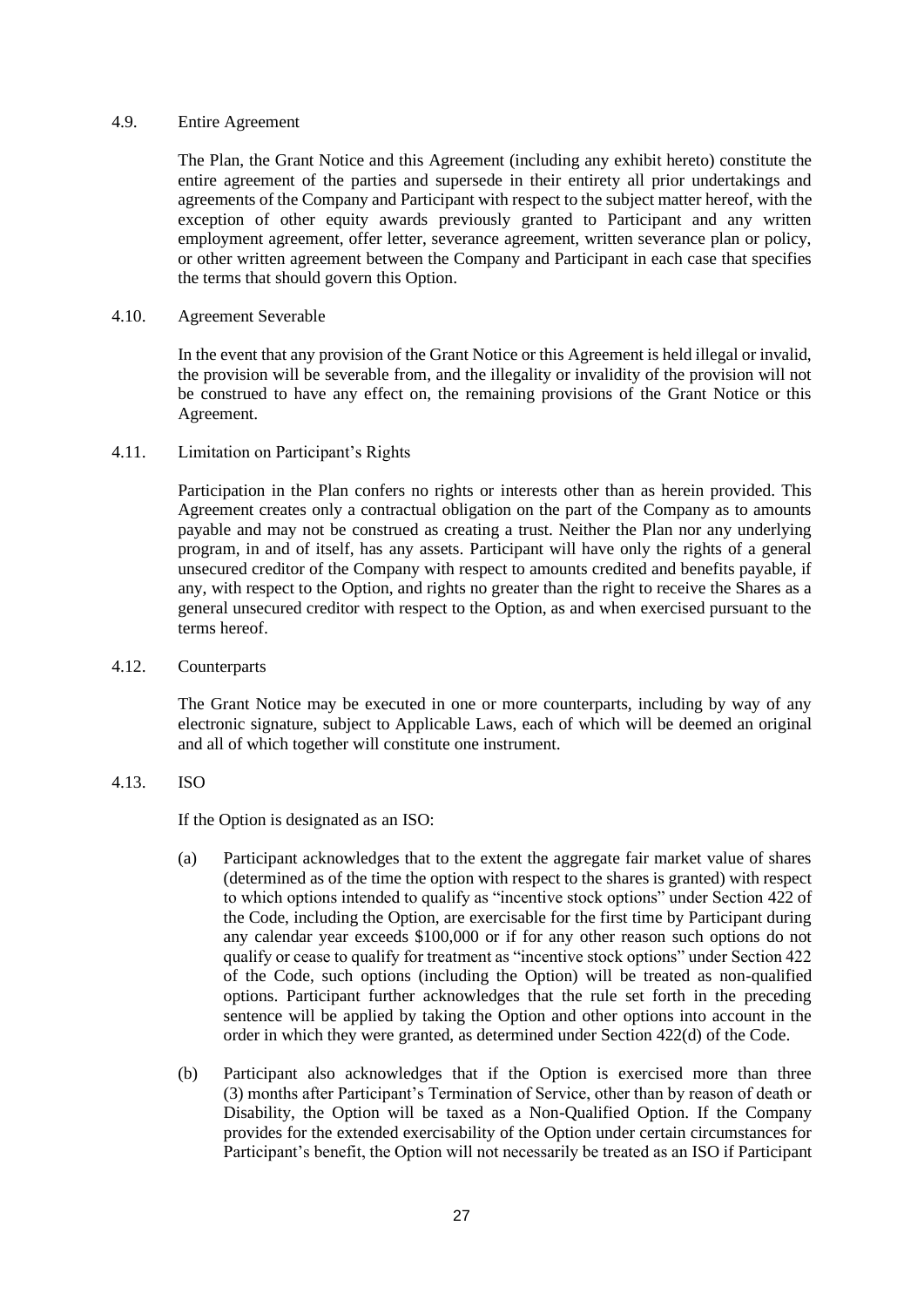exercise the Option more than three (3) months after the date of Participant's Termination of Service.

(c) Participant will notify the Company in writing within fifteen (15) days after the date of any disposition or other transfer of any Shares acquired under this Agreement if such disposition or other transfer is made (a) within two (2) years from the Grant Date or (b) within one (1) year after the transfer of such Shares to Participant. Such notice will specify the date of such disposition or other transfer and the amount realized, in cash, other property, assumption of indebtedness or other consideration, by Participant in such disposition or other transfer.

#### 4.14. Choice of Law

The Agreement and any dispute or claim arising out of or in connection with it or its subject matter or formation (including non-contractual disputes or claims) shall be governed by and construed in accordance with the law of England and Wales disregarding any jurisdiction's choice-of-law principles requiring the application of a jurisdiction's laws other than that of England and Wales and the courts of England and Wales shall have exclusive jurisdiction to hear any dispute.

#### 4.15. Other Documents

If applicable, Participant hereby acknowledges receipt of or the right to receive a document providing the information required by Rule 428(b)(1) promulgated under the Securities Act, which includes the prospectus document containing the Plan information specified in Section 10(a) of the Securities Act. In addition, Participant acknowledges receipt of the Company's Insider Trading and Window Period Policy.

#### 4.16. Corporate Events.

The Option is subject to the terms of any agreement governing a Corporate Event involving the Company, including, without limitation, a provision for the appointment of a shareholder representative that is authorized to act on Participant's behalf with respect to any escrow, indemnities and any contingent consideration.

### <span id="page-29-0"></span>4.17. Non-Exempt U.S. Employees.

The Option, whether or not vested, if granted to an Employee who is a non-exempt employee for purposes of the U.S. Fair Labor Standards Act of 1938, as amended, will not be first exercisable for any Shares until at least six months following the Grant Date. Notwithstanding the foregoing, in accordance with the provisions of the U.S. Worker Economic Opportunity Act, any vested portion of the Option may be exercised earlier than six months following the Grant Date in the event of (i) the Participant's death or Disability, (ii) a Corporate Event in which the Option is not assumed, continued or substituted, (iii) a Change in Control, or (iv) the Participant's retirement (as such term may be defined in the Agreement or another applicable agreement or, in the absence of any such definition, in accordance with the Company's then current employment policies and guidelines). This Section [4.17](#page-29-0) is intended to operate so that any income derived by a non-exempt employee in connection with the exercise or vesting of the Option will be exempt from Participant's regular rate of pay.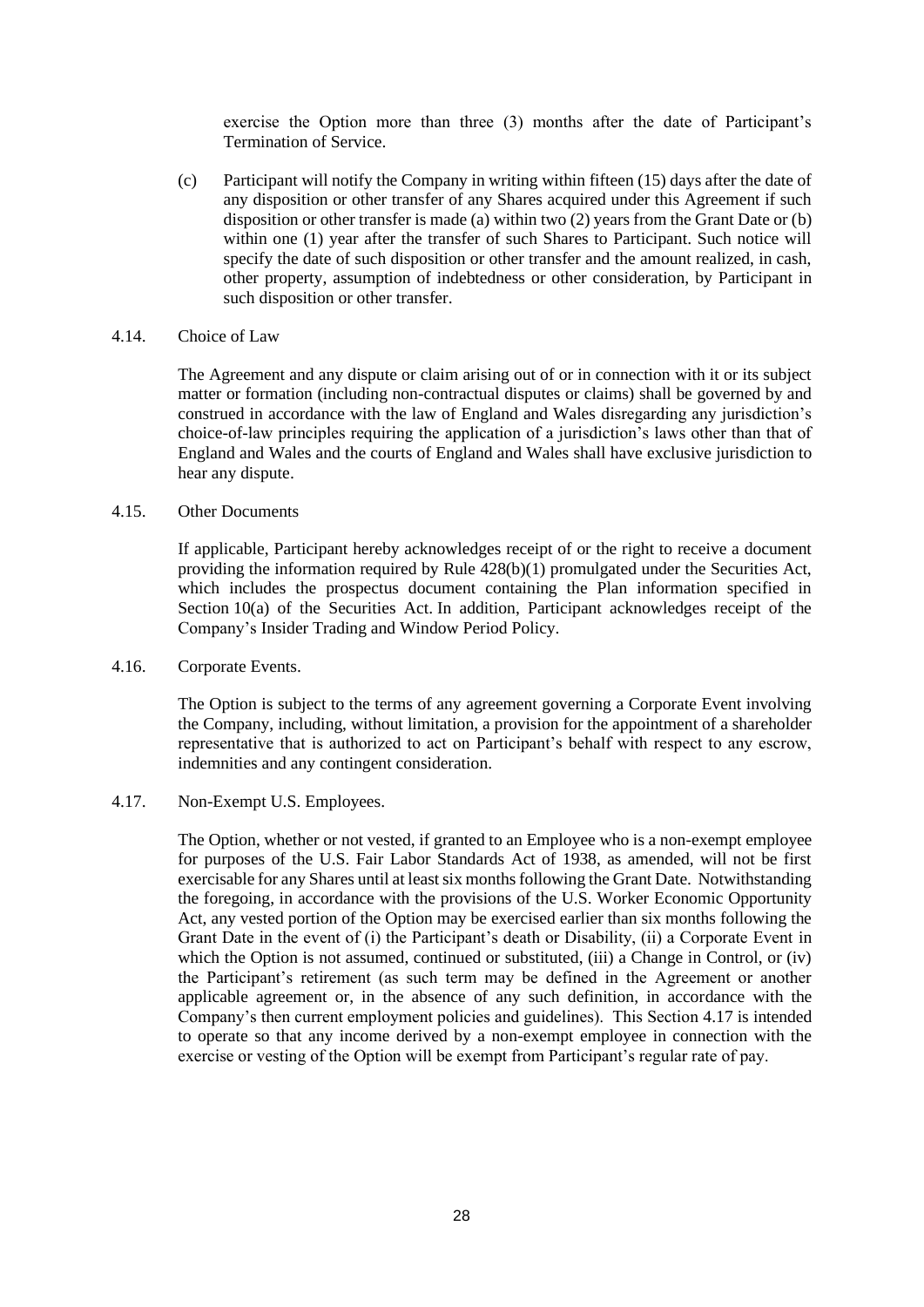### **APPENDIX 2 RESTRICTED SHARE UNIT GRANT NOTICE (US)**

# **HEMOGENYX PHARMACEUTICALS PLC 2021 EQUITY INCENTIVE PLAN [:NON-EMPLOYEE SUB-PLAN]<sup>8</sup>**

Capitalized terms not specifically defined in this Restricted Share Unit Grant Notice (the "*Grant Notice*") have the meanings given to them in the 2021 Equity Incentive Plan [: Non-Employee Sub-Plan]<sup>9</sup> (as amended from time to time, the "*Plan*") of Hemogenyx Pharmaceuticals PLC (the "*Company*").

The Company has granted to the participant listed below ("*Participant*") the Restricted Share Units (the "*RSUs*") described in this Grant Notice (the "*Award*"), subject to the terms and conditions of the Plan and the Restricted Share Unit Agreement attached as Exhibit A (the "*Agreement*"), both of which are incorporated into this Grant Notice by reference.

**Participant: Grant Date:**

**Number of RSUs:**

**Vesting Commencement Date:**

**Vesting Schedule<sup>10</sup>:** [TBD].

By Participant's signature below, Participant agrees to be bound by the terms of this Grant Notice, the Plan, the Agreement and any Group Company policy that may be applicable to the Participant and the Option from time to time (the "*Policies*") [including but not limited to the [Company's claw-back policy  $\sqrt{\frac{1}{2}}$  share retention policy / remuneration policy]]<sup>11</sup>. Participant has reviewed the Plan, this Grant Notice, the Agreement and the Policies in their entirety, has had an opportunity to obtain the advice of counsel prior to executing this Grant Notice and fully understands all provisions of the Plan, this Grant Notice, the Agreement and the Policies. Participant hereby agrees to accept as binding, conclusive and final all decisions or interpretations of the Administrator upon any questions arising under the Plan, this Grant Notice or the Agreement.

By accepting this Award, Participant consents to receive this Grant Notice, the Agreement, the Plan, the Policies and any other Plan-related documents by electronic delivery and to participate in the Plan through an on-line or electronic system established and maintained by the Company or another third party designated by the Company. Counterparts may be delivered via facsimile, electronic mail (including pdf or any electronic signature complying with the US federal ESIGN Act of 2000, Uniform Electronic Transactions Act or other Applicable Law) or other transmission method and any counterpart so delivered will be deemed to have been duly and validly delivered and be valid and effective for all purposes.

<sup>8</sup> Note to draft: For Consultants and Directors who are not Employees.

<sup>&</sup>lt;sup>9</sup> Note to draft: For Consultants and Directors who are not Employees.

<sup>&</sup>lt;sup>10</sup> Selection of applicable vesting schedule, or determination that a different vesting schedule shall apply, subject to discretion of Administrator.

<sup>11</sup> Note to draft: Delete as applicable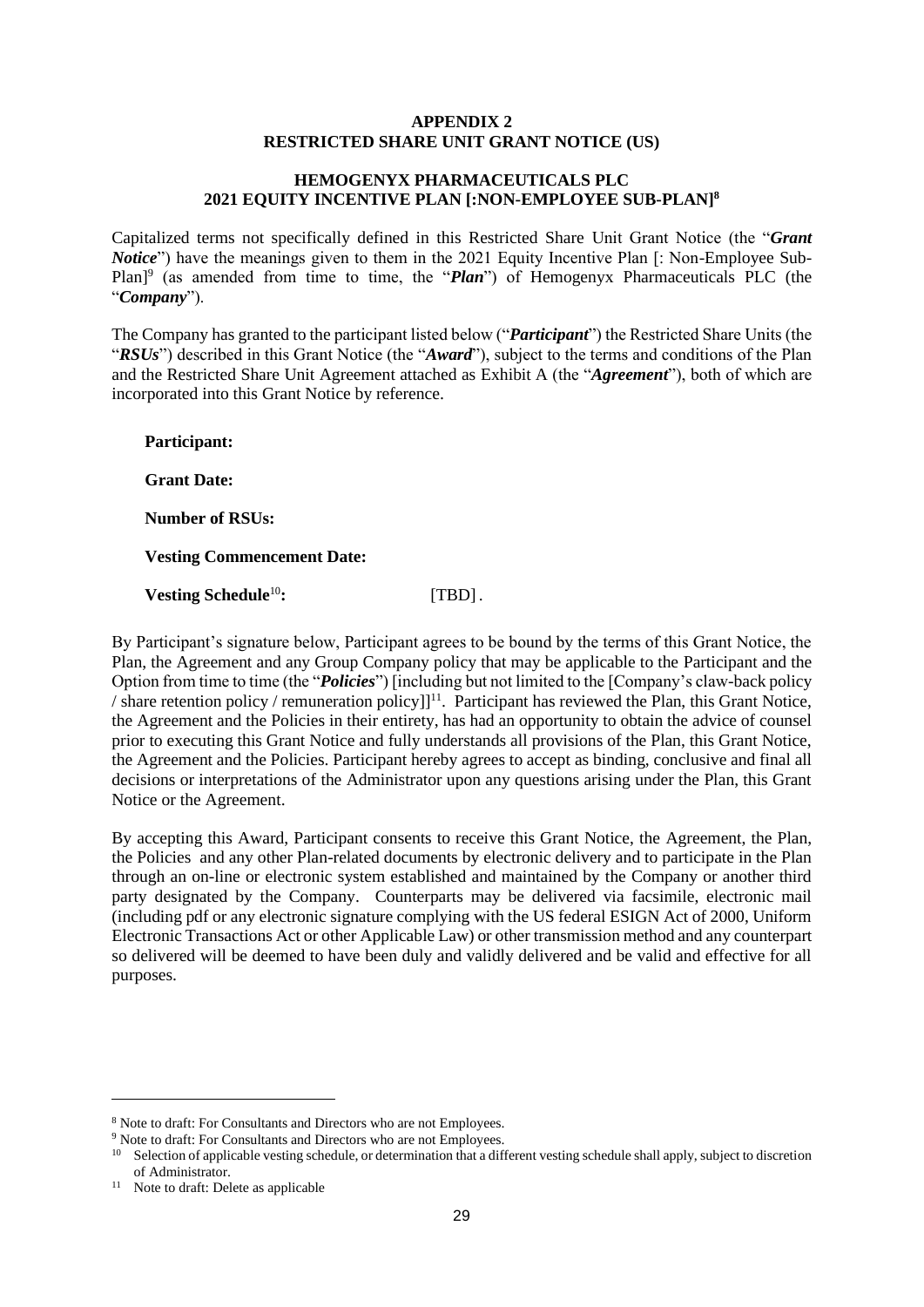# **HEMOGENYX PHARMACEUTICALS PLC PARTICIPANT**

By:

Name: [Participant Name]

Title: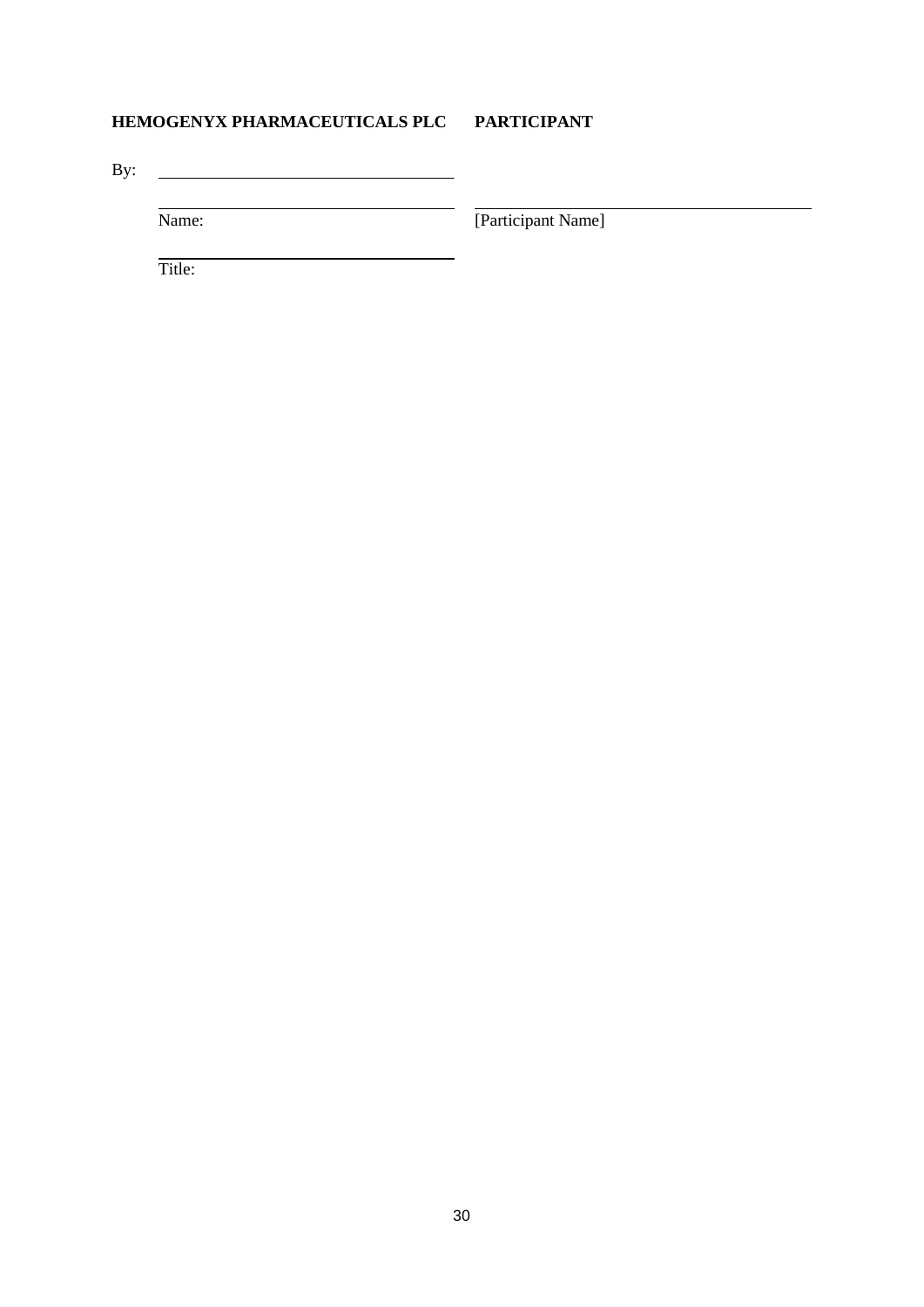# **Exhibit A**

# **RESTRICTED SHARE UNIT AGREEMENT**

Capitalized terms not specifically defined in this Agreement have the meanings specified in the Grant Notice or, if not defined in the Grant Notice, in the Plan.

### 1. **GENERAL**

1.1 Award of RSUs.

The Company has granted the RSUs to Participant effective as of the grant date set forth in the Grant Notice (the "*Grant Date*"). Each RSU represents the right to receive one Share or, at the option of the Company, an amount of cash, in either case, as set forth in this Agreement. Participant will have no right to the distribution of any Shares or payment of any cash until the time (if ever) the RSUs have vested.

1.2 Incorporation of Terms of Plan.

The RSUs are subject to the terms and conditions set forth in this Agreement and the Plan, which is incorporated herein by reference. In the event of any inconsistency between the Plan and this Agreement, the terms of the Plan will control.

1.3 Unsecured Promise.

The RSUs will at all times prior to settlement represent an unsecured Company obligation payable only from the Company's general assets.

# 2. **VESTING; FORFEITURE AND SETTLEMENT**

2.1 Vesting; Forfeiture.

The RSUs will vest according to the vesting schedule in the Grant Notice except that any fraction of an RSU that would otherwise be vested will be accumulated and will vest only when a whole RSU has accumulated. In the event of Participant's Termination of Service for any reason, all unvested RSUs will immediately and automatically be cancelled and forfeited, except as otherwise determined by the Administrator or provided in a binding written agreement between Participant and the Company.

- <span id="page-32-0"></span>2.2 Settlement.
	- (a) RSUs will be paid in Shares or cash at the Company's option as soon as administratively practicable after the vesting of the applicable RSU, but in no event more than sixty (60) days after the RSU's vesting date (except as otherwise provided in Section [2.2\(](#page-32-0)d) below). Notwithstanding the foregoing, to the extent permitted under Applicable Laws, the Company may delay any payment under this Agreement that the Company reasonably determines would violate Applicable Laws until the earliest date the Company reasonably determines the making of the payment will not cause such a violation.
	- (b) If an RSU is paid in cash, the amount of cash paid with respect to the RSU will equal the Fair Market Value of a Share on the day immediately preceding the payment date.
	- (c) If an RSU is paid in Shares, Participant may be required to pay the nominal value thereof in the same manner as provided for Withholding Taxes below.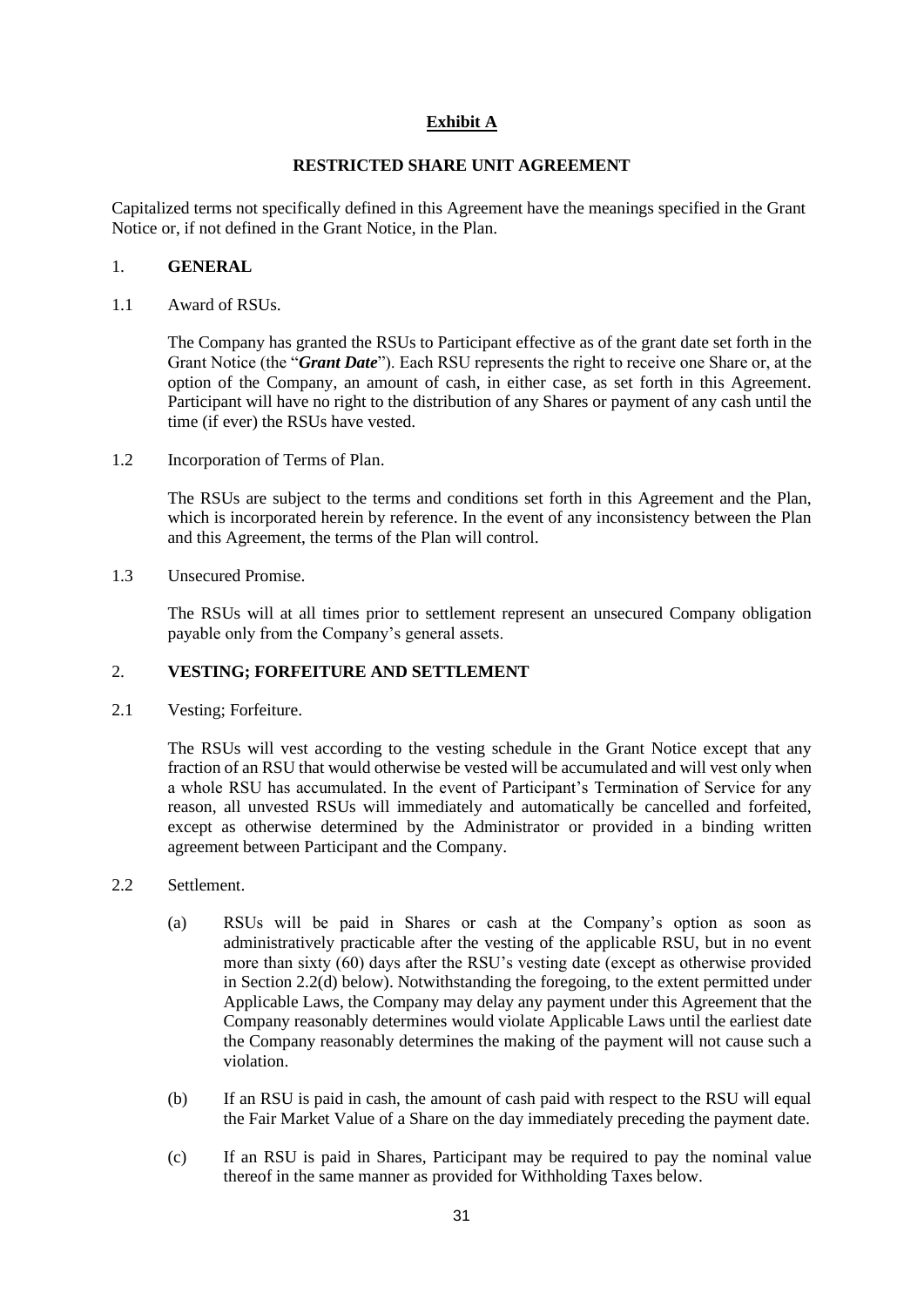- (d) If the date Shares would otherwise be distributed pursuant to Section [2.2\(](#page-32-0)a) (the "*Original Issuance Date*") falls on a date that is not a business day, delivery of Shares will instead occur on the next following business day. In addition, if:
	- (i) the Original Issuance Date does not occur  $(1)$  during an "open window period" applicable to Participant, as determined by the Company in accordance with the Company's then-effective policy on trading in Company securities, or (2) on a date when Participant is otherwise permitted to sell Shares on an established stock exchange or stock market (including but not limited to under a previously established written trading plan that meets the requirements of Rule 10b5-1 under the Exchange Act and was entered into in compliance with the Company's policies (a "*10b5-1 Arrangement*")), and
	- (ii) either (1) Withholding Taxes do not apply, or (2) the Company decides, prior to the Original Issuance Date, (A) not to satisfy Withholding Taxes by withholding Shares from the Shares otherwise due, on the Original Issuance Date, to Participant under the Award, and (B) not to permit Participant to enter into a "same day sale" commitment with a broker-dealer (including but not limited to a commitment under a 10b5-1 Arrangement) and (C) not to permit Participant to pay the Withholding Taxes in cash,

then the Shares that would otherwise be issued to Participant on the Original Issuance Date will not be delivered on such Original Issuance Date and will instead be delivered on the first business day when Participant is not prohibited from selling Shares of the in the open public market, but, if the Company determines that Participant may be subject to taxation in the United States, in no event later than December 31 of the calendar year in which the Original Issuance Date occurs (that is, the last day of Participant's taxable year in which the Original Issuance Date occurs), or, if and only if permitted in a manner that complies with United States Treasury Regulations Section 1.409A-1(b)(4), no later than the date that is the 15th day of the third calendar month of the applicable year following the year in which the Shares under the Award are no longer subject to a "substantial risk of forfeiture" within the meaning of Treasury Regulations Section 1.409A-1(d).

### 3. **TAXATION AND TAX WITHHOLDING**

3.1 Representation.

Participant represents to the Company that Participant has reviewed with Participant's own tax advisors the tax and/or social security consequences of this Award and the transactions contemplated by the Grant Notice and this Agreement. Participant is relying solely on such advisors and not on any statements or representations of the Company or any of its agents.

- 3.2 Tax Withholding.
	- (a) On each vesting date, and on or before the time Participant receives a distribution of the shares underlying the RSUs, and at any other time as reasonably requested by the Company in accordance with applicable tax laws, Participant hereby authorizes any required withholding from the shares issuable to Participant and/or otherwise agree to make adequate provision in cash for any sums required to satisfy the federal, state, local and foreign tax and/or social security withholding obligations of the Company or any parent or Subsidiary that arise in connection with Participant's RSUs (the "*Withholding Taxes*"). Participant hereby authorizes the Company and/or the relevant parent or Subsidiary, or their respective agents, at their discretion, to satisfy the obligations with regard to all Withholding Taxes by one or a combination of the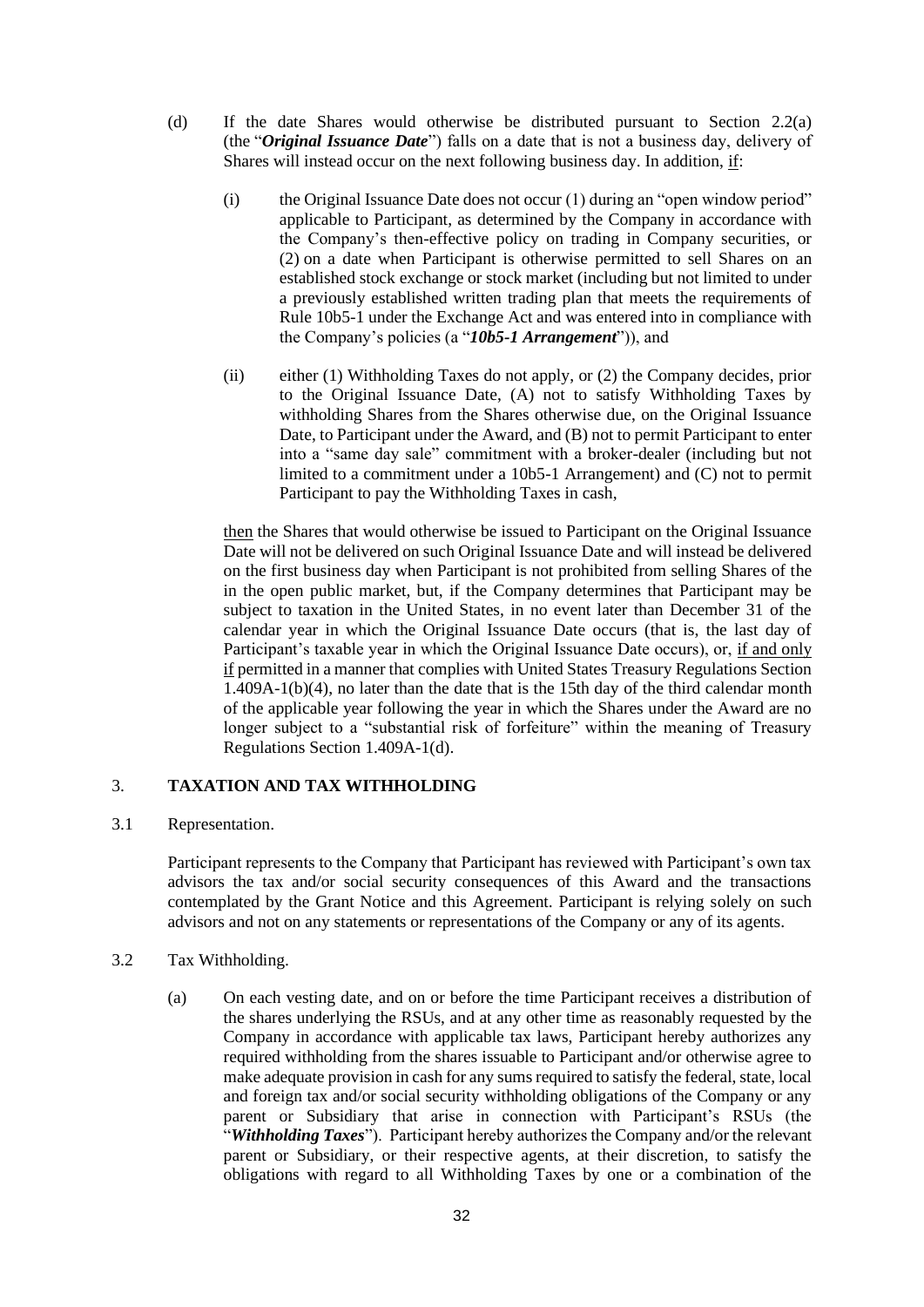following: (i) withholding from any compensation otherwise payable to Participant by the Company or any parent or Subsidiary; (ii) causing Participant to tender a cash payment (which may be in the form of a check, electronic wire transfer or other method permitted by the Company); (iii) withholding shares from the shares issued or otherwise issuable to Participant in connection with Participant's RSUs with a fair market value (measured as of the date shares are issued to Participant) equal to the amount of such Withholding Taxes; provided, however, that the number of such shares so withheld will not exceed the amount necessary to satisfy the required tax and/or social security withholding obligations using the minimum statutory withholding rates for federal, state, local and, if applicable, foreign tax purposes, including payroll taxes, that are applicable to supplemental taxable income; and, provided, further, that to the extent necessary to qualify for an exemption from application of Section 16(b) of the Exchange Act, if applicable, such share withholding procedure will be subject to the prior approval of the Company's Remuneration Committee; or (iv) by requiring Participant to enter into a "same day sale" commitment with a broker-dealer in a manner satisfactory to the Company (including but not limited to a commitment under a 10b5-1 Arrangement).

(b) Participant acknowledges that Participant is ultimately liable and responsible for all taxes owed in connection with the RSUs, regardless of any action the Company or any Subsidiary takes with respect to any tax and/or social security withholding obligations that arise in connection with the RSUs. Neither the Company nor any Subsidiary makes any representation or undertaking regarding the treatment of any tax and/or social security withholding in connection with the awarding, vesting or payment of the RSUs or the subsequent sale of Shares. The Company and the Subsidiaries do not commit and are under no obligation to structure the RSUs to reduce or eliminate Participant's tax and/or social security liability.

### 4. **OTHER PROVISIONS**

#### 4.1 No Advice Regarding Grant; No Liability for Taxes

The Company is not providing any tax, legal or financial advice, nor is the Company making any recommendations regarding Participant's participation in the Plan, or his or her acquisition or sale of the underlying Shares. Participant should consult with his or her own personal tax, legal and financial advisors regarding his or her participation in the Plan before taking any action related to the Plan.

As a condition to accepting the Award, Participant hereby (a) agrees to not make any claim against the Company, Group, or any of its officers, Directors, Employees related to tax or social security liabilities arising from the Award or other Company or Group compensation and (b) acknowledges that Participant was advised to consult with Participant's own personal tax, legal and financial advisors regarding the tax and social security consequences of the Award and has either done so or knowingly and voluntarily declined to do so.

### 4.2 Adjustments.

Participant acknowledges that the RSUs and the Shares subject to the RSUs are subject to adjustment, modification and termination in certain events as provided in this Agreement and the Plan.

4.3 Notices.

Any notice to be given under the terms of this Agreement to the Company must be in writing and addressed to the Company in care of the Company's Secretary at the Company's principal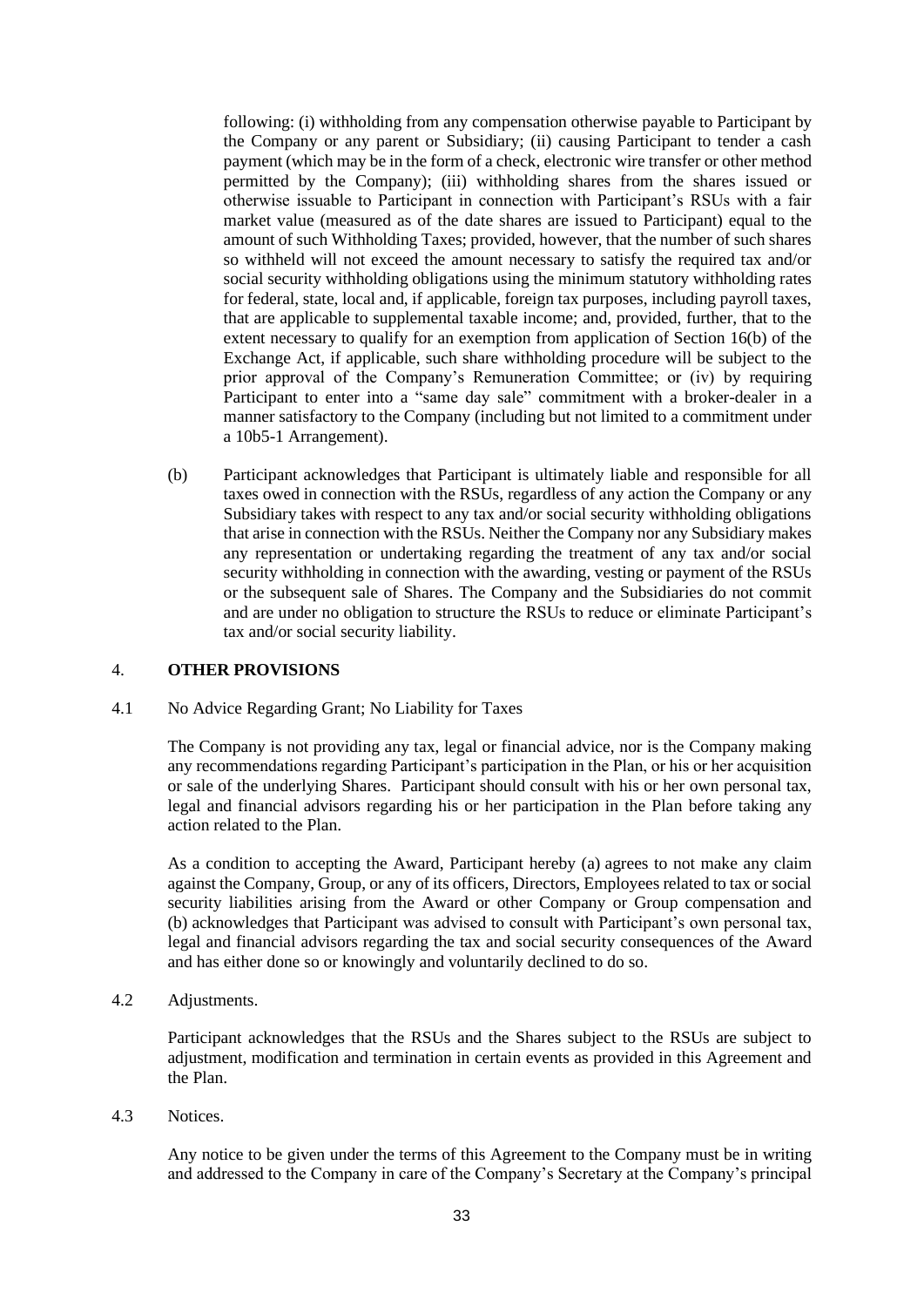office or the Secretary's then-current email address. Any notice to be given under the terms of this Agreement to Participant must be in writing and addressed to Participant at Participant's last known mailing address or email address. By a notice given pursuant to this Section, either party may designate a different address for notices to be given to that party. Any notice will be deemed duly given: (i) if sent by email, when actually received; and (ii) if sent by certified mail (return receipt requested) and deposited with postage prepaid in the applicable national mail, when delivered by a nationally recognized express shipping company.

4.4 Titles.

Titles are provided herein for convenience only and are not to serve as a basis for interpretation or construction of this Agreement.

4.5 Conformity to Securities Laws.

Participant acknowledges that the Plan, the Grant Notice and this Agreement are intended to conform to the extent necessary with all Applicable Laws and, to the extent Applicable Laws permit, will be deemed amended as necessary to conform to Applicable Laws, and the RSUs may be unilaterally cancelled by the Company (with the effect that all Participant's rights hereunder lapse with immediate effect) if the Administrator determines in its reasonable discretion that such conformity is not possible or practicable.

4.6 Successors and Assigns.

The Company may assign any of its rights under this Agreement to single or multiple assignees, and this Agreement will inure to the benefit of the successors and assigns of the Company. Subject to the restrictions on transfer set forth in the Plan, this Agreement will be binding upon and inure to the benefit of the heirs, legatees, legal representatives, successors and assigns of the parties hereto.

4.7 Limitations Applicable to Section 16 Persons.

Notwithstanding any other provision of the Plan or this Agreement, if Participant is subject to Section 16 of the Exchange Act, the Plan, the Grant Notice, this Agreement, and the RSUs will be subject to any additional limitations set forth in any applicable exemptive rule under Section 16 of the Exchange Act (including any amendment to Rule 16b-3) that are requirements for the application of such exemptive rule. To the extent Applicable Laws permit, this Agreement will be deemed amended as necessary to conform to such applicable exemptive rule.

4.8 Entire Agreement.

The Plan, the Grant Notice and this Agreement (including any exhibit hereto) constitute the entire agreement of the parties and supersede in their entirety all prior undertakings and agreements of the Company and Participant with respect to the subject matter hereof.

4.9 Agreement Severable.

In the event that any provision of the Grant Notice or this Agreement is held illegal or invalid, the provision will be severable from, and the illegality or invalidity of the provision will not be construed to have any effect on, the remaining provisions of the Grant Notice or this Agreement.

4.10 Limitation on Participant's Rights.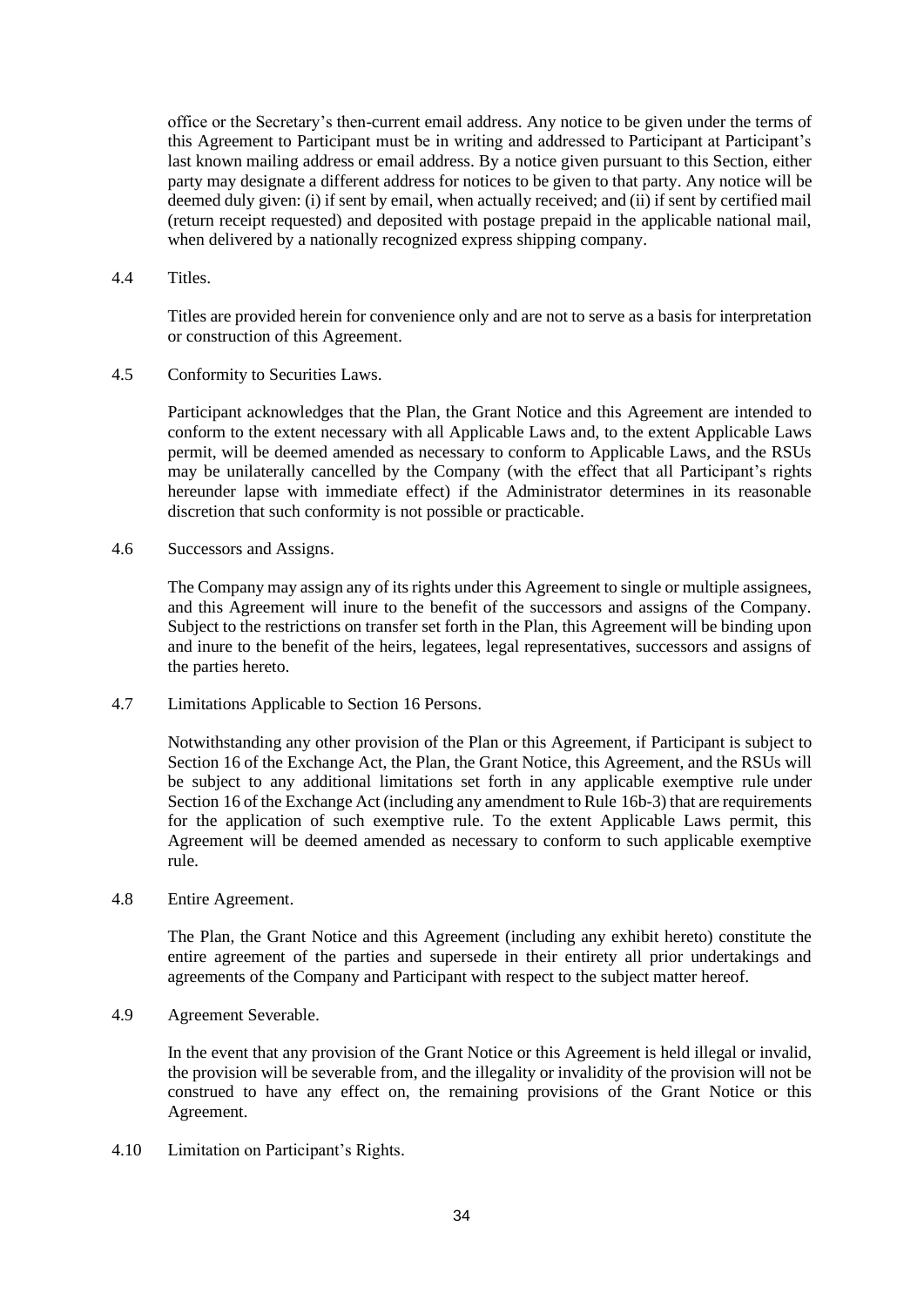Participation in the Plan confers no rights or interests other than as herein provided. This Agreement creates only a contractual obligation on the part of the Company as to amounts payable and may not be construed as creating a trust. Neither the Plan nor any underlying program, in and of itself, has any assets. Participant will have only the rights of a general unsecured creditor of the Company with respect to amounts credited and benefits payable, if any, with respect to the RSUs, and rights no greater than the right to receive cash or the Shares as a general unsecured creditor with respect to the RSUs, as and when settled pursuant to the terms of this Agreement.

#### 4.11 Not a Contract of Employment.

By accepting the Award, Participant acknowledges, understands and agrees that the Award is not an employment or service contract, and nothing in the Award will be deemed to create in any way whatsoever any obligation on Participant's part to continue in the employ of the Company or any Group Company, or of the Company or any Group Company to continue Participant's employment. In addition, nothing in Participant's Award will obligate the Company or any Group Company, their respective shareholders, boards of directors, officers or employees to continue any relationship that Participant might have as a Director or Consultant for the Company or any Group Company;

Nothing in the Plan, the Grant Notice or this Agreement confers upon Participant any right to continue in the employ or service of the Company or any Group Company or interferes with or restricts in any way the rights of the Company and its Group Companies, which rights are hereby expressly reserved, to discharge or terminate the services of Participant at any time for any reason whatsoever, with or without Cause, except to the extent expressly provided otherwise in a written agreement between the Company or a Group Company and Participant.

#### 4.12 Lock-up.

By accepting the Award, Participant agrees that Participant will not sell, dispose of, transfer, make any short sale of, grant any option for the purchase of, or enter into any hedging or similar transaction with the same economic effect as a sale with respect to any Shares or other securities of the Company held by Participant, for a period of one hundred eighty (180) days following the effective date of a registration statement of the Company filed under the Securities Act or such longer period as the underwriters or the Company will request to facilitate compliance with FINRA Rule 2241 or any successor or similar rules or regulation (the "*Lock-Up Period*"); *provided, however*, that nothing contained in this Section will prevent the exercise of a repurchase option, if any, in favor of the Company during the Lock-Up Period. Participant further agrees to execute and deliver such other agreements as may be reasonably requested by the Company or the underwriters that are consistent with the foregoing or that are necessary to give further effect thereto. In order to enforce the foregoing covenant, the Company may impose stop-transfer instructions with respect to Participant's Shares (or other securities of the Company) until the end of such period. Participant also agrees that any transferee of any Shares (or other securities of the Company) held by Participant will be bound by this Section. The underwriters of the Company's Shares are intended third party beneficiaries of this Section and will have the right, power and authority to enforce the provisions hereof as though they were a party hereto.

#### 4.13 Counterparts.

The Grant Notice may be executed in one or more counterparts, including by way of any electronic signature, subject to Applicable Laws, each of which will be deemed an original and all of which together will constitute one instrument.